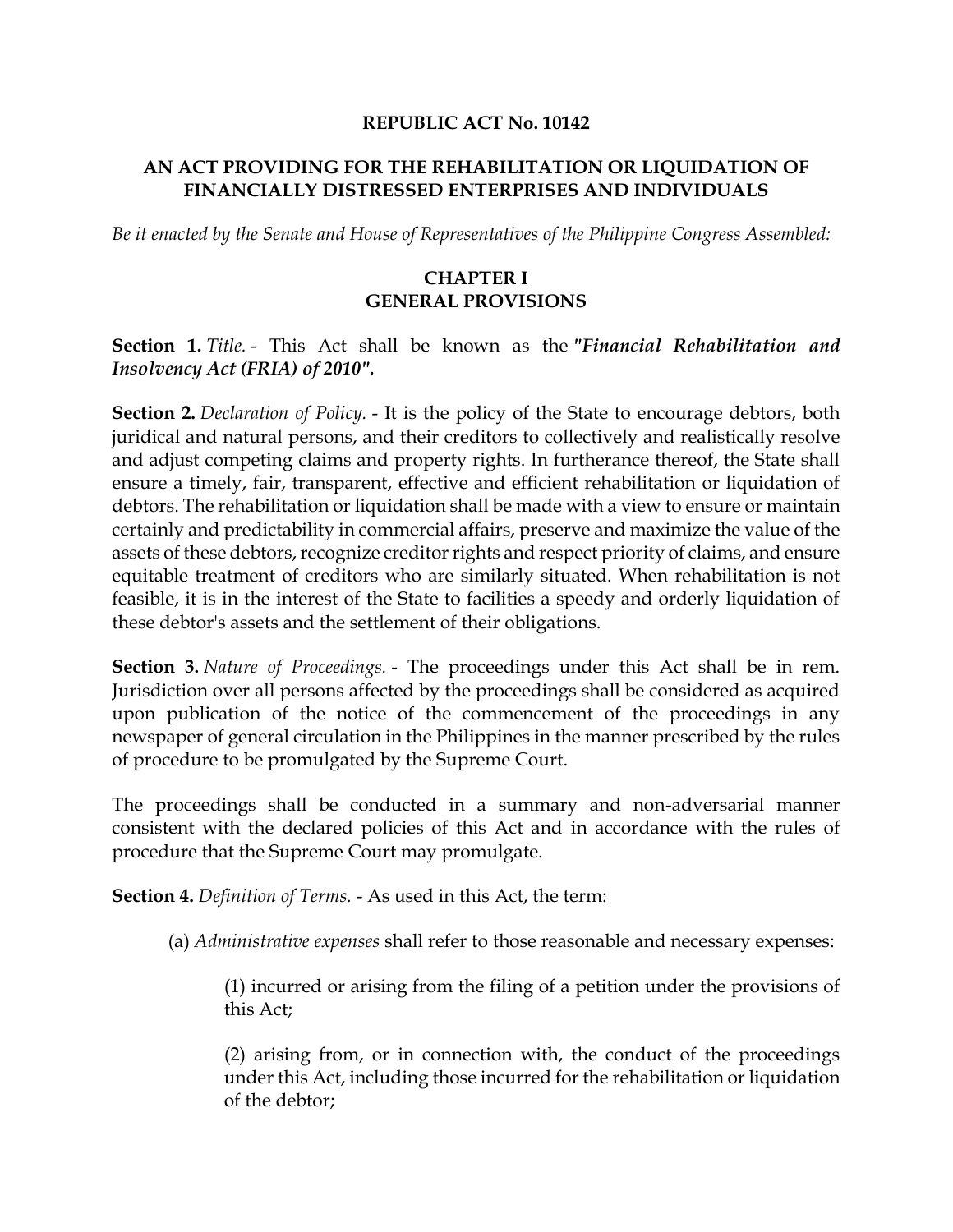(3) incurred in the ordinary course of business of the debtor after the commencement date;

(4) for the payment of new obligations obtained after the commencement date to finance the rehabilitation of the debtor;

(5) incurred for the fees of the rehabilitation receiver or liquidator and of the professionals engaged by them; and

(6) that are otherwise authorized or mandated under this Act or such other expenses as may be allowed by the Supreme Court in its rules.

(b) *Affiliate* shall refer to a corporation that directly or indirectly, through one or more intermediaries, is controlled by, or is under the common control of another corporation.

(c) *Claim* shall refer to all claims or demands of whatever nature or character against the debtor or its property, whether for money or otherwise, liquidated or unliquidated, fixed or contingent, matured or unmatured, disputed or undisputed, including, but not limited to; (1) all claims of the government, whether national or local, including taxes, tariffs and customs duties; and (2) claims against directors and officers of the debtor arising from acts done in the discharge of their functions falling within the scope of their authority: *Provided,* That, this inclusion does not prohibit the creditors or third parties from filing cases against the directors and officers acting in their personal capacities.

(d) *Commencement date* shall refer to the date on which the court issues the Commencement Order, which shall be retroactive to the date of filing of the petition for voluntary or involuntary proceedings.

(e) *Commencement Order* shall refer to the order issued by the court under Section 16 of this Act.

(f) *Control* shall refer to the power of a parent corporation to direct or govern the financial and operating policies of an enterprise so as to obtain benefits from its activities. Control is presumed to exist when the parent owns, directly or indirectly through subsidiaries or affiliates, more than one-half (1/2) of the voting power of an enterprise unless, in exceptional circumstances, it can clearly be demonstrated that such ownership does not constitute control. Control also exists even when the parent owns one-half (1/2) or less of the voting power of an enterprise when there is power: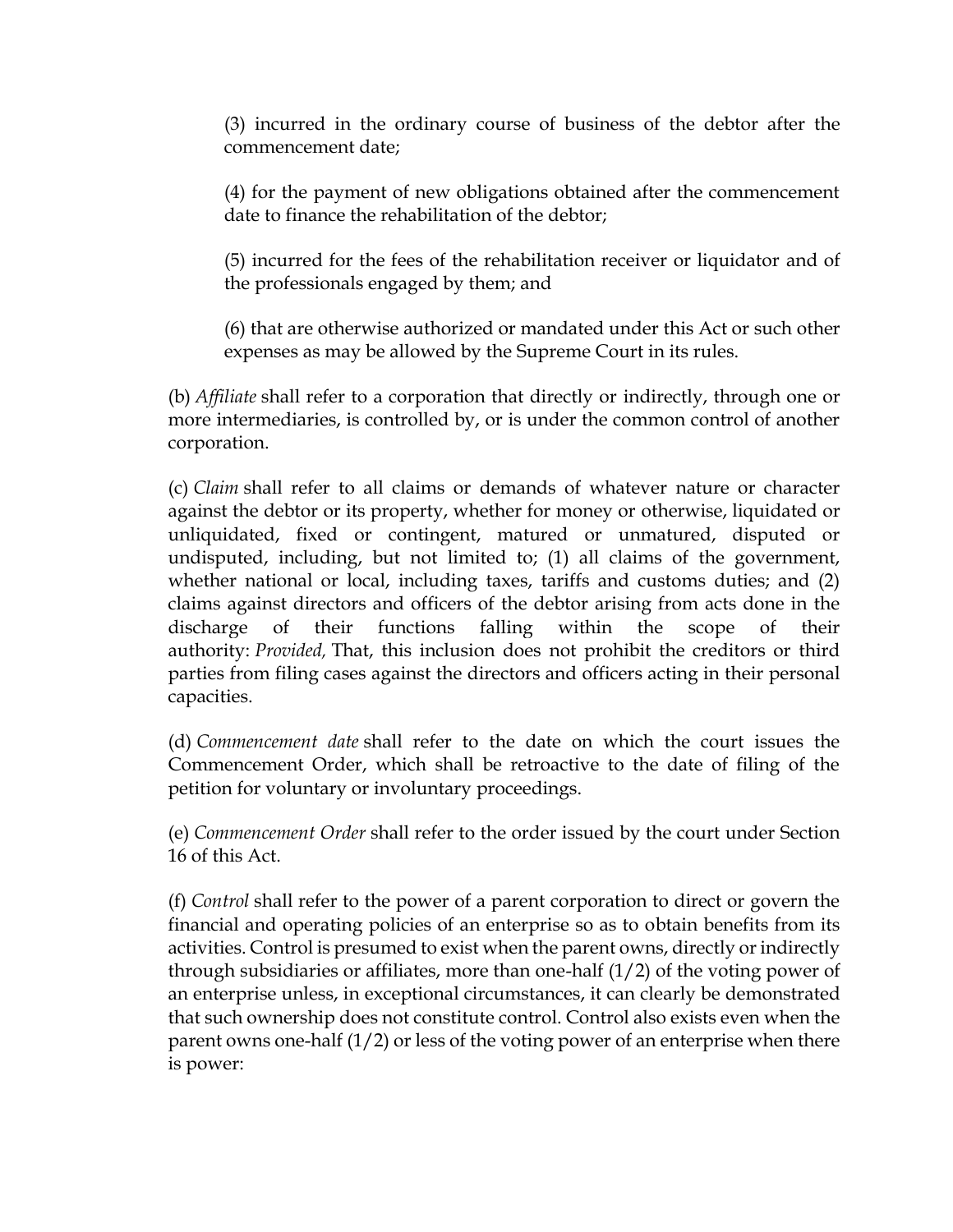(1) over more than one-half  $(1/2)$  of the voting rights by virtue of an agreement with investors;

(2) to direct or govern the financial and operating policies of the enterprise under a statute or an agreement;

(3) to appoint or remove the majority of the members of the board of directors or equivalent governing body; or

(4) to cast the majority votes at meetings of the board of directors or equivalent governing body.

(g) *Court* shall refer to the court designated by the Supreme Court to hear and determine, at the first instance, the cases brought under this Act.

(h) *Creditor* shall refer to a natural or juridical person which has a claim against the debtor that arose on or before the commencement date.

(i) *Date of liquidation* shall refer to the date on which the court issues the Liquidation Order.

(j) *Days* shall refer to calendar days unless otherwise specifically stated in this Act.

(k) *Debtor* shall refer to, unless specifically excluded by a provision of this Act, a sole proprietorship duly registered with the Department of Trade and Industry (DTI), a partnership duly registered with the Securities and Exchange Commission (SEC), a corporation duly organized and existing under Philippine laws, or an individual debtor who has become insolvent as defined herein.

(l) *Encumbered property* shall refer to real or personal property of the debtor upon which a lien attaches.

(m) *General unsecured creditor* shall refer to a creditor whose claim or a portion thereof its neither secured, preferred nor subordinated under this Act.

(n) *Group of debtors* shall refer to and can cover only: (1) corporations that are financially related to one another as parent corporations, subsidiaries or affiliates; (2) partnerships that are owned more than fifty percent (50%) by the same person; and (3) single proprietorships that are owned by the same person. When the petition covers a group of debtors, all reference under these rules to debtor shall include and apply to the group of debtors.

(o) *Individual debtor* shall refer to a natural person who is a resident and citizen of the Philippines that has become insolvent as defined herein.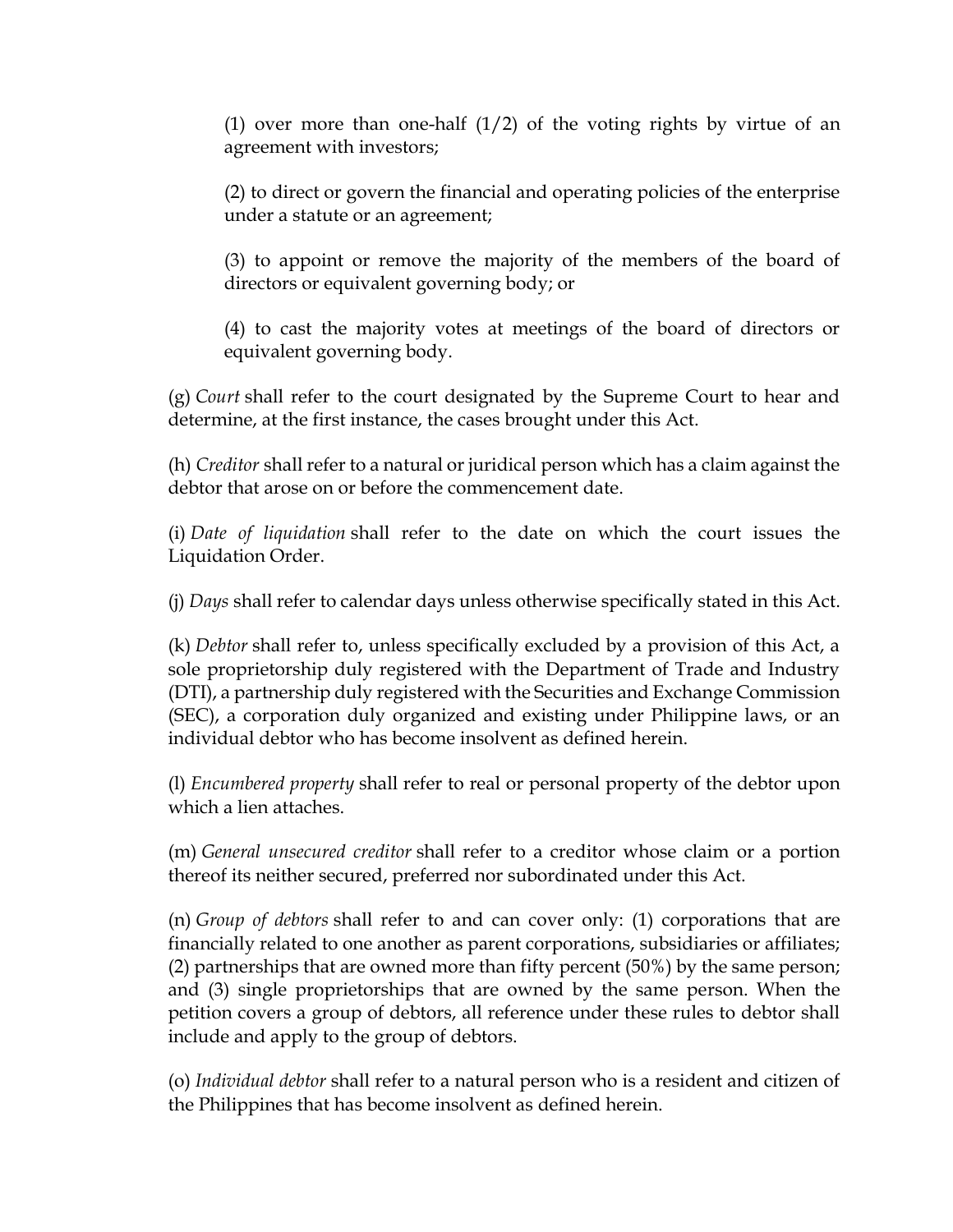(p) *Insolvent* shall refer to the financial condition of a debtor that is generally unable to pay its or his liabilities as they fall due in the ordinary course of business or has liabilities that are greater than its or his assets.

(q) *Insolvent debtor's estate* shall refer to the estate of the insolvent debtor, which includes all the property and assets of the debtor as of commencement date, plus the property and assets acquired by the rehabilitation receiver or liquidator after that date, as well as all other property and assets in which the debtor has an ownership interest, whether or not these property and assets are in the debtor's possession as of commencement date: *Provided,* That trust assets and bailment, and other property and assets of a third party that are in the possession of the debtor as of commencement date, are excluded therefrom.

(r) *Involuntary proceedings* shall refer to proceedings initiated by creditors.

(s) *Liabilities* shall refer to monetary claims against the debtor, including stockholder's advances that have been recorded in the debtor's audited financial statements as advances for future subscriptions.

(t) *Lien* shall refer to a statutory or contractual claim or judicial charge on real or personal property that legality entities a creditor to resort to said property for payment of the claim or debt secured by such lien.

(u) *Liquidation* shall refer to the proceedings under Chapter V of this Act.

(v) *Liquidation Order* shall refer to the Order issued by the court under Section 112 of this Act.

(w) *Liquidator* shall refer to the natural person or juridical entity appointed as such by the court and entrusted with such powers and duties as set forth in this Act: *Provided,* That, if the liquidator is a juridical entity, it must designated a natural person who possesses all the qualifications and none of the disqualifications as its representative, it being understood that the juridical entity and the representative are solidarity liable for all obligations and responsibilities of the liquidator.

(x) *Officer* shall refer to a natural person holding a management position described in or contemplated by a juridical entity's articles of incorporation, bylaws or equivalent documents, except for the corporate secretary, the assistant corporate secretary and the external auditor.

(y) *Ordinary course of business* shall refer to transactions in the pursuit of the individual debtor's or debtor's business operations prior to rehabilitation or insolvency proceedings and on ordinary business terms.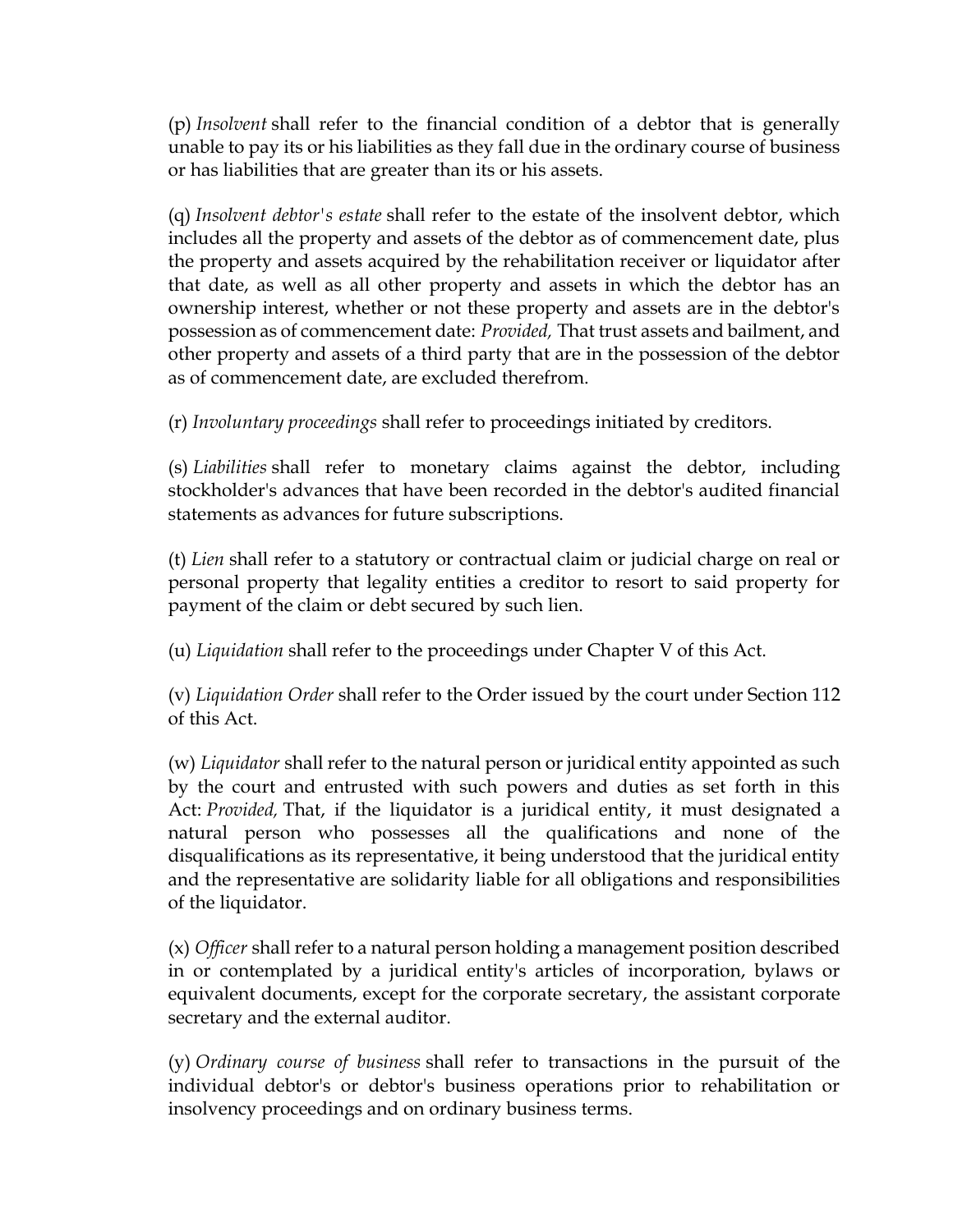(z) *Ownership interest shall* refer to the ownership interest of third parties in property held by the debtor, including those covered by trust receipts or assignments of receivables.

(aa) *Parent* shall refer to a corporation which has control over another corporation either directly or indirectly through one or more intermediaries.

(bb) *Party to the proceedings* shall refer to the debtor, a creditor, the unsecured creditors' committee, a stakeholder, a party with an ownership interest in property held by the debtor, a secured creditor, the rehabilitation receiver, liquidator or any other juridical or natural person who stands to be benefited or injured by the outcome of the proceedings and whose notice of appearance is accepted by the court.

(cc) *Possessory lien* shall refer to a lien on property, the possession of which has been transferred to a creditor or a representative or agent thereof.

(dd) *Proceedings* shall refer to judicial proceedings commenced by the court's acceptance of a petition filed under this Act.

(ee) *Property of others* shall refer to property held by the debtor in which other persons have an ownership interest.

(ff) *Publication notice* shall refer to notice through publication in a newspaper of general circulation in the Philippines on a business day for two (2) consecutive weeks.

(gg) *Rehabilitation* shall refer to the restoration of the debtor to a condition of successful operation and solvency, if it is shown that its continuance of operation is economically feasible and its creditors can recover by way of the present value of payments projected in the plan, more if the debtor continues as a going concern than if it is immediately liquidated.

(hh) *Rehabilitation receiver* shall refer to the person or persons, natural or juridical, appointed as such by the court pursuant to this Act and which shall be entrusted with such powers and duties as set forth herein.

(ii) *Rehabilitation Plan* shall refer to a plan by which the financial well-being and viability of an insolvent debtor can be restored using various means including, but not limited to, debt forgiveness, debt rescheduling, reorganization or quasireorganization, dacion en pago, debt-equity conversion and sale of the business (or parts of it) as a going concern, or setting-up of new business entity as prescribed in Section 62 hereof, or other similar arrangements as may be approved by the court or creditors.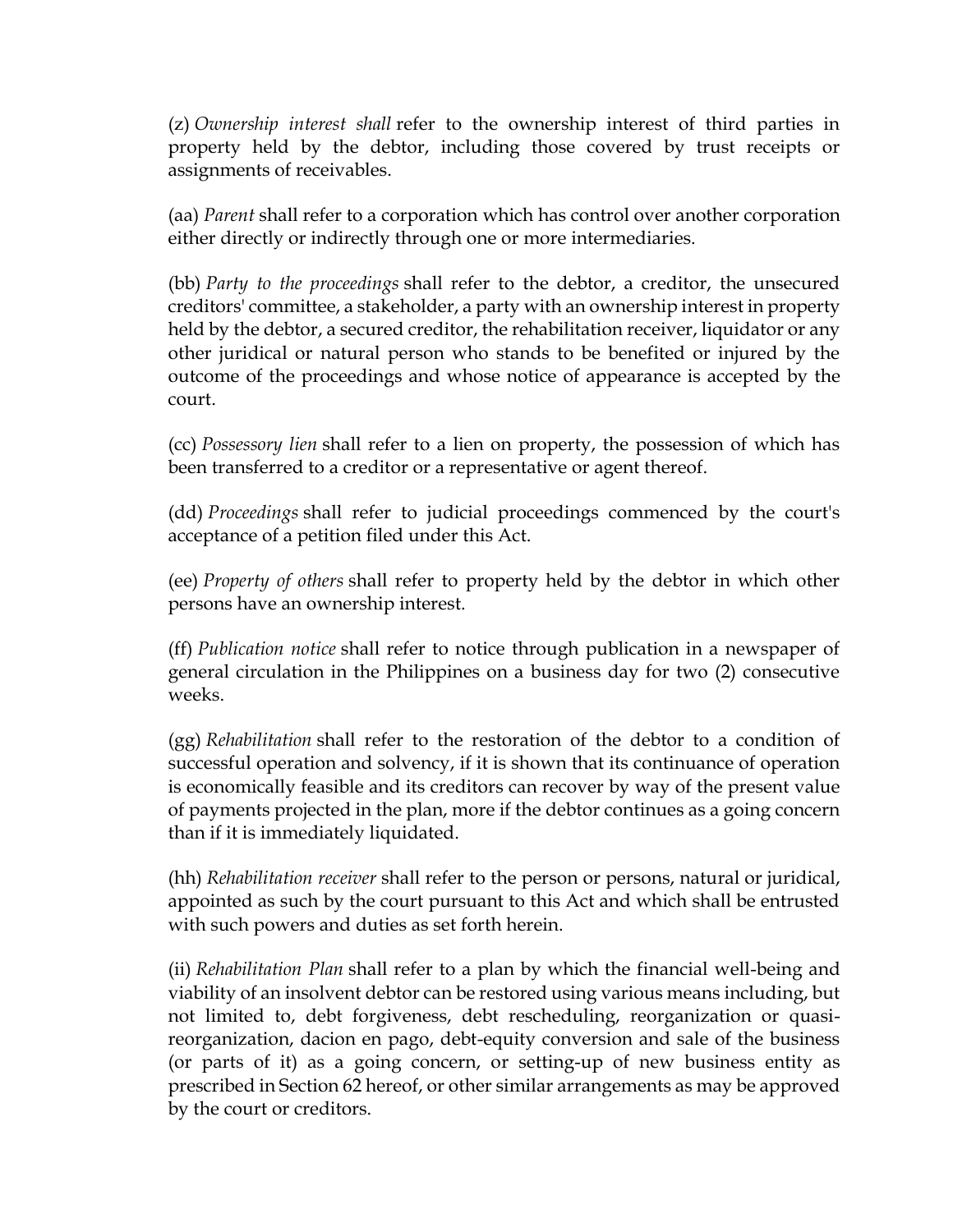(jj) *Secured claim* shall refer to a claim that is secured by a lien.

(kk) *Secured creditor* shall refer to a creditor with a secured claim.

(ll) *Secured party* shall refer to a secured creditor or the agent or representative of such secured creditor.

(mm) *Securities market participant* shall refer to a broker dealer, underwriter, transfer agent or other juridical persons transacting securities in the capital market.

(nn) *Stakeholder* shall refer, in addition to a holder of shares of a corporation, to a member of a nonstock corporation or association or a partner in a partnership.

(oo) *Subsidiary* shall refer to a corporation more than fifty percent (50%) of the voting stock of which is owned or controlled directly or indirectly through one or more intermediaries by another corporation, which thereby becomes its parent corporation.

(pp) *Unsecured claim* shall refer to a claim that is not secured by a lien.

(qq) *Unsecured creditor* shall refer to a creditor with an unsecured claim.

(rr) *Voluntary proceedings* shall refer to proceedings initiated by the debtor.

(ss) *Voting creditor* shall refer to a creditor that is a member of a class of creditors, the consent of which is necessary for the approval of a Rehabilitation Plan under this Act.

**Section 5.** *Exclusions.* - The term debtor does not include banks, insurance companies, pre-need companies, and national and local government agencies or units.

For purposes of this section:

(a) Bank shall refer to any duly licensed bank or quasi-bank that is potentially or actually subject to conservatorship, receivership or liquidation proceedings under the New Central Bank Act (Republic Act No. 7653) or successor legislation;

(b) Insurance company shall refer to those companies that are potentially or actually subject to insolvency proceedings under the Insurance Code (Presidential Decree No. 1460) or successor legislation; and

(c) Pre-need company shall refer to any corporation authorized/licensed to sell or offer to sell pre-need plans.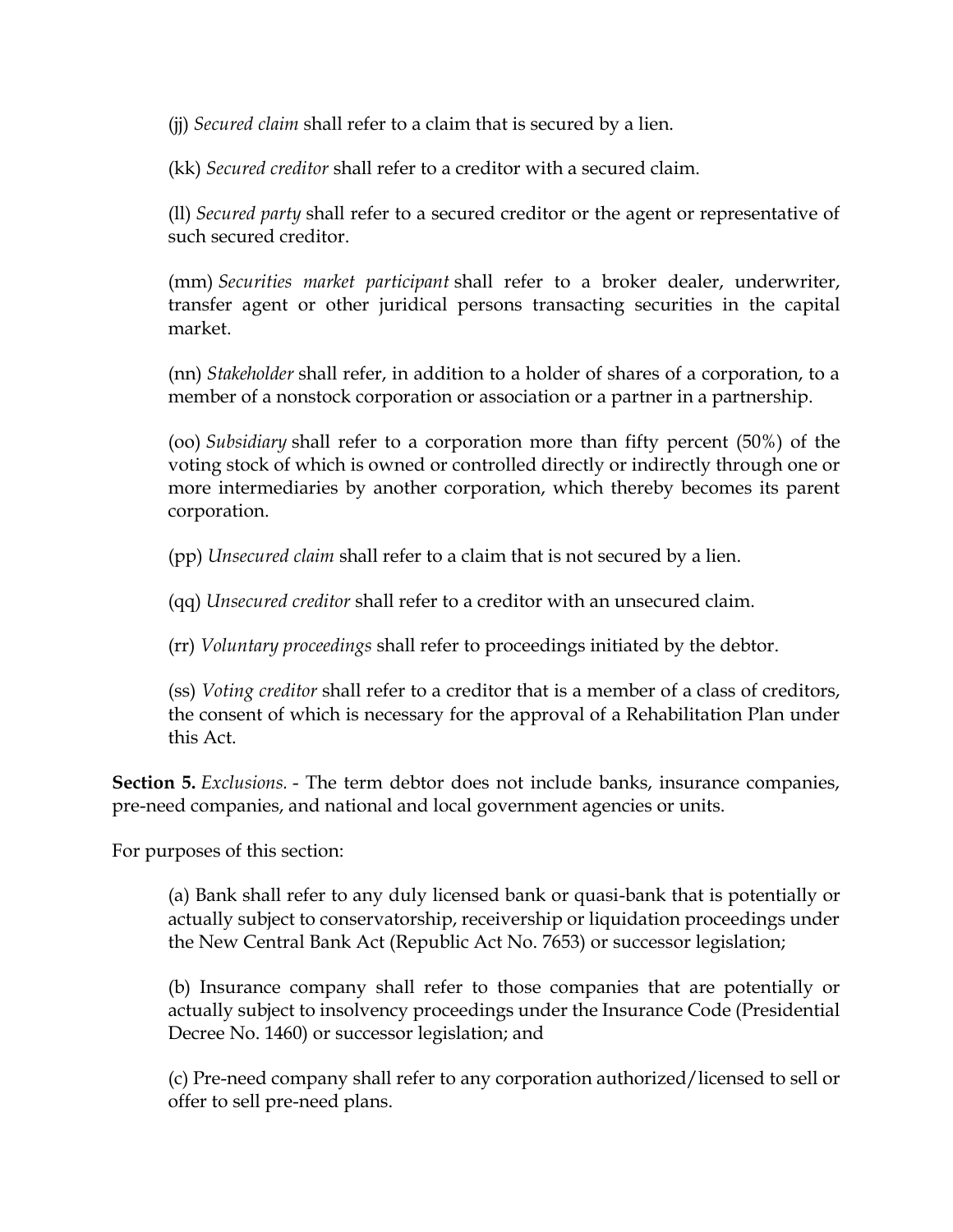*Provided,* That government financial institutions other than banks and governmentowned or controlled corporations shall be covered by this Act, unless their specific charter provides otherwise.

**Section 6.** *Designation of Courts and Promulgation of Procedural Rules.* - The Supreme Court shall designate the court or courts that will hear and resolve cases brought under this Act and shall promulgate the rules of pleading, practice and procedure to govern the proceedings brought under this Act.

**Section 7.** *Substantive and Procedural Consolidation.* - Each juridical entity shall be considered as a separate entity under the proceedings in this Act. Under these proceedings, the assets and liabilities of a debtor may not be commingled or aggregated with those of another, unless the latter is a related enterprise that is owned or controlled directly or indirectly by the same interests: *Provided, however,* That the commingling or aggregation of assets and liabilities of the debtor with those of a related enterprise may only be allowed where:

(a) there was commingling in fact of assets and liabilities of the debtor and the related enterprise prior to the commencement of the proceedings;

(b) the debtor and the related enterprise have common creditors and it will be more convenient to treat them together rather than separately;

(c) the related enterprise voluntarily accedes to join the debtor as party petitioner and to commingle its assets and liabilities with the debtor's; and

(d) The consolidation of assets and liabilities of the debtor and the related enterprise is beneficial to all concerned and promotes the objectives of rehabilitation.

*Provided, finally,* That nothing in this section shall prevent the court from joining other entities affiliated with the debtor as parties pursuant to the rules of procedure as may be promulgated by the Supreme Court.

**Section 8.** *Decisions of Creditors.* - Decisions of creditors shall be made according to the relevant provisions of the Corporation Code in the case of stock or nonstock corporations or the Civil Code in the case of partnerships that are not inconsistent with this Act.

**Section 9.** *Creditors Representatives.* - Creditors may designate representatives to vote or otherwise act on their behalf by filing notice of such representation with the court and serving a copy on the rehabilitation receiver or liquidator.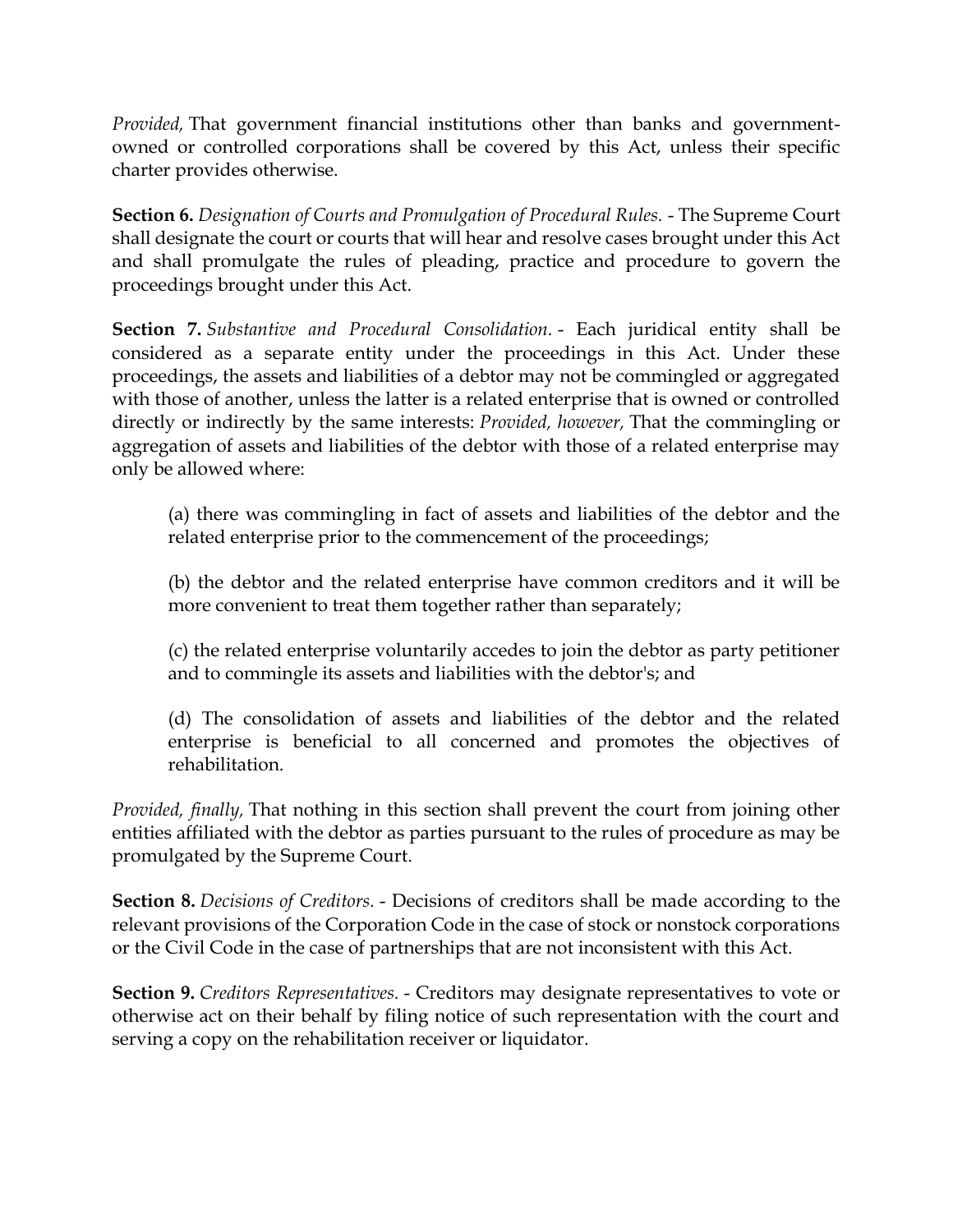**Section 10.** *Liability of Individual Debtor, Owner of a Sole Proprietorship, Partners in a Partnership, or Directors and Officers.* - Individual debtor, owner of a sole proprietorship, partners in a partnership, or directors and officers of a debtor shall be liable for double the value of the property sold, embezzled or disposed of or double the amount of the transaction involved, whichever is higher to be recovered for benefit of the debtor and the creditors, if they, having notice of the commencement of the proceedings, or having reason to believe that proceedings are about to be commenced, or in contemplation of the proceedings, willfully commit the following acts:

(a) Dispose or cause to be disposed of any property of the debtor other than in the ordinary course of business or authorize or approve any transaction in fraud of creditors or in a manner grossly disadvantageous to the debtor and/or creditors; or

(b) Conceal or authorize or approve the concealment, from the creditors, or embezzles or misappropriates, any property of the debtor.

The court shall determine the extent of the liability of an owner, partner, director or officer under this section. In this connection, in case of partnerships and corporations, the court shall consider the amount of the shareholding or partnership or equity interest of such partner, director or officer, the degree of control of such partner, director or officer over the debtor, and the extent of the involvement of such partner, director or debtor in the actual management of the operations of the debtor.

**Section 11.** *Authorization to Exchange Debt for Equity.* - Notwithstanding applicable banking legislation to the contrary, any bank, whether universal or not, may acquire and hold an equity interest or investment in a debtor or its subsidiaries when conveyed to such bank in satisfaction of debts pursuant to a Rehabilitation or Liquidation Plan approved by the court: *Provided,* That such ownership shall be subject to the ownership limits applicable to universal banks for equity investments and: *Provided, further,* That any equity investment or interest acquired or held pursuant to this section shall be disposed by the bank within a period of five (5) years or as may be prescribed by the Monetary Board.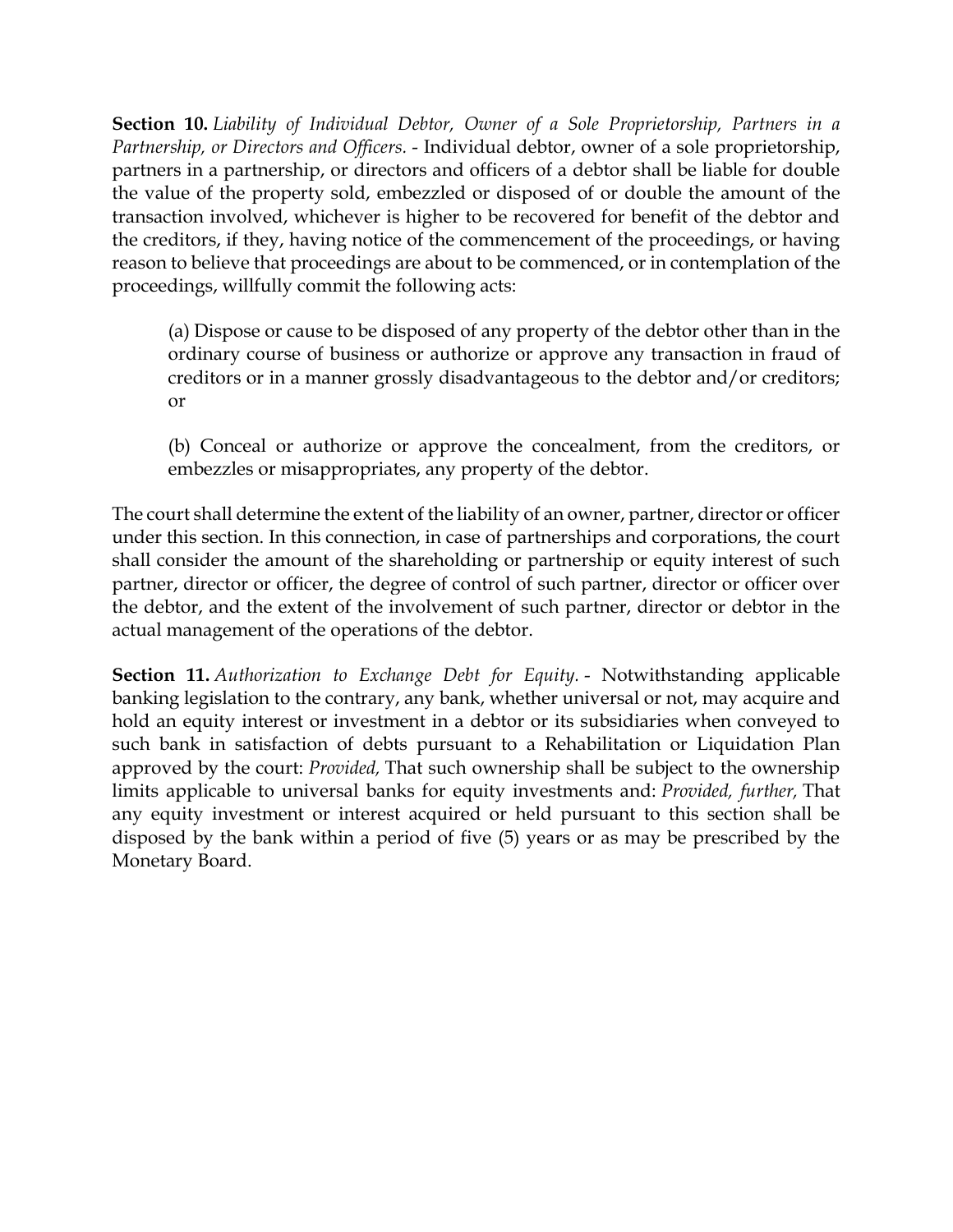#### **CHAPTER II COURT-SUPERVISED REHABILITATION**

## **(A) Initiation Proceedings.**

## **(1) Voluntary Proceedings.**

**Section 12.** *Petition to Initiate Voluntary Proceedings by Debtor.* - When approved by the owner in case of a sole proprietorship, or by a majority of the partners in case of a partnership, or in case of a corporation, by a majority vote of the board of directors or trustees and authorized by the vote of the stockholders representing at least two-thirds (2/3) of the outstanding capital stock, or in case of nonstock corporation, by the vote of at least two-thirds (2/3) of the members, in a stockholder's or member's meeting duly called for the purpose, an insolvent debtor may initiate voluntary proceedings under this Act by filing a petition for rehabilitation with the court and on the grounds hereinafter specifically provided. The petition shall be verified to establish the insolvency of the debtor and the viability of its rehabilitation, and include, whether as an attachment or as part of the body of the petition, as a minimum the following:

(a) Identification of the debtor, its principal activities and its addresses;

(b) Statement of the fact of and the cause of the debtor's insolvency or inability to pay its obligations as they become due;

(c) The specific relief sought pursuant to this Act;

(d) The grounds upon which the petition is based;

(e) Other information that may be required under this Act depending on the form of relief requested;

(f) Schedule of the debtor's debts and liabilities including a list of creditors with their addresses, amounts of claims and collaterals, or securities, if any;

(g) An inventory of all its assets including receivables and claims against third parties;

(h) A Rehabilitation Plan;

(i) The names of at least three (3) nominees to the position of rehabilitation receiver; and

(j) Other documents required to be filed with the petition pursuant to this Act and the rules of procedure as may be promulgated by the Supreme Court.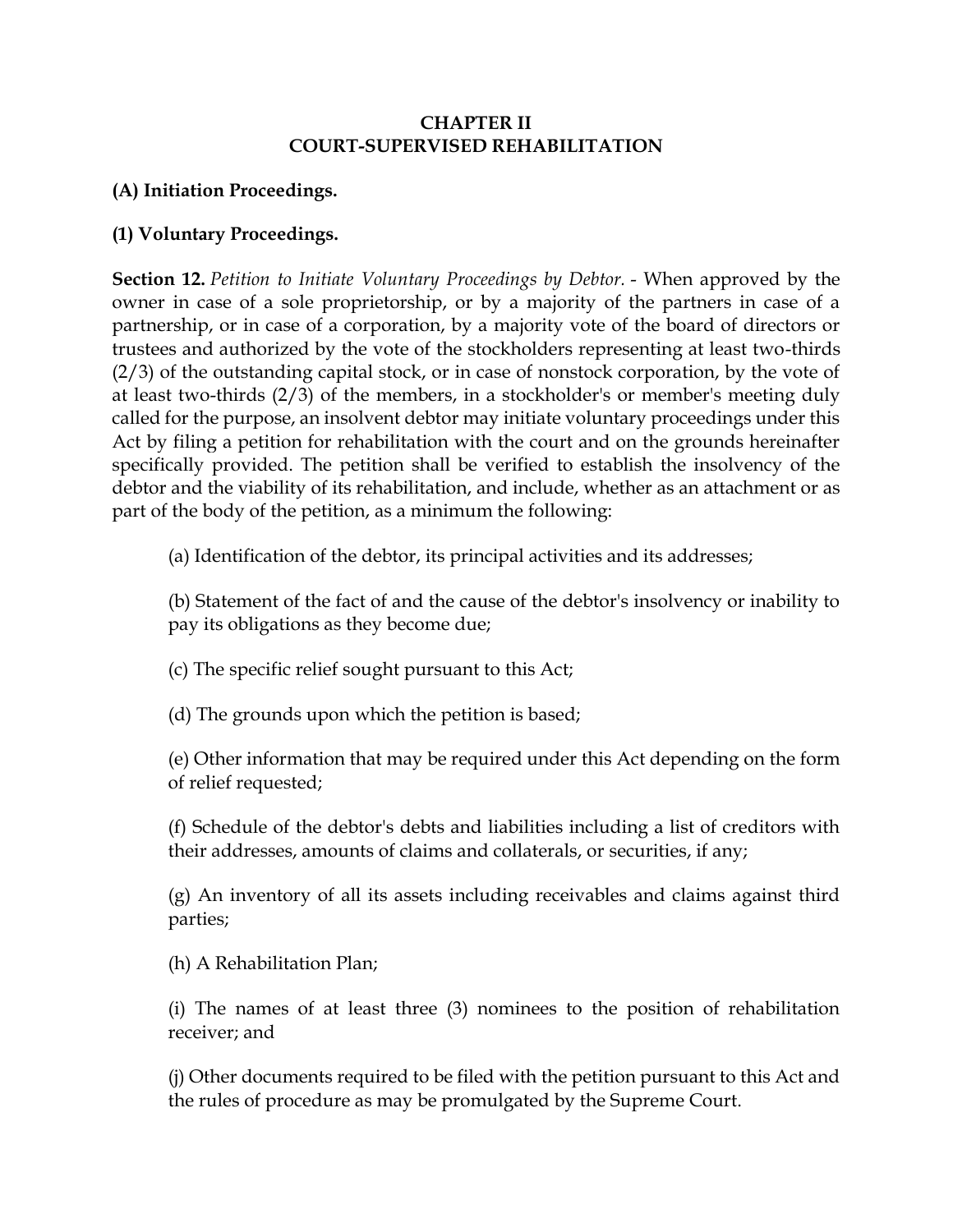A group of debtors may jointly file a petition for rehabilitation under this Act when one or more of its members foresee the impossibility of meeting debts when they respectively fall due, and the financial distress would likely adversely affect the financial condition and/or operations of the other members of the group and/or the participation of the other members of the group is essential under the terms and conditions of the proposed Rehabilitation Plan.

# **(2) Involuntary Proceedings.**

**Section 13.** *Circumstances Necessary to Initiate Involuntary Proceedings.* - Any creditor or group of creditors with a claim of, or the aggregate of whose claims is, at least One Million Pesos (Php1,000,000.00) or at least twenty-five percent (25%) of the subscribed capital stock or partners' contributions, whichever is higher, may initiate involuntary proceedings against the debtor by filing a petition for rehabilitation with the court if:

(a) there is no genuine issue of fact on law on the claim/s of the petitioner/s, and that the due and demandable payments thereon have not been made for at least sixty (60) days or that the debtor has failed generally to meet its liabilities as they fall due; or

(b) a creditor, other than the petitioner/s, has initiated foreclosure proceedings against the debtor that will prevent the debtor from paying its debts as they become due or will render it insolvent.

**Section 14.** *Petition to Initiate Involuntary Proceedings.* - The creditor/s' petition for rehabilitation shall be verified to establish the substantial likelihood that the debtor may be rehabilitated, and include:

(a) identification of the debtor its principal activities and its address;

(b) the circumstances sufficient to support a petition to initiate involuntary rehabilitation proceedings under Section 13 of this Act;

(c) the specific relief sought under this Act;

(d) a Rehabilitation Plan;

(e) the names of at least three (3) nominees to the position of rehabilitation receiver;

(f) other information that may be required under this Act depending on the form of relief requested; and

(g) other documents required to be filed with the petition pursuant to this Act and the rules of procedure as may be promulgated by the Supreme Court.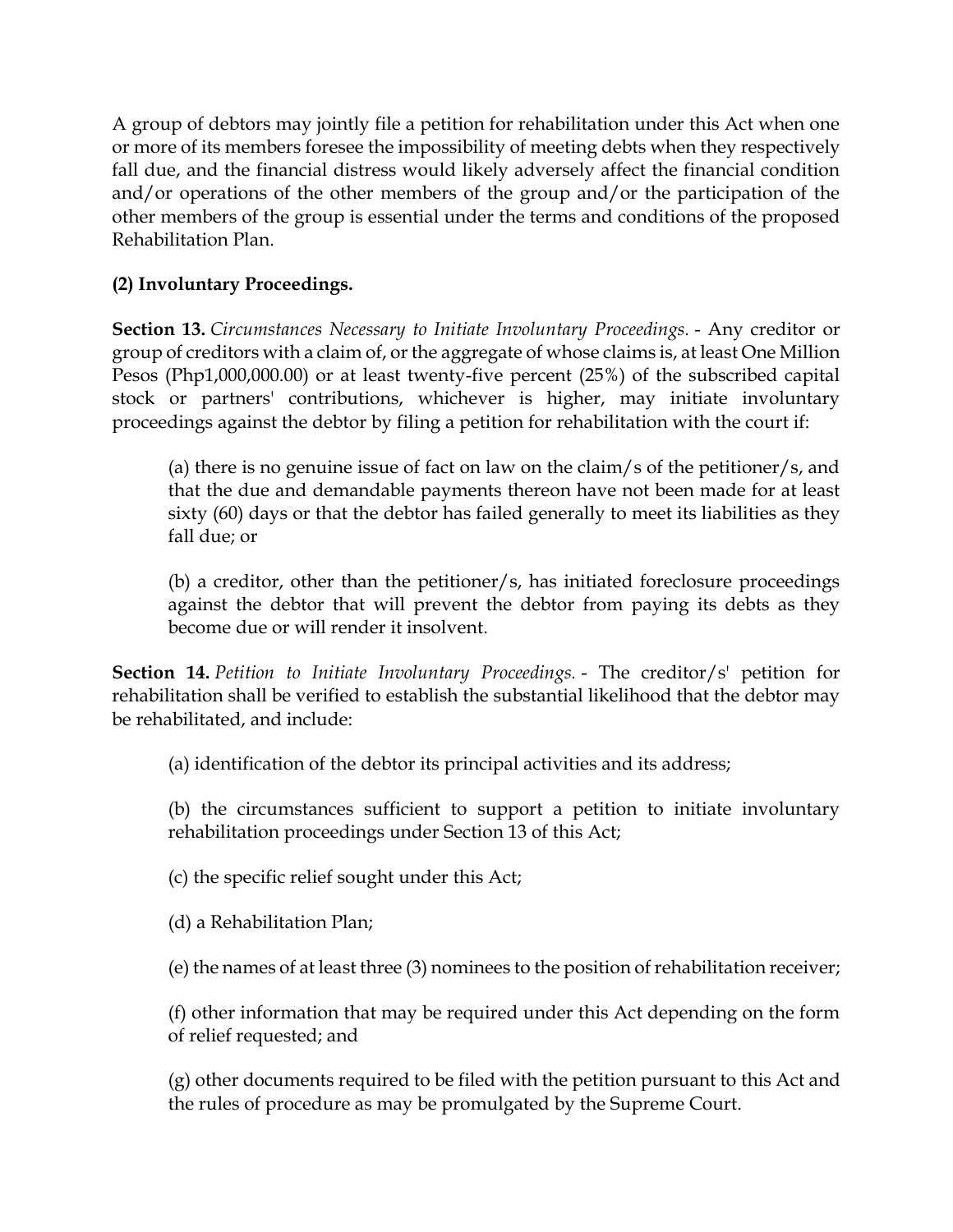### **(B) Action on the Petition and Commencement of Proceedings.**

**Section 15.** *Action on the Petition.* - If the court finds the petition for rehabilitation to be sufficient in form and substance, it shall, within five (5) working days from the filing of the petition, issue a Commencement Order. If, within the same period, the court finds the petition deficient in form or substance, the court may, in its discretion, give the petitioner/s a reasonable period of time within which to amend or supplement the petition, or to submit such documents as may be necessary or proper to put the petition in proper order. In such case, the five (5) working days provided above for the issuance of the Commencement Order shall be reckoned from the date of the filing of the amended or supplemental petition or the submission of such documents.

**Section 16.** *Commencement of Proceedings and Issuance of a Commencement Order.* - The rehabilitation proceedings shall commence upon the issuance of the Commencement Order, which shall:

(a) identify the debtor, its principal business or activity/ies and its principal place of business;

(b) summarize the ground/s for initiating the proceedings;

(c) state the relief sought under this Act and any requirement or procedure particular to the relief sought;

(d) state the legal effects of the Commencement Order, including those mentioned in Section 17 hereof;

(e) declare that the debtor is under rehabilitation;

(f) direct the publication of the Commencement Order in a newspaper of general circulation in the Philippines once a week for at least two (2) consecutive weeks, with the first publication to be made within seven (7) days from the time of its issuance;

(g) If the petitioner is the debtor direct the service by personal delivery of a copy of the petition on each creditor holding at least ten percent (10%) of the total liabilities of the debtor as determined from the schedule attached to the petition within five (5) days; if the petitioner/s is/are creditor/s, direct the service by personal delivery of a copy of the petition on the debtor within five (5) days;

(h) appoint a rehabilitation receiver who may or not be from among the nominees of the petitioner/s and who shall exercise such powers and duties defined in this Act as well as the procedural rules that the Supreme Court will promulgate;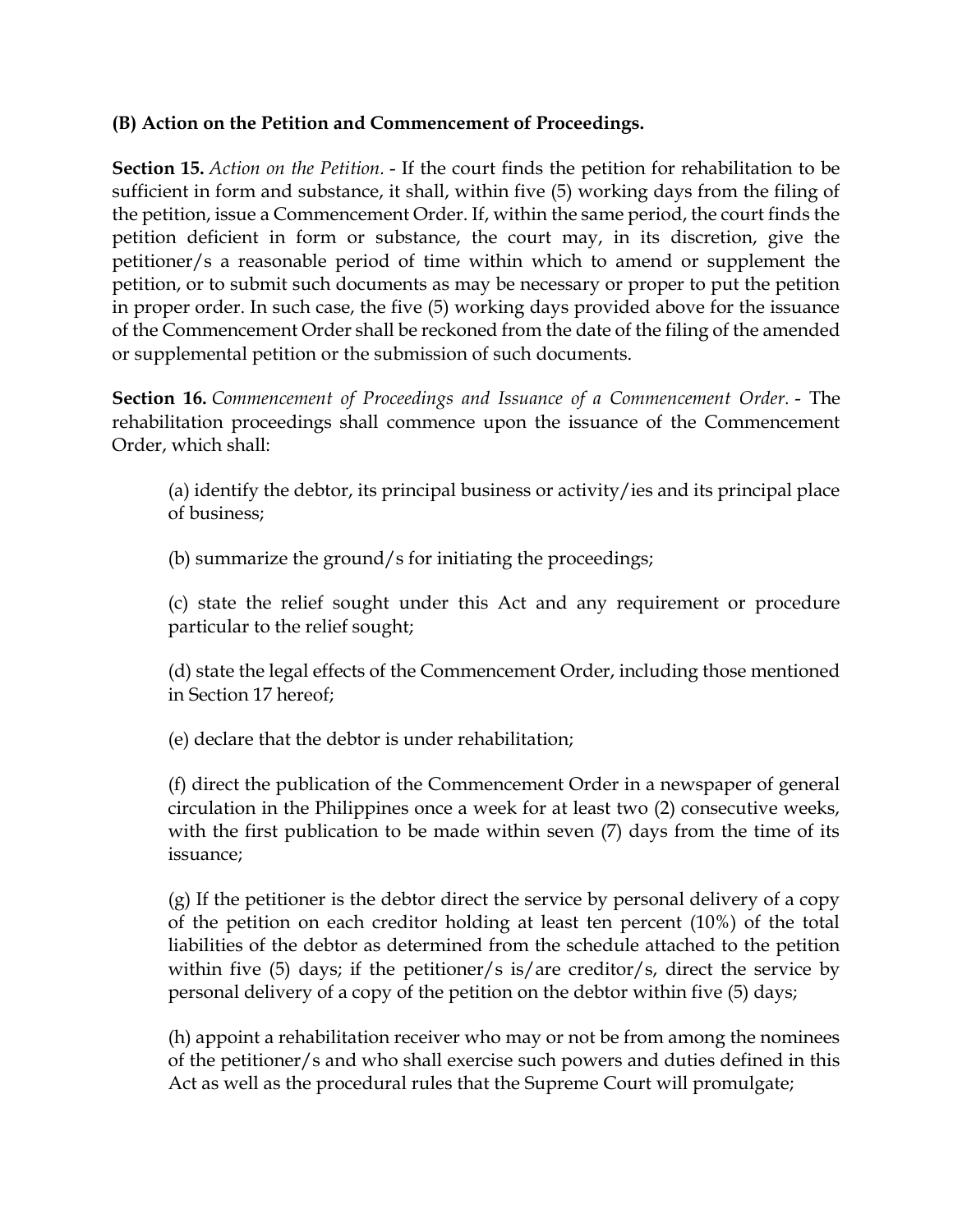(i) summarize the requirements and deadlines for creditors to establish their claims against the debtor and direct all creditors to their claims with the court at least five (5) days before the initial hearing;

(j) direct Bureau of internal Revenue (BIR) to file and serve on the debtor its comment on or opposition to the petition or its claim/s against the debtor under such procedures as the Supreme Court provide;

(k) prohibit the debtor's suppliers of goods or services from withholding the supply of goods and services in the ordinary course of business for as long as the debtor makes payments for the services or goods supplied after the issuance of the Commencement Order;

(l) authorize the payment of administrative expenses as they become due;

(m) set the case for initial hearing, which shall not be more than forty (40) days from the date of filing of the petition for the purpose of determining whether there is substantial likelihood for the debtor to be rehabilitated;

(n) make available copies of the petition and rehabilitation plan for examination and copying by any interested party;

(o) indicate the location or locations at which documents regarding the debtor and the proceedings under Act may be reviewed and copied;

(p) state that any creditor or debtor who is not the petitioner, may submit the name or nominate any other qualified person to the position of rehabilitation receiver at least five (5) days before the initial hearing;

(q) include s Stay or Suspension Order which shall:

(1) suspend all actions or proceedings, in court or otherwise, for the enforcement of claims against the debtor;

(2) suspend all actions to enforce any judgment, attachment or other provisional remedies against the debtor;

(3) prohibit the debtor from selling, encumbering, transferring or disposing in any manner any of its properties except in the ordinary course of business; and

(4) prohibit the debtor from making any payment of its liabilities outstanding as of the commencement date except as may be provided herein.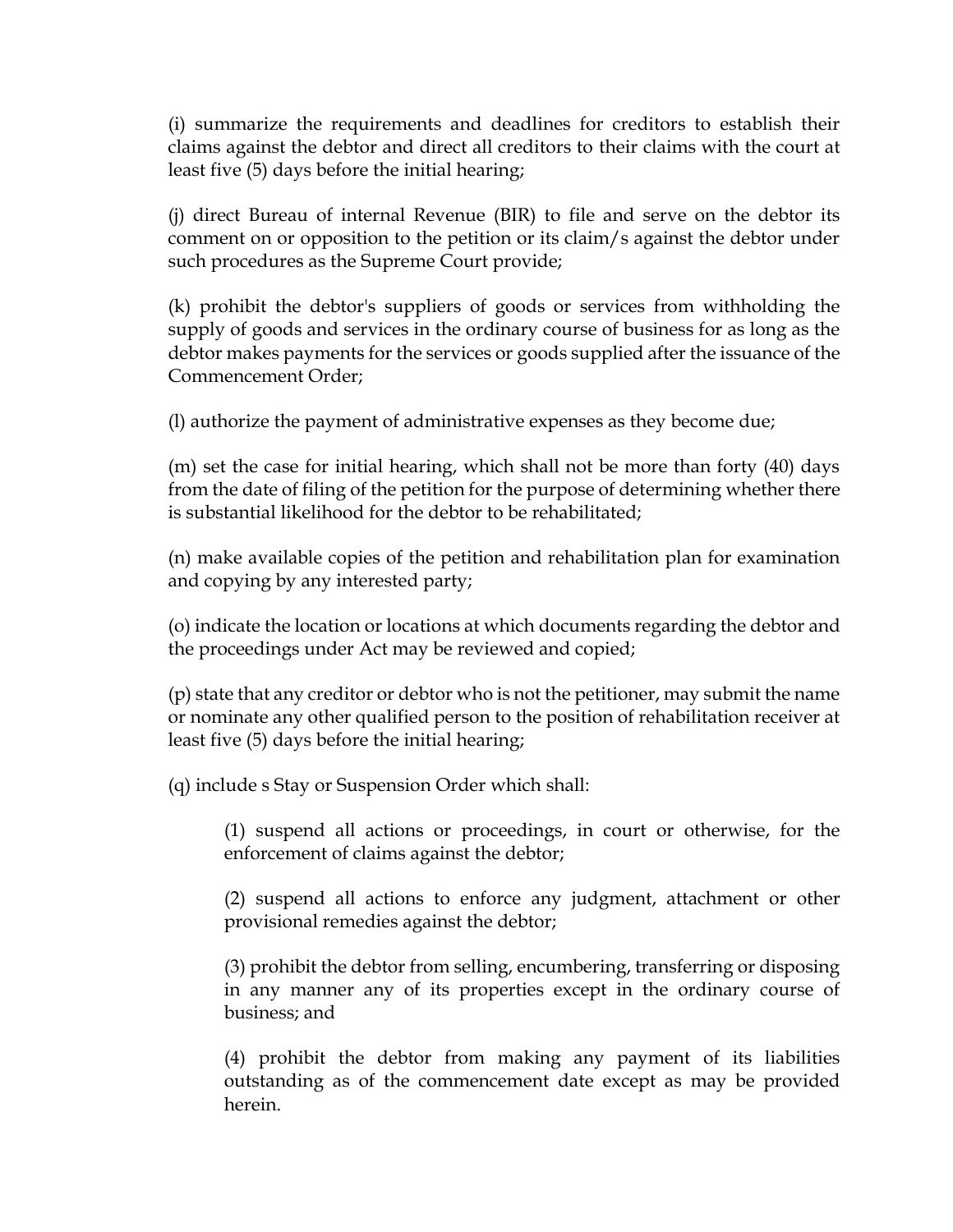**Section 17.** *Effects of the Commencement Order.* - Unless otherwise provided for in this Act, the court's issuance of a Commencement Order shall, in addition to the effects of a Stay or Suspension Order described in Section 16 hereof:

(a) vest the rehabilitation with all the powers and functions provided for this Act, such as the right to review and obtain records to which the debtor's management and directors have access, including bank accounts or whatever nature of the debtor subject to the approval by the court of the performance bond filed by the rehabilitation receiver;

(b) prohibit or otherwise serve as the legal basis rendering null and void the results of any extrajudicial activity or process to seize property, sell encumbered property, or otherwise attempt to collection or enforce a claim against the debtor after commencement date unless otherwise allowed in this Act, subject to the provisions of Section 50 hereof;

(c) serve as the legal basis for rendering null and void any setoff after the commencement date of any debt owed to the debtor by any of the debtor's creditors;

(d) serve as the legal basis for rendering null and void the perfection of any lien against the debtor's property after the commencement date; and

(e) consolidate the resolution of all legal proceedings by and against the debtor to the court Provided. However, That the court may allow the continuation of cases on other courts where the debtor had initiated the suit.

Attempts to seek legal of other resource against the debtor outside these proceedings shall be sufficient to support a finding of indirect contempt of court.

**Section 18.** *Exceptions to the Stay or Suspension Order.* - The Stay or Suspension Order shall not apply:

(a) to cases already pending appeal in the Supreme Court as of commencement date *Provided,* That any final and executory judgment arising from such appeal shall be referred to the court for appropriate action;

(b) subject to the discretion of the court, to cases pending or filed at a specialized court or quasi-judicial agency which, upon determination by the court is capable of resolving the claim more quickly, fairly and efficiently than the court: *Provided,* That any final and executory judgment of such court or agency shall be referred to the court and shall be treated as a non-disputed claim;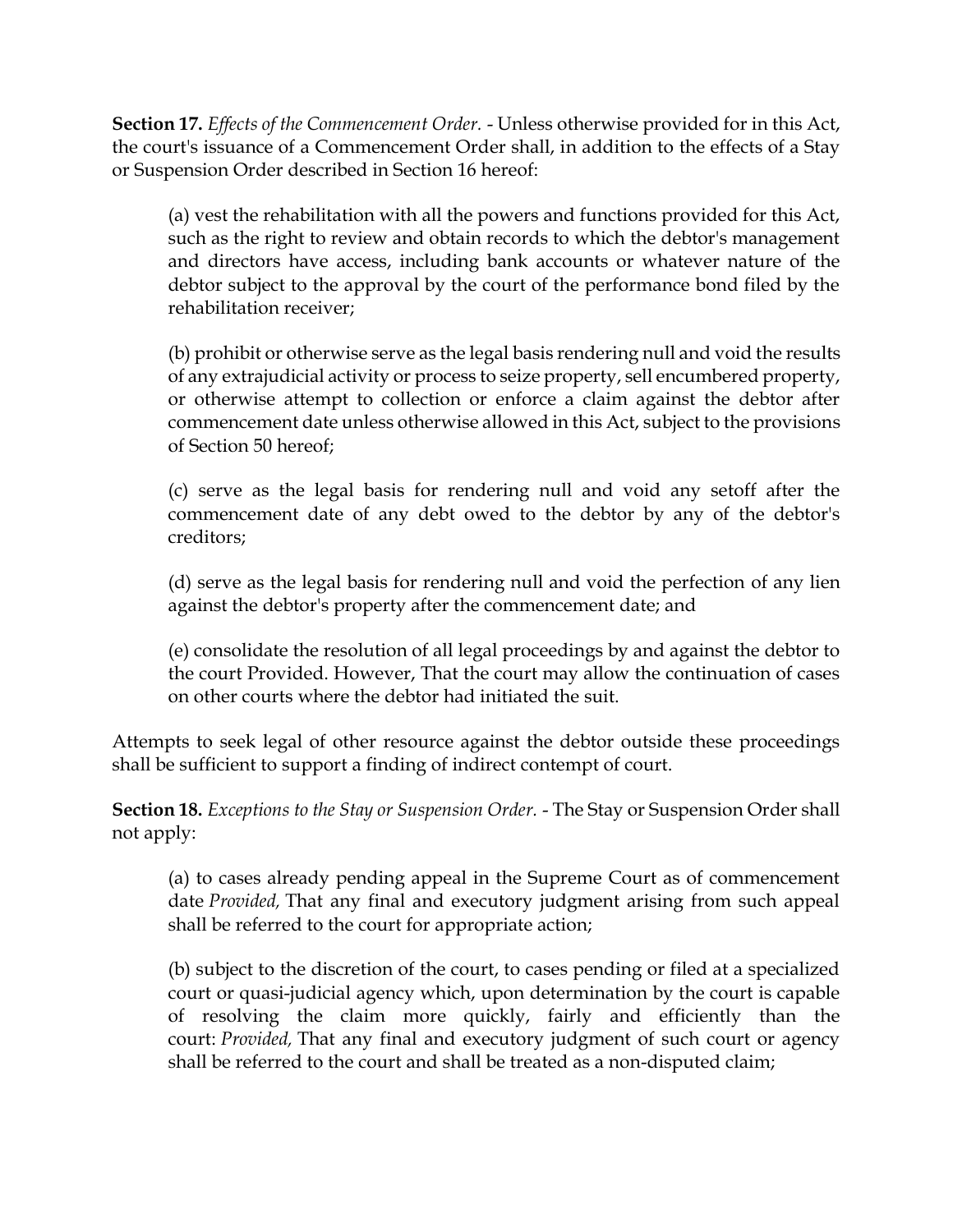(c) to the enforcement of claims against sureties and other persons solidarily liable with the debtor, and third party or accommodation mortgagors as well as issuers of letters of credit, unless the property subject of the third party or accommodation mortgage is necessary for the rehabilitation of the debtor as determined by the court upon recommendation by the rehabilitation receiver;

(d) to any form of action of customers or clients of a securities market participant to recover or otherwise claim moneys and securities entrusted to the latter in the ordinary course of the latter's business as well as any action of such securities market participant or the appropriate regulatory agency or self-regulatory organization to pay or settle such claims or liabilities;

(e) to the actions of a licensed broker or dealer to sell pledged securities of a debtor pursuant to a securities pledge or margin agreement for the settlement of securities transactions in accordance with the provisions of the Securities Regulation Code and its implementing rules and regulations;

(f) the clearing and settlement of financial transactions through the facilities of a clearing agency or similar entities duly authorized, registered and/or recognized by the appropriate regulatory agency like the Bangko Sentral ng Pilipinas (BSP) and the SEC as well as any form of actions of such agencies or entities to reimburse themselves for any transactions settled for the debtor; and

(g) any criminal action against individual debtor or owner, partner, director or officer of a debtor shall not be affected by any proceeding commend under this Act.

**Section 19.** *Waiver of taxes and Fees Due to the National Government and to Local Government Units (LGUs).* - Upon issuance of the Commencement Order by the court, and until the approval of the Rehabilitation Plan or dismissal of the petition, whichever is earlier, the imposition of all taxes and fees including penalties, interests and charges thereof due to the national government or to LGUs shall be considered waived, in furtherance of the objectives of rehabilitation.

**Section 20.** *Application of Stay or Suspension Order to Government Financial Institutions.* - The provisions of this Act concerning the effects of the Commencement Order and the Stay or Suspension Order on the suspension of rights to foreclose or otherwise pursue legal remedies shall apply to government financial institutions, notwithstanding provisions in their charters or other laws to the contrary.

**Section 21.** *Effectivity and Duration of Commencement Order.* - Unless lifted by the court, the Commencement Order shall be for the effective for the duration of the rehabilitation proceedings for as long as there is a substantial likelihood that the debtor will be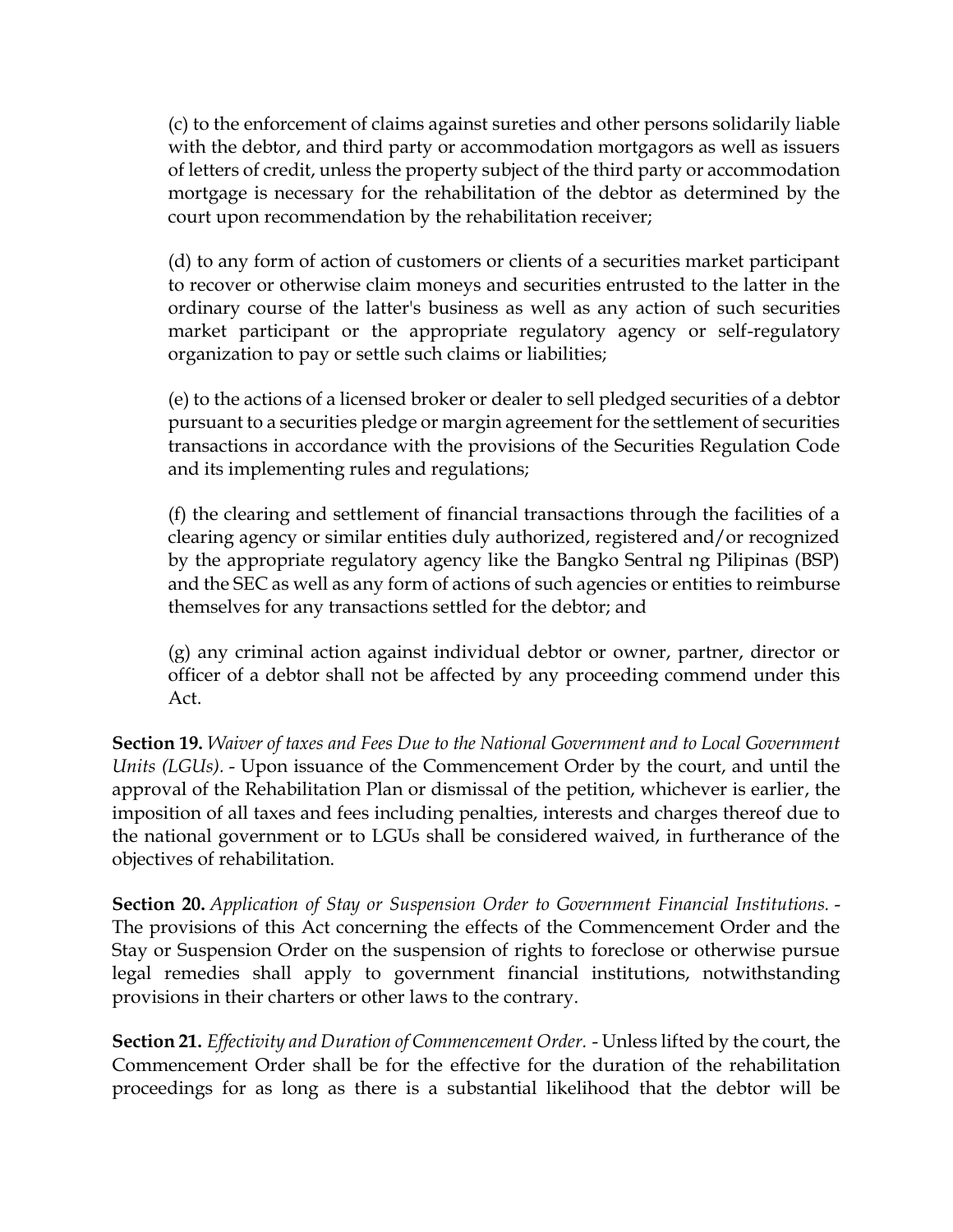successfully rehabilitated. In determining whether there is substantial likelihood for the debtor to be successfully rehabilitated, the court shall ensure that the following minimum requirements are met:

(a) The proposed Rehabilitation Plan submitted complies with the minimum contents prescribed by this Act;

(b) There is sufficient monitoring by the rehabilitation receiver of the debtor's business for the protection of creditors;

(c) The debtor has met with its creditors to the extent reasonably possible in attempts to reach consensus on the proposed Rehabilitation Plan;

(d) The rehabilitation receiver submits a report, based on preliminary evaluation, stating that the underlying assumptions and the goals stated in the petitioner's Rehabilitation Plan are realistic reasonable and reasonable or if not, there is, in any case, a substantial likelihood for the debtor to be successfully rehabilitated because, among others:

(1) there are sufficient assets with/which to rehabilitate the debtor;

(2) there is sufficient cash flow to maintain the operations of the debtor;

(3) the debtor's, partners, stockholders, directors and officers have been acting in good faith and which due diligence;

(4) the petition is not s sham filing intended only to delay the enforcement of the rights of the creditor's or of any group of creditors; and

(5) the debtor would likely be able to pursue a viable Rehabilitation Plan;

(e) The petition, the Rehabilitation Plan and the attachments thereto do not contain any materially false or misleading statement;

(f) If the petitioner is the debtor, that the debtor has met with its creditor/s representing at least three-fourths (3/4) of its total obligations to the extent reasonably possible and made a good faith effort to reach a consensus on the proposed Rehabilitation Plan if the petitioner/s is/are a creditor or group of creditors, that/ the petitioner/s has/have met with the debtor and made a good faith effort to reach a consensus on the proposed Rehabilitation Plan; and

(g) The debtor has not committed acts misrepresentation or in fraud of its creditor/s or a group of creditors.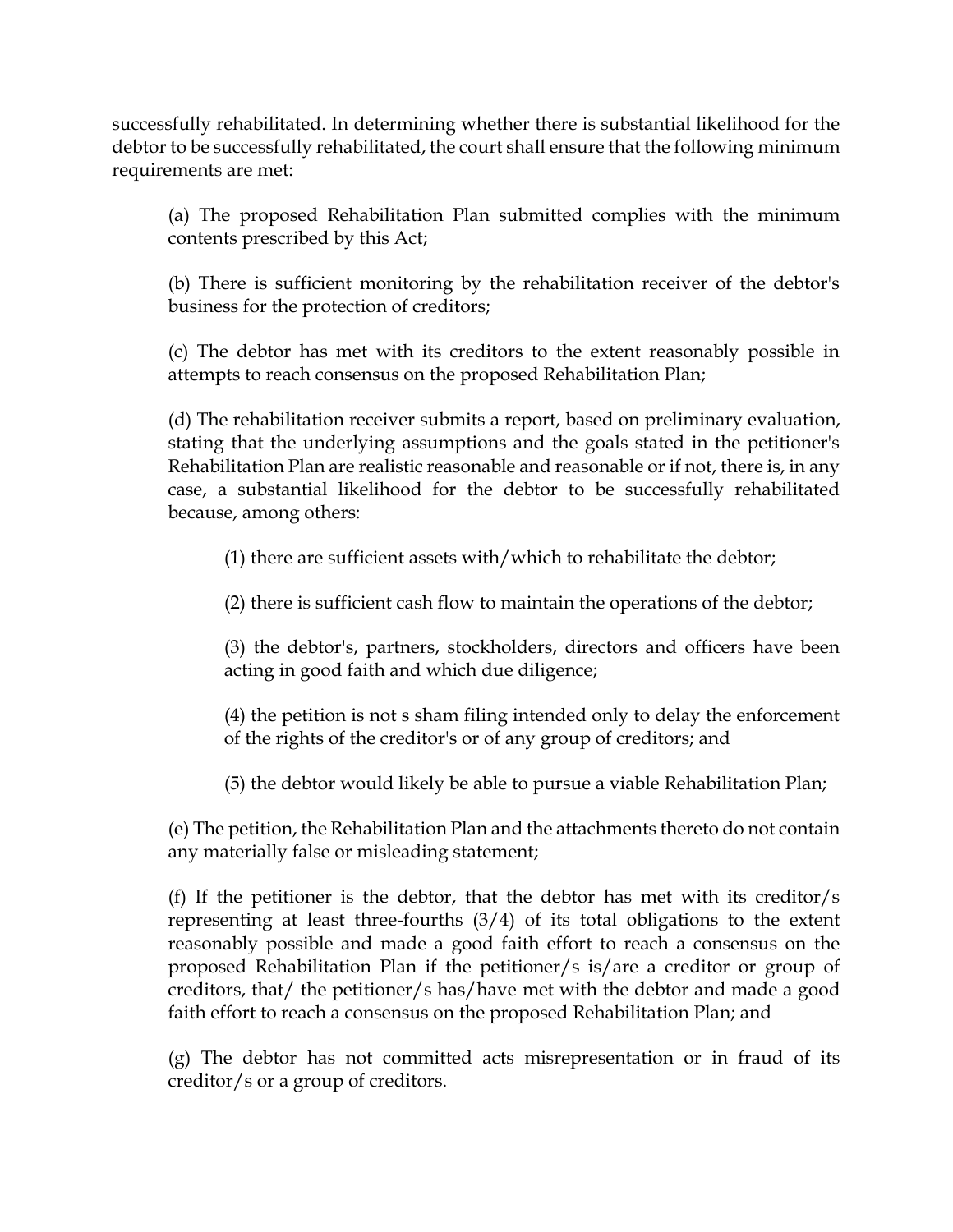**Section 22.** *Action at the Initial Hearing.* - At the initial hearing, the court shall:

(a) determine the creditors who have made timely and proper filing of their notice of claims;

(b) hear and determine any objection to the qualifications of the appointment of the rehabilitation receiver and, if necessary appoint a new one in accordance with this Act;

(c) direct the creditors to comment on the petition and the Rehabilitation Plan, and to submit the same to the court and to the rehabilitation receiver within a period of not more than twenty (20) days; and

(d) direct the rehabilitation receiver to evaluate the financial condition of the debtor and to prepare and submit to the court within forty (40) days from initial hearing the report provided in Section 24 hereof.

**Section 23.** *Effect of Failure to File Notice of Claim.* - A creditor whose claim is not listed in the schedule of debts and liabilities and who fails to file a notice of claim in accordance with the Commencement Order but subsequently files a belated claim shall not be entitled to participate in the rehabilitation proceedings but shall be entitled to receive distributions arising therefrom.

**Section 24.** *Report of the Rehabilitation Receiver.* - Within forty (40) days from the initial hearing and with or without the comments of the creditors or any of them, the rehabilitation receiver shall submit a report to the court stating his preliminary findings and recommendations on whether:

(a) the debtor is insolvent and if so, the causes thereof and any unlawful or irregular act or acts committed by the owner/s of a sole proprietorship partners of a partnership or directors or officers of a corporation in contemplation of the insolvency of the debtor or which may have contributed to the insolvency of the debtor;

(b) the underlying assumptions, the financial goals and the procedures to accomplish such goals as stated in the petitioner's Rehabilitation Plan are realistic, feasible and reasonable;

(c) there is a substantial likelihood for the debtor to be successfully rehabilitated;

(d) the petition should be dismissed; and

(e) the debtor should be dissolved and/or liquidated.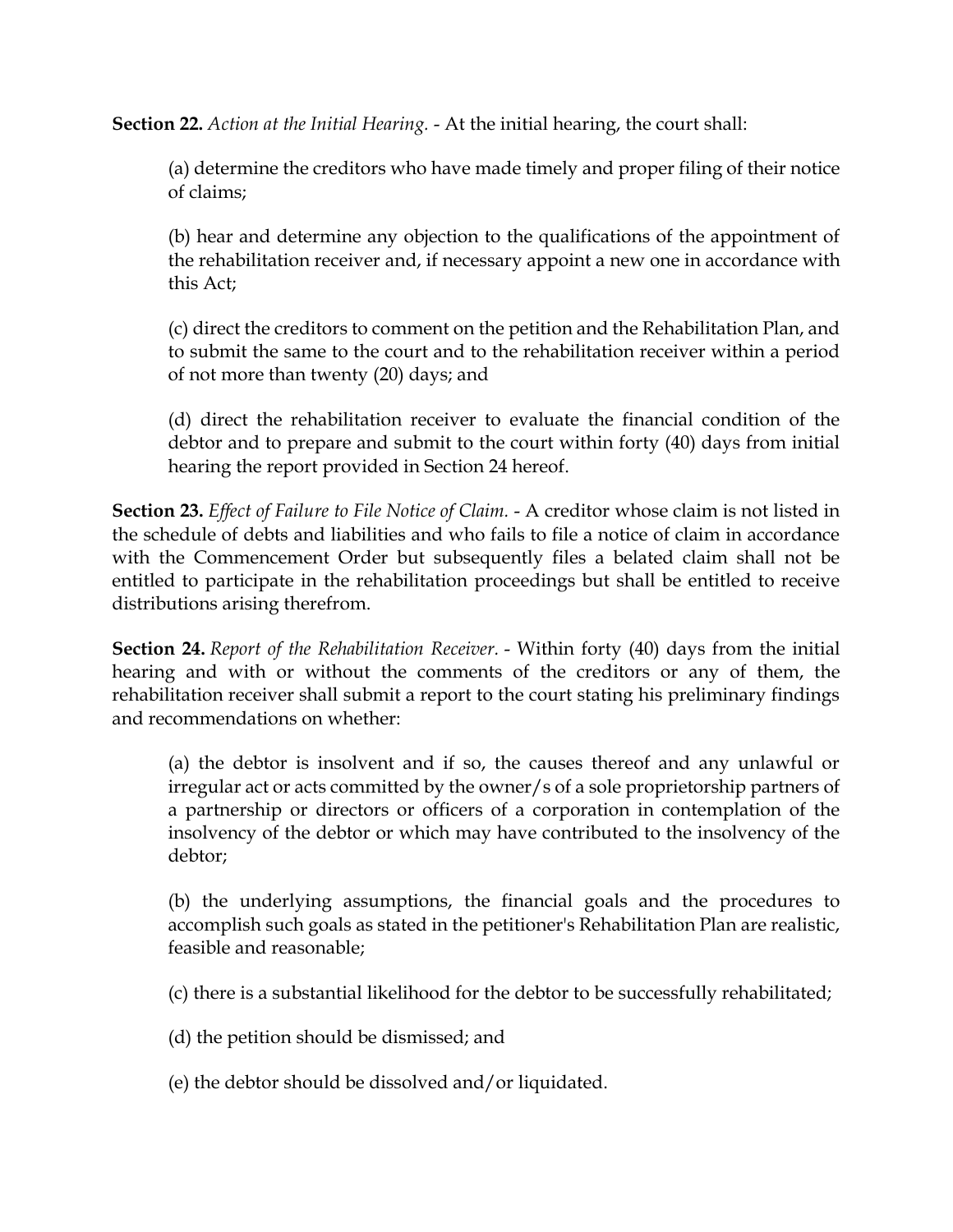**Section 25.** *Giving Due Course to or Dismissal of Petition, or Conversion of Proceedings.* - Within ten (10) days from receipt of the report of the rehabilitation receiver mentioned in Section 24 hereof the court may:

(a) give due course to the petition upon a finding that:

(1) the debtor is insolvent; and

(2) there is a substantial likelihood for the debtor to be successfully rehabilitated;

(b) dismiss the petition upon a finding that:

(1)debtor is not insolvent;

(2) the petition i8 a sham filing intended only to delay the enforcement of the rights of the creditor/s or of any group of creditors;

(3)the petition, the Rehabilitation Plan and the attachments thereto contain any materially false or misleading statements; or

(4)the debtor has committed acts of misrepresentation or in fraud of its creditor/s or a group of creditors;

(c)convert the proceedings into one for the liquidation of the debtor upon a finding that:

(1)the debtor is insolvent; and

(2)there is no substantial likelihood for the debtor to be successfully rehabilitated as determined in accordance with the rules to be promulgated by the Supreme Court.

**Section 26.***Petition Given Due Course.* - If the petition is given due course, the court shall direct the rehabilitation receiver to review, revise and/or recommend action on the Rehabilitation Plan and submit the same or a new one to the court within a period of not more than ninety (90) days.

The court may refer any dispute relating to the Rehabilitation Plan or the rehabilitation proceedings pending before it to arbitration or other modes of dispute resolution, as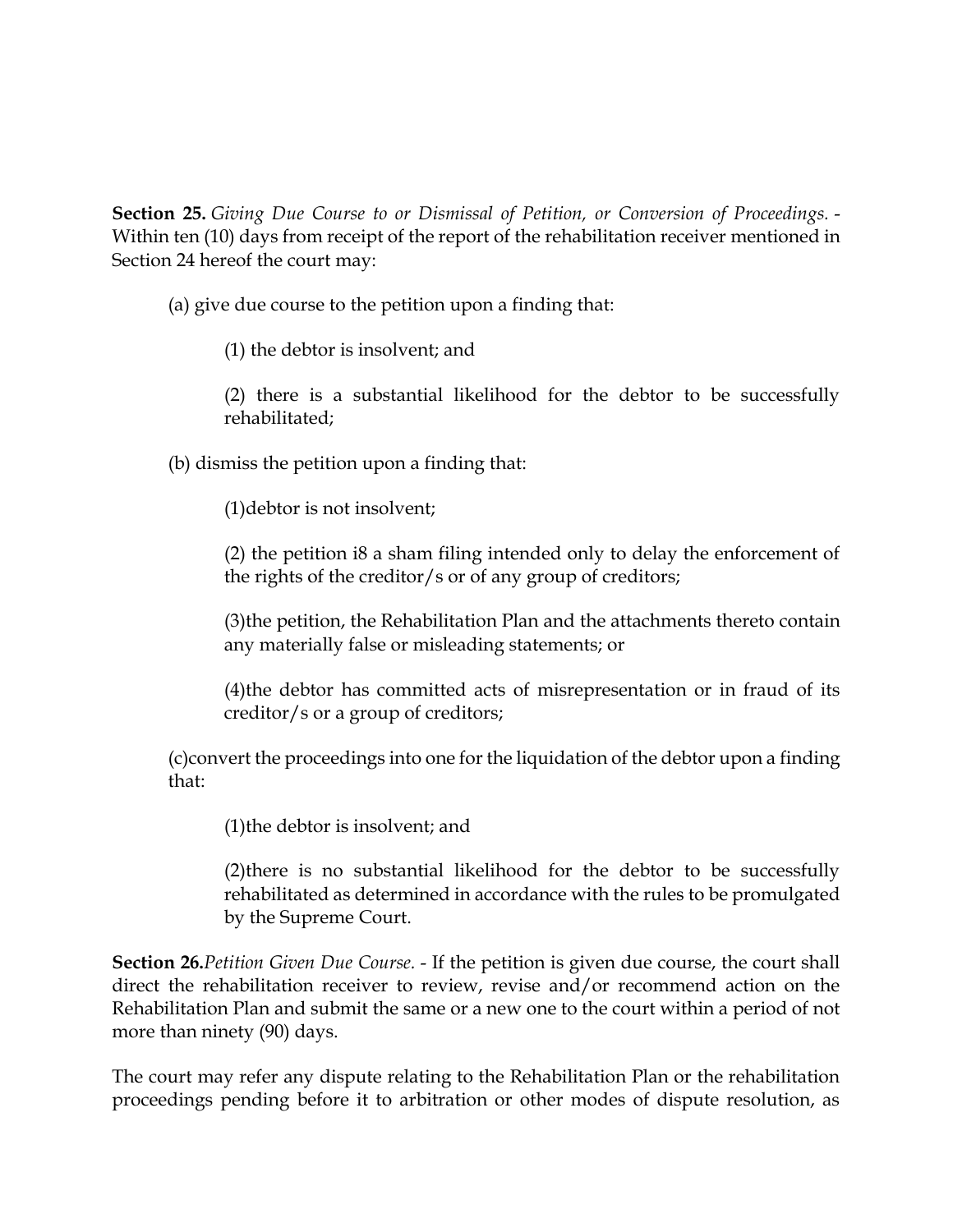provided for under Republic Act No. 9285, Or the Alternative Dispute Resolution Act of 2004, should it determine that such mode will resolve the dispute more quickly, fairly and efficiently than the court.

**Section 27.***Dismissal of Petition.* - If the petition is dismissed pursuant to paragraph (b) of Section 25 hereof, then the court may, in its discretion, order the petitioner to pay damages to any creditor or to the debtor, as the case may be, who may have been injured by the filing of the petition, to the extent of any such injury.

# **(C) The Rehabilitation Receiver, Management Committee and Creditors' Committee.**

**Section 28.***Who May Serve as a Rehabilitation Receiver.* - Any qualified natural or juridical person may serve as a rehabilitation receiver: *Provided,* That if the rehabilitation receiver is a juridical entity, it must designate a natural person/s who possess/es all the qualifications and none of the disqualification's as its representative, it being understood that the juridical entity and the representative/s are solidarily liable for all obligations and responsibilities of the rehabilitation receiver.

**Section 29.***Qualifications of a Rehabilitation Receiver.* - The rehabilitation receiver shall have the following minimum qualifications:

(a)A citizen of the Philippines or a resident of the Philippines in the six (6) months immediately preceding his nomination;

(b)Of good moral character and with acknowledged integrity, impartiality and independence;

(c)Has the requisite knowledge of insolvency and other relevant commercial laws, rules and procedures, as well as the relevant training and/or experience that may be necessary to enable him to properly discharge the duties and obligations of a rehabilitation receiver; and

(d)Has no conflict of interest: Provided, That such conflict of interest may be waived, expressly or impliedly, by a party who may be prejudiced thereby.

Other qualifications and disqualification's of the rehabilitation receiver shall be set forth in procedural rules, taking into consideration the nature of the business of the debtor and the need to protect the interest of all stakeholders concerned.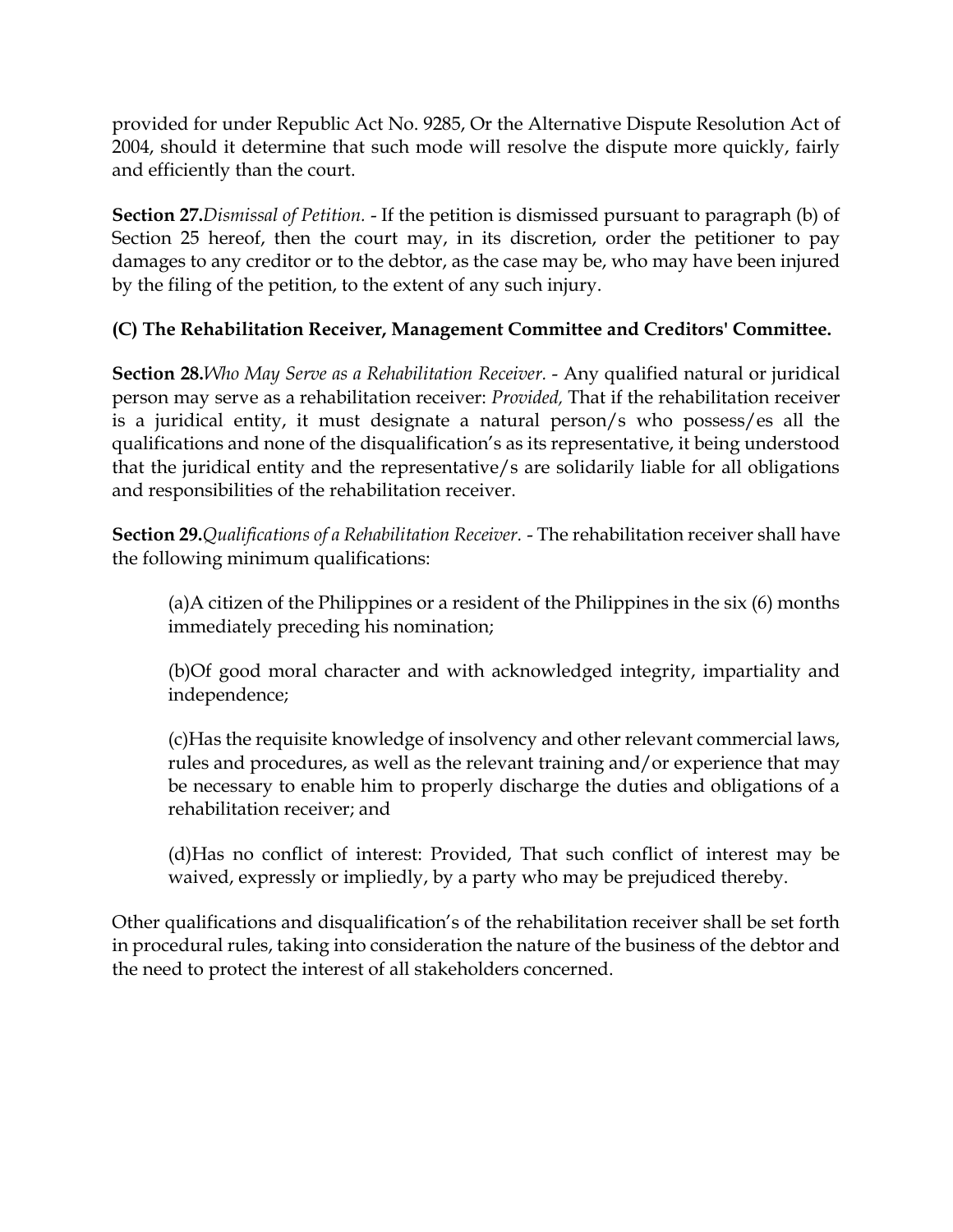**Section 30.***Initial Appointment of the Rehabilitation Receiver.* - The court shall initially appoint the rehabilitation receiver, who mayor may not be from among the nominees of the petitioner, However, at the initial hearing of the petition, the creditors and the debtor who are not petitioners may nominate other persons to the position. The court may retain the rehabilitation receiver initially appointed or appoint another who mayor may not be from among those nominated.

In case the debtor is a securities market participant, the court shall give priority to the nominee of the appropriate securities or investor protection fund.

If a qualified natural person or entity is nominated by more than fifty percent (50%) of the secured creditors and the general unsecured creditors, and satisfactory evidence is submitted, the court shall appoint the creditors' nominee as rehabilitation receiver.

**Section 31.***Powers, Duties and Responsibilities of the Rehabilitation Receiver.* - The rehabilitation receiver shall be deemed an officer of the court with the principal duty of preserving and maximizing the value of the assets of the debtor during the rehabilitation proceedings, determining the viability of the rehabilitation of the debtor, preparing and recommending a Rehabilitation Plan to the court, and implementing the approved Rehabilitation Plan, To this end, and without limiting the generality of the foregoing, the rehabilitation receiver shall have the following powers, duties and responsibilities:

(a)To verify the accuracy of the factual allegations in the petition and its annexes;

(b)To verify and correct, if necessary, the inventory of all of the assets of the debtor, and their valuation;

(c)To verify and correct, if necessary, the schedule of debts and liabilities of the debtor;

(d)To evaluate the validity, genuineness and true amount of all the claims against the debtor;

(e)To take possession, custody and control, and to preserve the value of all the property of the debtor;

(f)To sue and recover, with the approval of the court, all amounts owed to, and all properties pertaining to the debtor;

(g)To have access to all information necessary, proper or relevant to the operations and business of the debtor and for its rehabilitation;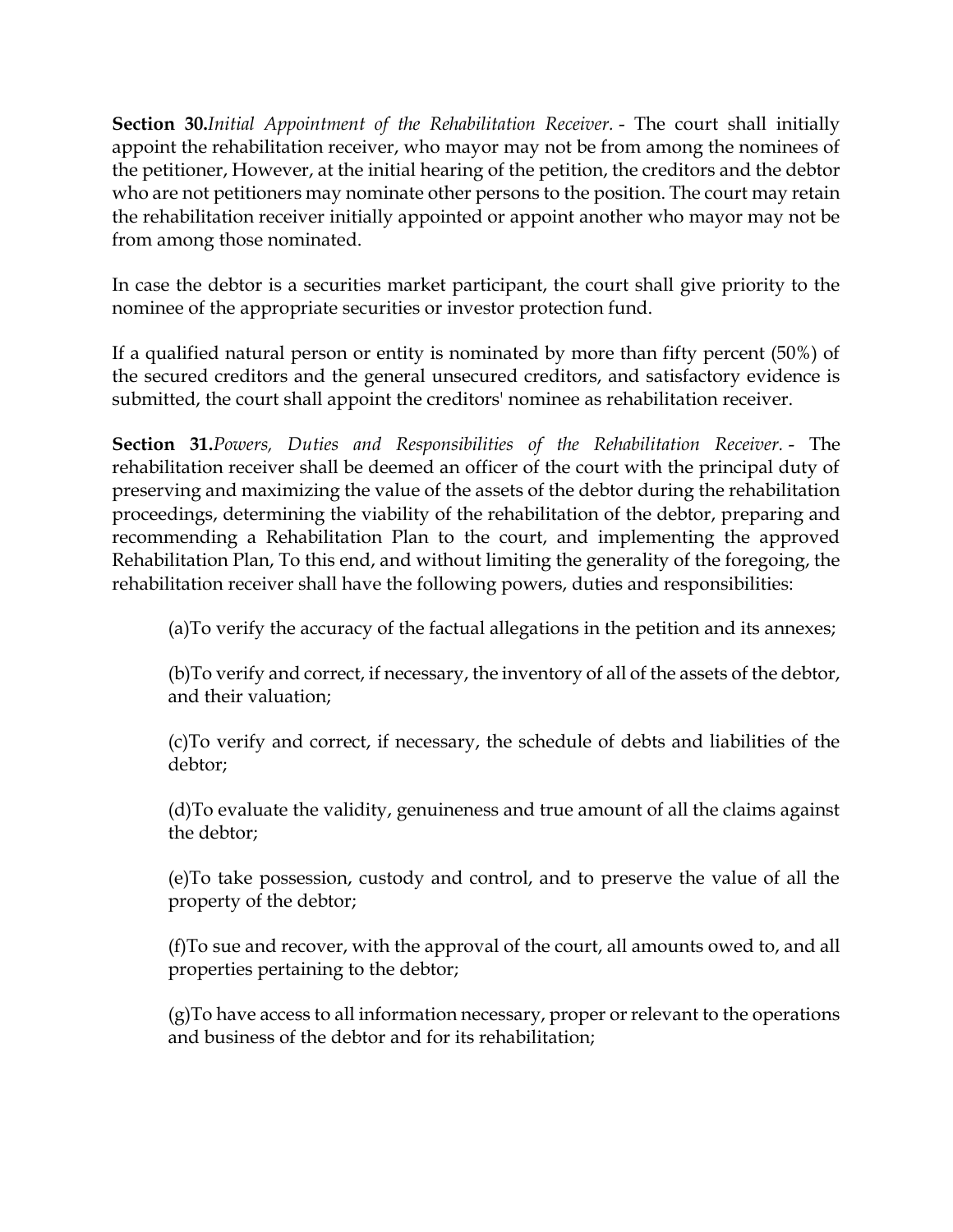(h) To sue and recover, with the. approval of the court, all property *or* money of the debtor paid, transferred or disbursed in fraud of the debtor or its creditors, or which constitute undue preference of creditor/s;

(i) To monitor the operations and the business of the debtor to ensure that no payments or transfers of property are made other than in the ordinary course of business;

(j) With the court's approval, to engage the services of or to employ persons or entities to assist him in the discharge of his functions;

(k) To determine the manner by which the debtor may be best rehabilitated, to review) revise and/or recommend action on the Rehabilitation Plan and submit the same or a new one to the court for approval;

(1) To implement the Rehabilitation Plan as approved by the court, if 80 provided under the Rehabilitation Plan;

(m) To assume and exercise the powers of management of the debtor, if directed by the court pursuant to Section 36 hereof;

(n) To exercise such other powers as may, from time to time, be conferred upon him by the court; and

To submit a status report on the rehabilitation proceedings every quarter or as may be required by the court *motu proprio.* or upon motion of any creditor. or as may be provided, in the Rehabilitation Plan.

Unless appointed by the court, pursuant to Section 36 hereof, the rehabilitation receiver shall not take over the management and control of the debtor but may recommend the appointment of a management committee over the debtor in the cases provided by this Act.

**Section 32.***Removal of the Rehabilitation Receiver.* – The rehabilitation receiver may be removed at any time by the court either *motu proprio* or upon motion by any creditor/s holding more than fifty percent (50%) of the total obligations of the debtor, on such grounds as the rules of procedure may provide which shall include, but are not limited to, the following:

(a) Incompetence, gross negligence, failure to perform or failure to exercise the proper degree of care in the performance of his duties and powers;

(b) Lack of a particular or specialized competency required by the specific case;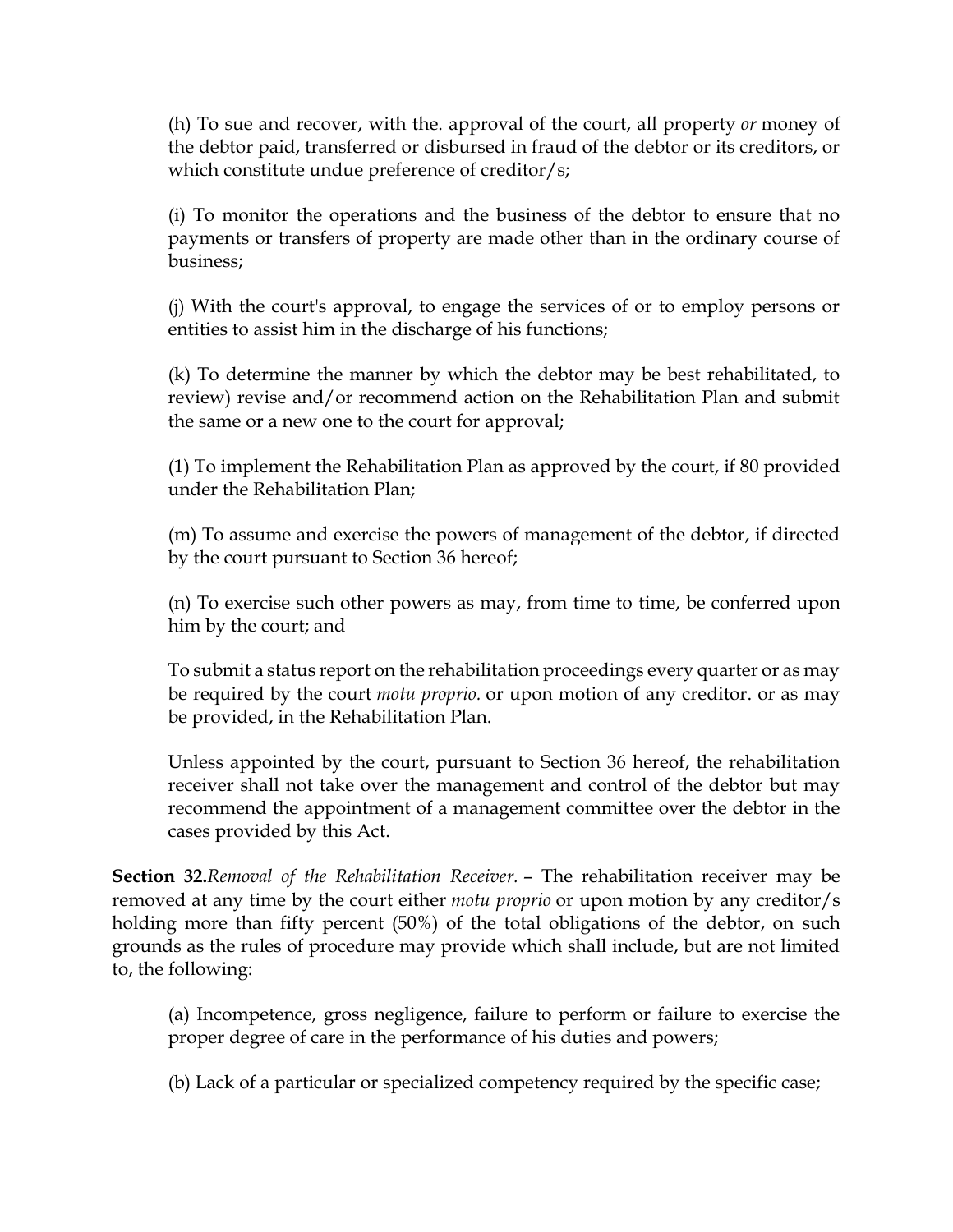(c) Illegal acts or conduct in the performance of his duties and powers;

(d) Lack of qualification or presence of any disqualification;

(e) Conflict of interest that arises after his appointment; and

(f) Manifest lack of independence that is detrimental to the general body of the stakeholders.

**Section 33.***Compensation and Terms of Service.* The rehabilitation receiver and his direct employees or independent contractors shall be entitled to compensation for reasonable fees and expenses from the debtor according to the terms approved by the court after notice and hearing. Prior to such hearing, the rehabilitation receiver and his direct employees shall be entitled to reasonable compensation based on *quantum meruit.* Such costs shall be considered administrative expenses.

**Section 34.***Oath and Bond of the Rehabilitation Receiver.* Prior to entering upon his powers, duties and responsibilities, the rehabilitation receiver shall take an oath and file a bond, in such amount to be fixed by the court, conditioned upon the faithful and proper discharge of his powers, duties and responsibilities.

**Section 35.***Vacancy.* - Incase the position of rehabilitation receiver is vacated for any reason whatsoever. the court shall direct the debtor and the creditors to submit the name/s of their nominee/s to the position. The court may appoint any of the qualified nominees. or any other person qualified for the position.

**Section 36.***Displacement of Existing Management by the Rehabilitation Receiver* or *Management Committee.* – Upon motion of any interested party, the court may appoint and direct the rehabilitation receiver to assume the powers of management of the debtor, or appoint a management committee that will undertake the management of the debtor. upon clear and convincing evidence of any of the following circumstances:

(a) Actual or imminent danger of dissipation, loss, wastage or destruction of the debtor's assets or other properties;

(b) Paralyzation of the business operations of the debtor; or

(c) Gross mismanagement of the debtor. or fraud or other wrongful conduct on the part of, or gross or willful violation of this Act by. existing management of the debtor Or the owner, partner, director, officer or representative/s in management of the debtor.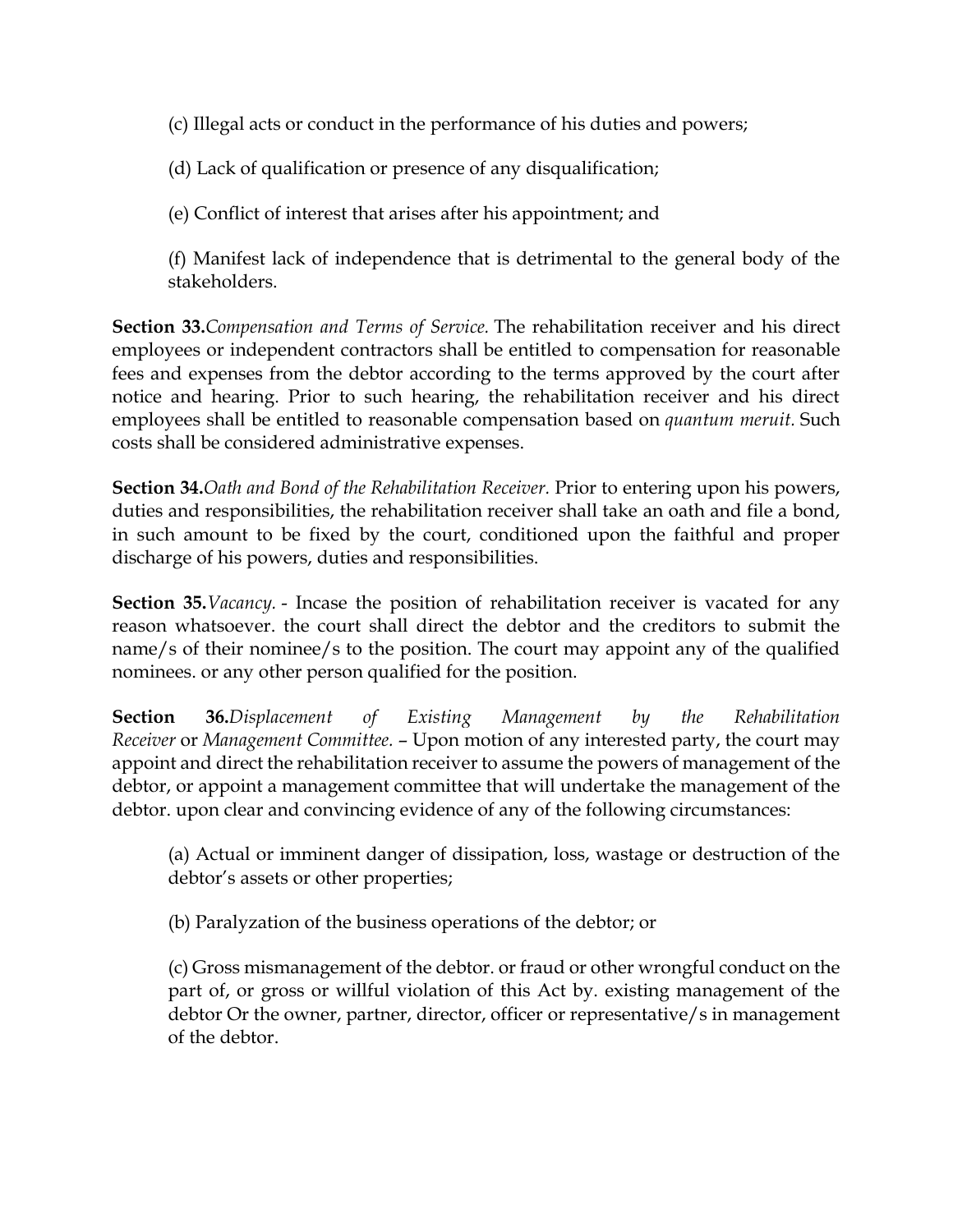In case the court appoints the rehabilitation receiver to assume the powers of management of the debtor. the court may:

(1) require the rehabilitation receiver to post an additional bond;

(2) authorize him to engage the services or to employ persona or entities to assist him in the discharge of his managerial functions; and

(3) authorize a commensurate increase in his compensation.

**Section 37.***Role of the Management Committee.* – When appointed pursuant to the foregoing section, the management committee shall take the place of the management and the governing body of the debtor and assume their rights and responsibilities.

The specific powers and duties of the management committee, whose members shall be considered as officers of the court, shall be prescribed by the procedural rules.

**Section 38.***Qualifications of Members of the Management Committee.* - The qualifications and disqualification's of the members of the management committee shall be set forth in the procedural rules, taking into consideration the nature of the business of the debtor and the need to protect the interest of all stakeholders concerned.

**Section 39.***Employment of Professionals.* - Upon approval of the court, and after notice and hearing, the rehabilitation receiver or the management committee may employ specialized professionals and other experts to assist each in the performance of their duties. Such professionals and other experts shall be considered either employees or independent contractors of the rehabilitation receiver or the management committee, as the case may be. The qualifications and disqualification's of the professionals and experts may be set forth in procedural rules, taking into consideration the nature of the business of the debtor and the need to protect the interest of all stakeholders concerned.

**Section 40.***Conflict of Interest.* - No person may be appointed as a rehabilitation receiver, member of a\_ management committee, or be employed by the rehabilitation receiver or the management committee if he has a conflict of interest.

An individual shall be deemed to have a conflict of interest if he is so situated as to be materially influenced in the exercise of his judgment for or against any party to the proceedings. Without limiting the generality of the foregoing, an individual shall be deemed to have a conflict of interest if:

- (a) he is a creditor, owner, partner or stockholder of the debtor;
- (b) he is engaged in a line of business which competes with that of the debtor;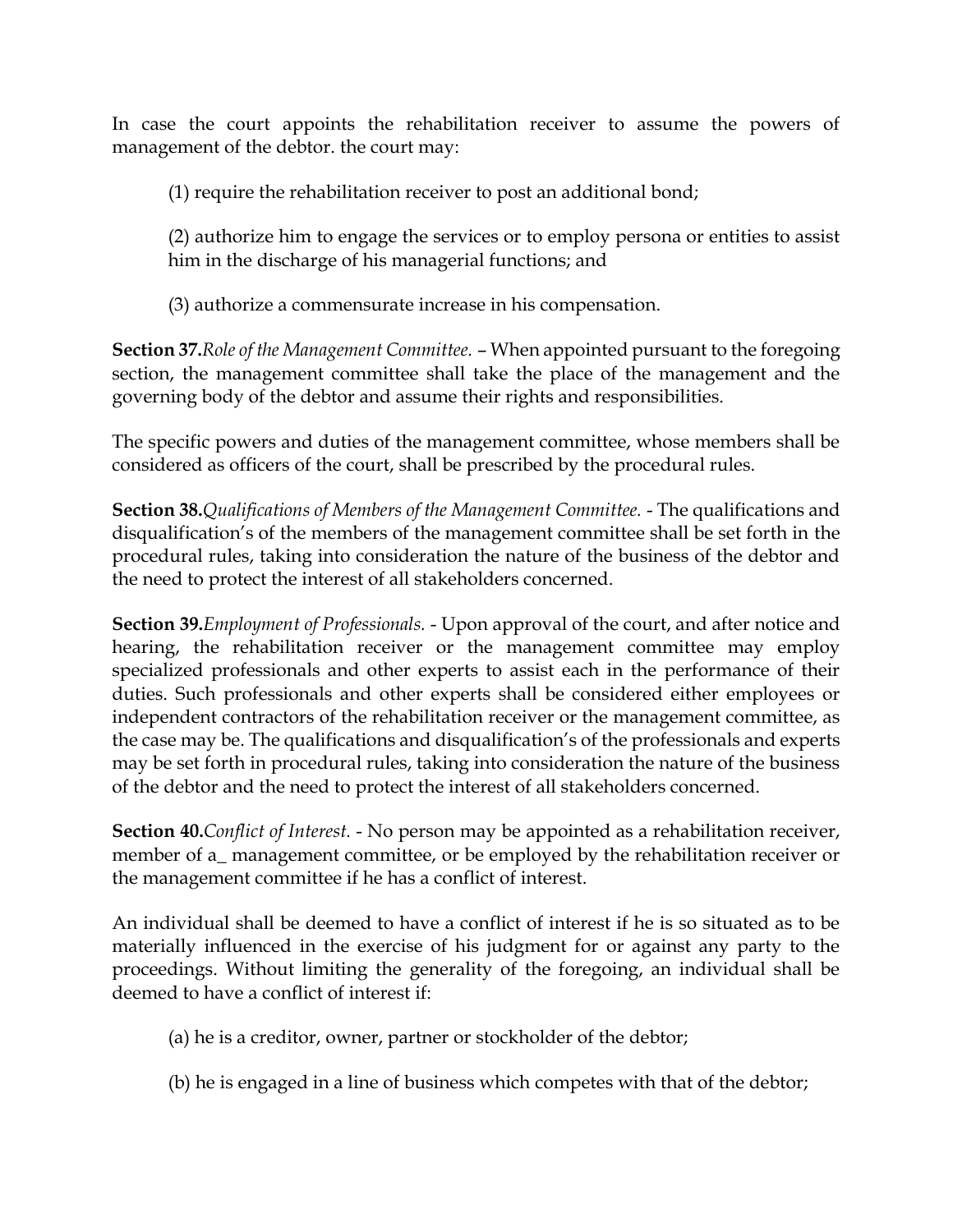(c) he is, or was, within five (5) years from the filing of the petition, a director, officer, owner, partner or employee of the debtor or any of the creditors, or the auditor or accountant of the debtor;

(d) he is, or was, within two (2) years from the filing of the petition, an underwriter of the outstanding securities of the debtor;

(e) he is related by consanguinity or affinity within the fourth civil degree to any individual creditor, owners of a sale proprietorship-debtor, partners of a partnership- debtor or to any stockholder, director, officer, employee or underwriter of a corporation-debtor; or

(f) he has any other direct or indirect material interest in the debtor or any of the creditors.

Any rehabilitation receiver, member of the management committee or persons employed or contracted by them possessing any conflict of interest shall make the appropriate disclosure either to the court or to the creditors in case of out-of-court rehabilitation proceedings. Any party to the proceeding adversely affected by the appointment of any person with a conflict of interest to any of the positions enumerated above may however waive his right to object to such appointment and, if the waiver is unreasonably withheld, the court may disregard the conflict of interest, taking into account the general interest of the stakeholders.

**Section 41.***Immunity.* - The rehabilitation receiver and all persons employed by him, and the members of the management committee and all persons employed by it, shall not be subject to any action. claim or demand in connection with any act done or omitted to be done by them in good faith in connection with the exercise of their powers and functions under this Act or other actions duly approved by the court.*1awp++il*

**Section 42.***Creditors' Committee.* - After the creditors' meeting called pursuant to Section 63 hereof, the creditors belonging to a class may formally organize a committee among

themselves. In addition, the creditors may, as a body, agree to form a creditors' committee composed of a representative from each class of creditors, such as the following:

- (a) Secured creditors;
- (b) Unsecured creditors;
- (c) Trade creditors and suppliers; and
- (d) Employees of the debtor.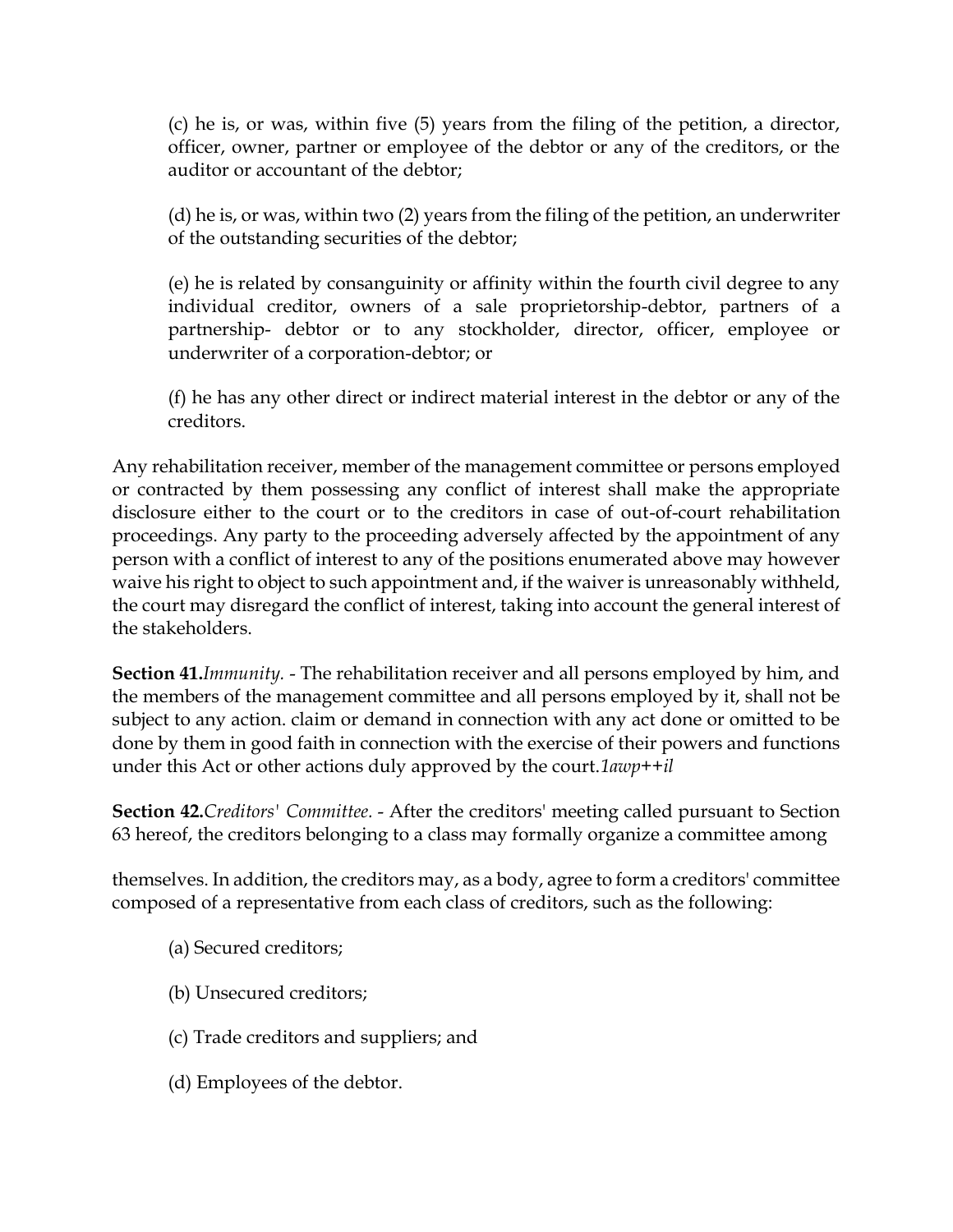In the . election of the creditors' representatives, the rehabilitation receiver or his representative shall attend such meeting and extend the appropriate assistance as may be defined in the procedural rules.

**Section 43.***Role of Creditors' Committee.* - The creditors' committee when constituted pursuant to Section 42 of this Act shall assist the rehabilitation receiver in communicating with the creditors and shall be the primary liaison between the rehabilitation receiver and the creditors. The creditors' committee cannot exercise or waive any right or give any consent on behalf of any creditor unless specifically authorized in writing by such creditor. The creditors' committee may be authorized by the court or by the rehabilitation receiver to perform such other tasks and functions as may be defined by the procedural rules in order to facilitate the rehabilitation process.

## **(D) Determination of Claims.**

**Section 44.***Registry of Claims.* - Within twenty (20) days from his assumption into office, the rehabilitation receiver shall establish a preliminary registry of claims. The rehabilitation receiver shall make the registry available for public inspection and provide

publication notice to the debtor, creditors and stakeholders on where and when they may inspect it. All claims included in the registry of claims must be duly supported by sufficient evidence.

**Section 45.***Opposition or Challenge of Claims.* – Within thirty (30) days from the expiration of the period stated in the immediately preceding section, the debtor, creditors, stakeholders and other interested parties may submit a challenge to claim/s to the court, serving a certified copy on the rehabilitation receiver and the creditor holding the challenged claim/so Upon the expiration of the thirty (30)-day period, the rehabilitation receiver shall submit to the court the registry of claims which shall include undisputed claims that have not been subject to challenge.

**Section 46.***Appeal.* - Any decision of the rehabilitation receiver regarding a claim may be appealed to the court.

# **(E) Governance.**

**Section 47.***Management.* - Unless otherwise provided herein, the management of the juridical debtor shall remain with the existing management subject to the applicable law/s and agreement/s, if any, on the election or appointment of directors, managers Or managing partner. However, all disbursements, payments or sale, disposal, assignment, transfer or encumbrance of property , or any other act affecting title or interest in property, shall be subject to the approval of the rehabilitation receiver and/or the court, as provided in the following subchapter.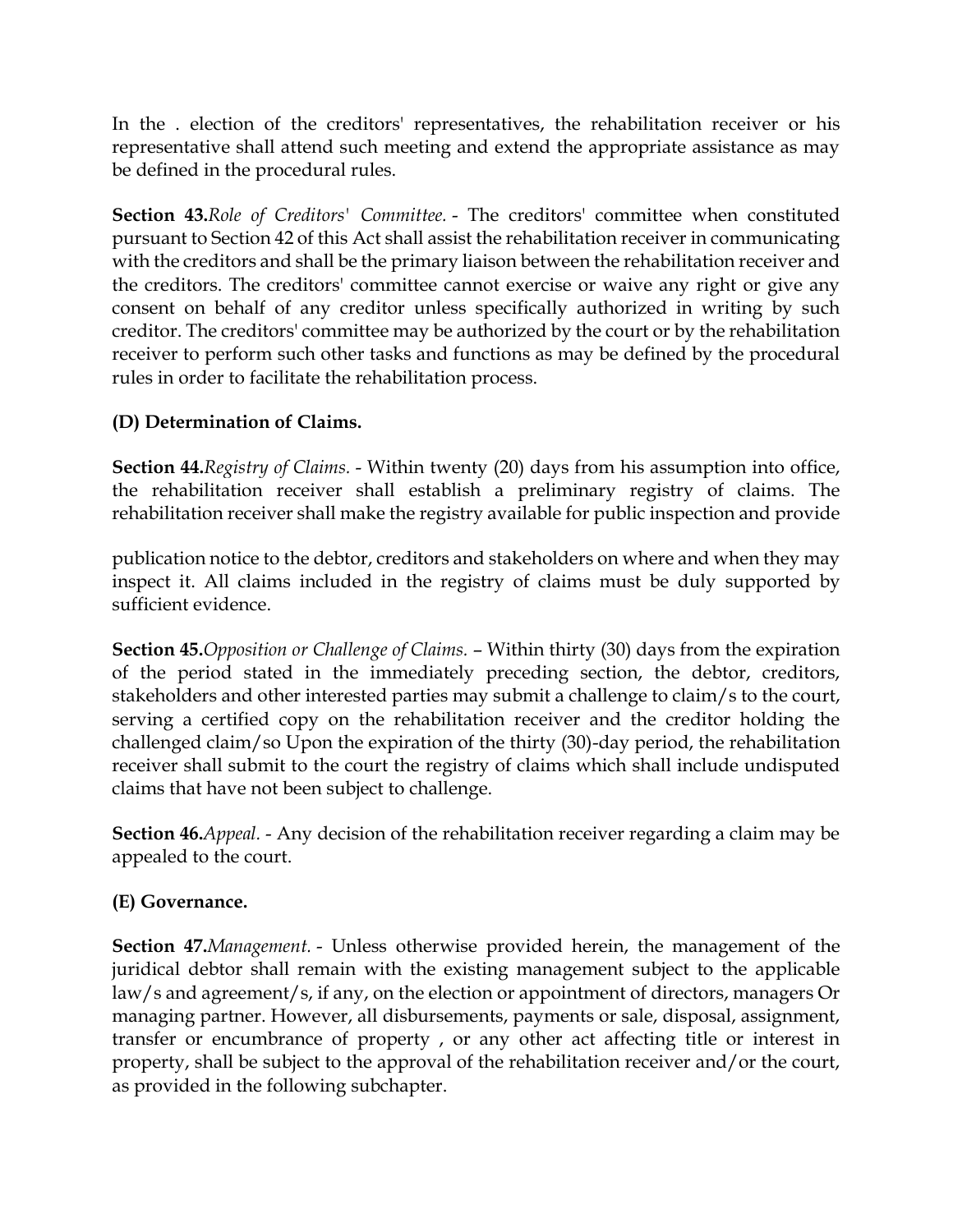### **(F) Use, Preservation and Disposal of Assets and Treatment of Assets and Claims after Commencement Date.**

**Section 48.***Use or Disposition of Assets.* - Except as otherwise provided herein, no funds or property of the debtor shall he used or disposed of except in the ordinary course of business of the debtor, or unless necessary to finance the administrative expenses of the rehabilitation proceedings.

**Section 49.***Sale of Assets.* - The court, upon application of the rehabilitation receiver, may authorize the sale of unencumbered property of the debtor outside the ordinary course of business upon a showing that the property, by its nature or because of other circumstance, is perishable, costly to maintain, susceptible to devaluation or otherwise injeopardy.

**Section 50.***Sale or Disposal of Encumbered Property of the Debtor and Assets of Third Parties Held by Debtor.* The court may authorize the sale, transfer, conveyance or disposal of encumbered property of the debtor, or property of others held by the debtor where there is a security interest pertaining to third parties under a financial, credit or other similar transactions if, upon application of the rehabilitation receiver and with the consent of the affected owners of the property, or secured creditor/s in the case of encumbered property of the debtor and, after notice and hearing, the court determines that:

(a) such sale, transfer, conveyance or disposal is necessary for the continued operation of the debtor's business; and

(b) the debtor has made arrangements to provide a substitute lien or ownership right that provides an equal level of security for the counter-party's claim or right.

*Provided,* That properties held by the debtor where the debtor has authority to sell such as trust receipt or consignment arrangements may be sold or disposed of by the .debtor, if such sale or disposal is necessary for the operation of the debtor's business, and the debtor has made arrangements to provide a substitute lien or ownership right that provides an equal level of security for the counter-party's claim or right.

Sale or disposal of property under this section shall not give rise to any criminal liability under applicable laws.

**Section 51.***Assets of Debtor Held by Third Parties.* – In the case of possessory pledges, mechanic's liens or similar claims, third parties who have in their possession or control property of the debtor shall not transfer, conveyor otherwise dispose of the same to persons other than the debtor, unless upon prior approval of the rehabilitation receiver. The rehabilitation receiver may also: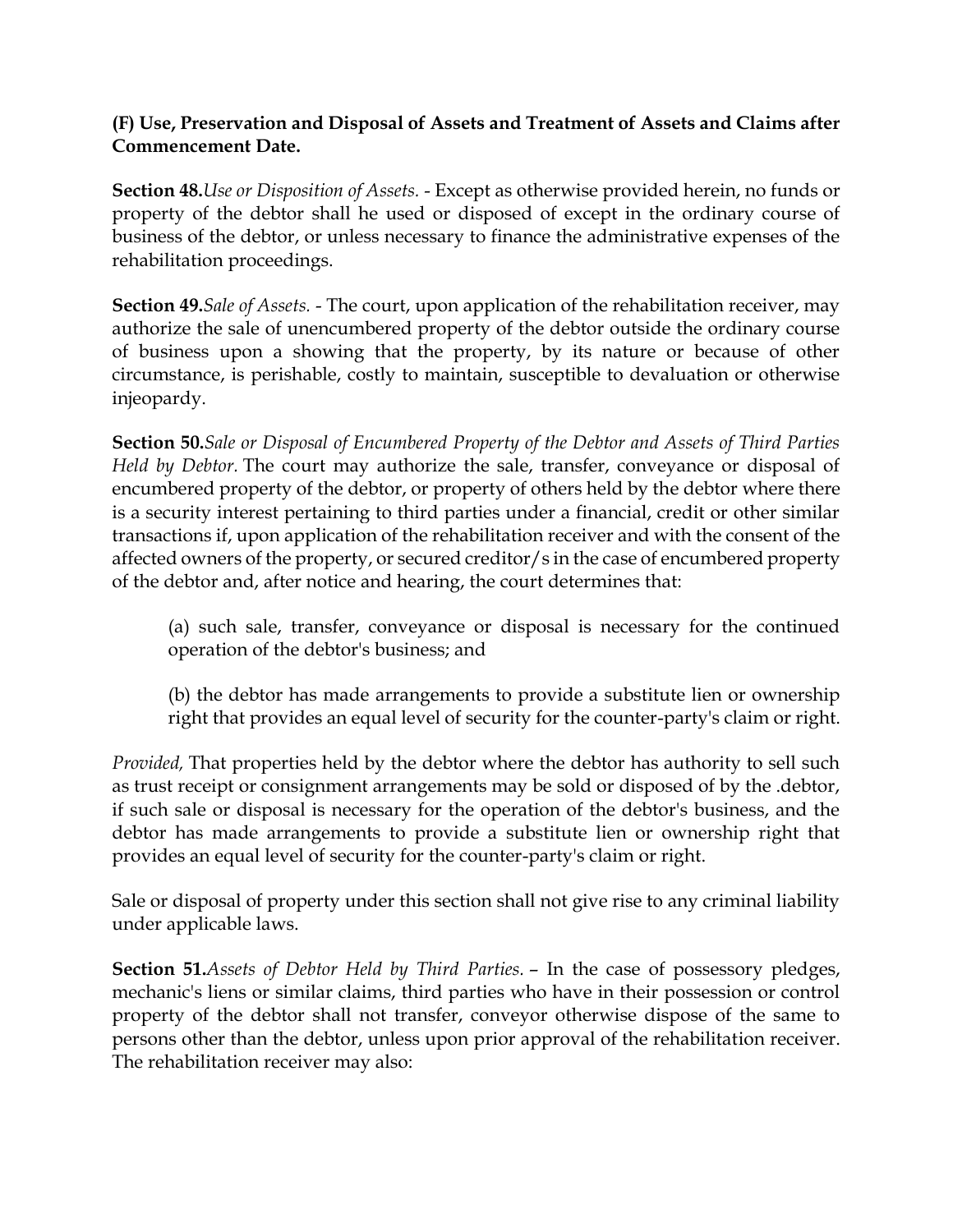(a) demand the surrender or the transfer of the possession or control of such property to the rehabilitation receiver or any other person, subject to payment of the claims secured by any possessory Iien/s thereon;

(b) allow said third parties to retain possession or control, if such an arrangement would more likely preserve or increase the value of the property in question or the total value of the assets of the debtor; or

(c) undertake any otI1er disposition of the said property as may be beneficial for the rehabilitation of the debtor, after notice and hearing, and approval of the court.

**Section 52.***Rescission or Nullity of Sale, Payment, Transfer* or *Conveyance of Assets.* - The court may rescind or declare as null and void any sale, payment, transfer or conveyance of the debtor's unencumbered property or any encumbering thereof by the debtor or its agents or representatives after the commencement date which are not in the ordinary course of the business of the debtor: *Provided, however,* That the unencumbered property may be sold, encumbered or otherwise disposed of upon order of the court after notice and hearing:

(a) if such are in the interest of administering the debtor and facilitating the preparation and implementation of a Rehabilitation Plan;

(b) in order to provide a substitute lien, mortgage or pledge of property under this Act;

(c) for payments made to meet administrative expenses as they arise;

(d) for payments to victims of quasi delicts upon a showing that the claim is valid and the debtor has insurance to reimburse the debtor for the payments made;

(e) for payments made to repurchase property of the debtor that is auctioned off in a judicial or extrajudicial sale under. This Act; or

(f) for payments made to reclaim property of the debtor held pursuant to a possessory lien.

**Section 53.***Assets Subject to Rapid Obsolescence, Depreciation and Diminution of Value.* - Upon the application of a secured creditor holding a lien against or holder of an ownership interest in property held by the debtor that is subject to potentially rapid obsolescence, depreciation or diminution in value, the court shall, after notice and hearing, order the debtor or rehabilitation receiver to take reasonable steps necessary to prevent the depreciation. If depreciation cannot be avoided and such depreciation is jeopardizing the security or property interest of the secured creditor or owner, the court shall: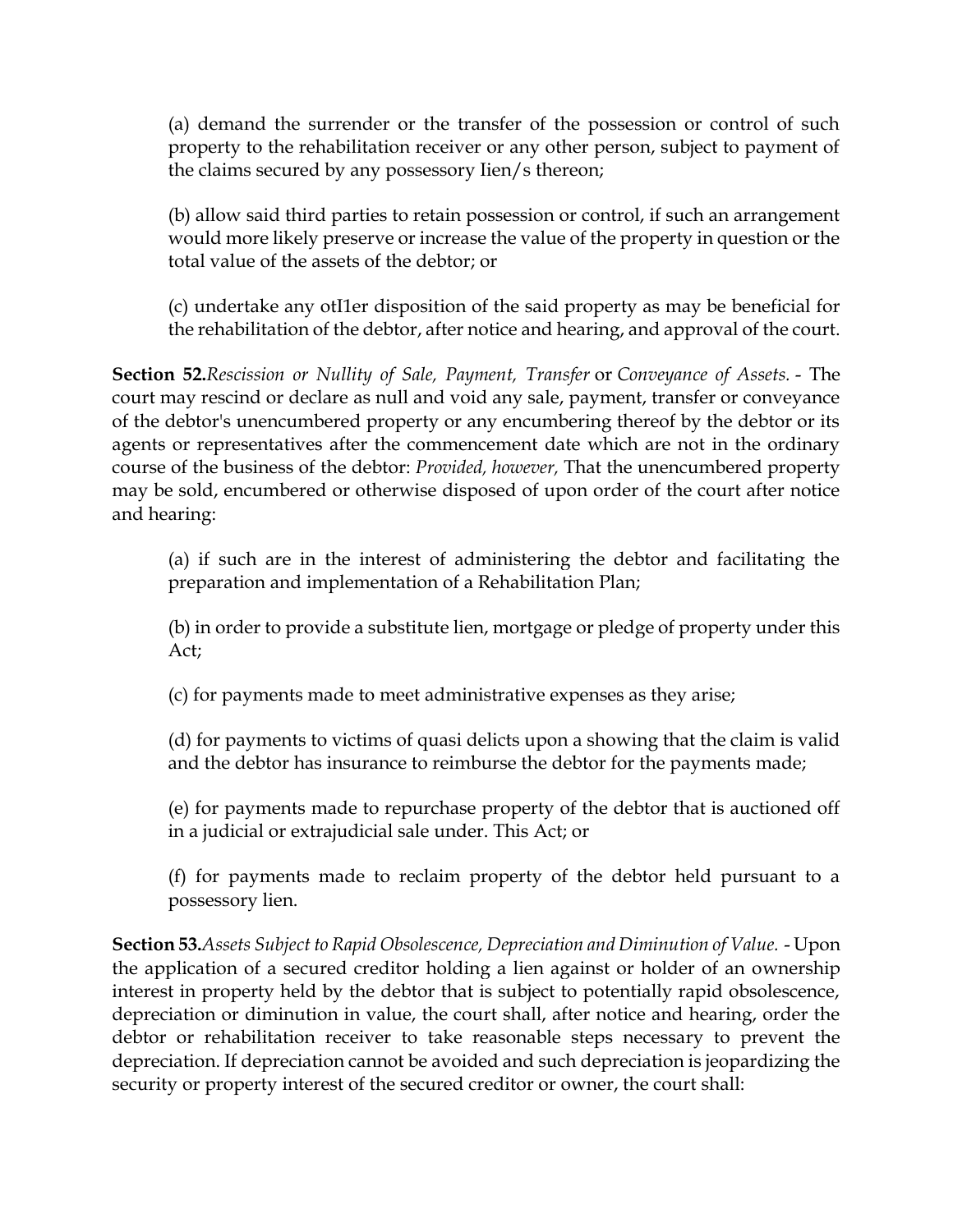(a) allow the encumbered property to be foreclosed upon by the secured creditor according to the relevant agreement between the debtor and the secured creditor, applicable rules of procedure and relevant legislation: *Provided.* That the proceeds of the sale will be distributed in accordance with the order prescribed under the rules of concurrence and preference of credits; or

(b) upon motion of, or with the consent of the affected secured creditor or interest owner. order the conveyance of a lien against or ownership interest in substitute property of the debtor to the secured creditor: *Provided.* That other creditors holding liens on such property, if any, do not object thereto, or, if such property is not available;

(c) order the conveyance to the secured creditor or holder . of an ownership interest of a lien on the residual funds from the sale of encumbered property during the proceedings; or

(d) allow the sale or disposition of the property: *Provided.* That the sale or disposition will maximize the value of the property for the benefit of the secured creditor and the debtor, and the proceeds of the sale will be distributed in accordance with the order prescribed under the rules of concurrence and preference of credits.

**Section 54.***Post-commencement Interest.* - The rate and term of interest, if any, on secured and unsecured claims shall be determined and provided for in the approved Rehabilitation Plan.

**Section 55.***Post-commencement Loans and Obligations.* - With the approval of the court upon the recommendation of the rehabilitation receiver, the debtor, in order to enhance its

rehabilitation. may:

(a) enter into credit arrangements; or

(b) enter into credit arrangements, secured by mortgages of its unencumbered property or secondary mortgages of encumbered property with the approval of senior secured parties with regard to the encumbered property; or

(c) incur other obligations as may be essential for its rehabilitation.

The payment of the foregoing obligations shall be considered administrative expenses under this Act.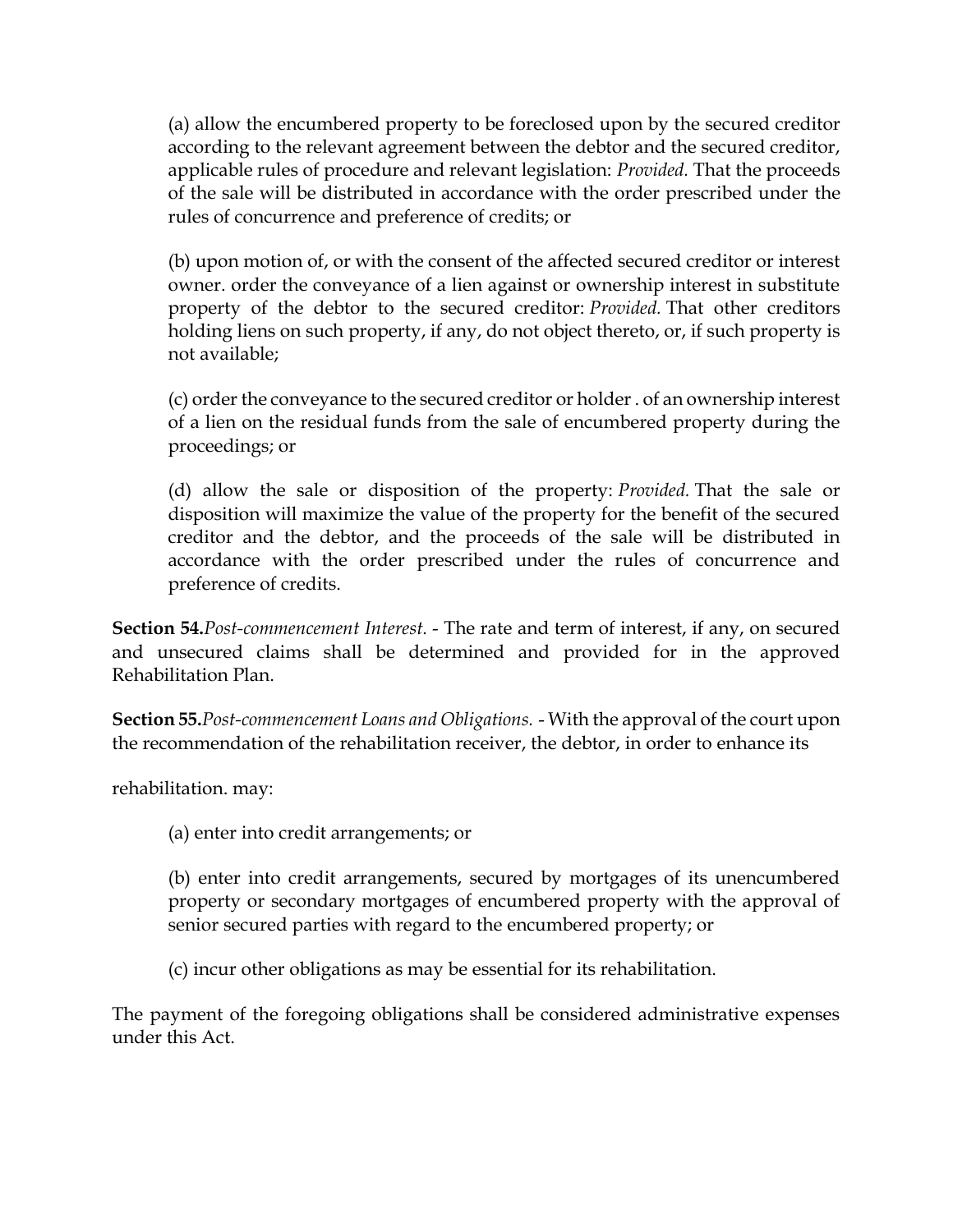**Section 56.***Treatment of Employees, Claims.* Compensation of employees required to carry on the business shall be considered an administrative expense. Claims of separation pay for months worked prior to the commencement date shall be considered a preommencement claim. Claims for salary and separation pay for work performed after the commencement date shall be an administrative expense.

**Section 57.***Treatment of Contracts.* - Unless cancelled by virtue of a final judgment of a court of competent jurisdiction issued prior to the issuance of the Commencement Order, or at anytime thereafter by the court before which the rehabilitation proceedings are pending, all valid and subbsisting contracts of the debtor with creditors and other third parties as at the commencement date shall continue in force: *Provided,* That *within* ninety *(90)* days following the commencement of proceedings, the debtor, with the consent of the rehabilitation receiver, shall notify each contractual counter-party of whether it is confirming the particular contract. Contractual obligations of the debtor arising or performed during this period, and afterwards for confirmed contracts, shall be considered administrative expenses. Contracts not confirmed within the required deadline shall be considered terminated. Claims for actual damages, if any, arising as a result of the election to terminate a contract shall be considered a pre-commencement claim against the debtor. Nothing contained herein shall prevent the cancellation or termination of any contract of the debtor for any ground provided by law.

# **(G) Avoidance Proceedings.**

**Section 58.***Rescission or Nullity of Certain* Pre-commencement *Transactions.* Any transaction occurring prior to commencement date entered into by the debtor or involving its funds or assets may be rescinded or declared null and void on the ground that the same was executed with intent to defraud a creditor or creditors or which constitute undue preference of creditors. Without limiting the generality of the foregoing, a disputable presumption of such design shall arise if the transaction:

(a) provides unreasonably inadequate consideration to the debtor and is executed within ninety (90) days prior to the commencement date;

(b) involves an accelerated payment of a claim to a creditor within ninety (90) days prior to the commencement date;

(c) provides security or additional security executed within ninety (90) days prior to the commencement date;

(d) involves creditors, where a creditor obtained, or received the benefit of, more than its *pro rata* share in the assets of the debtor, executed at a time when the debtor was insolvent; or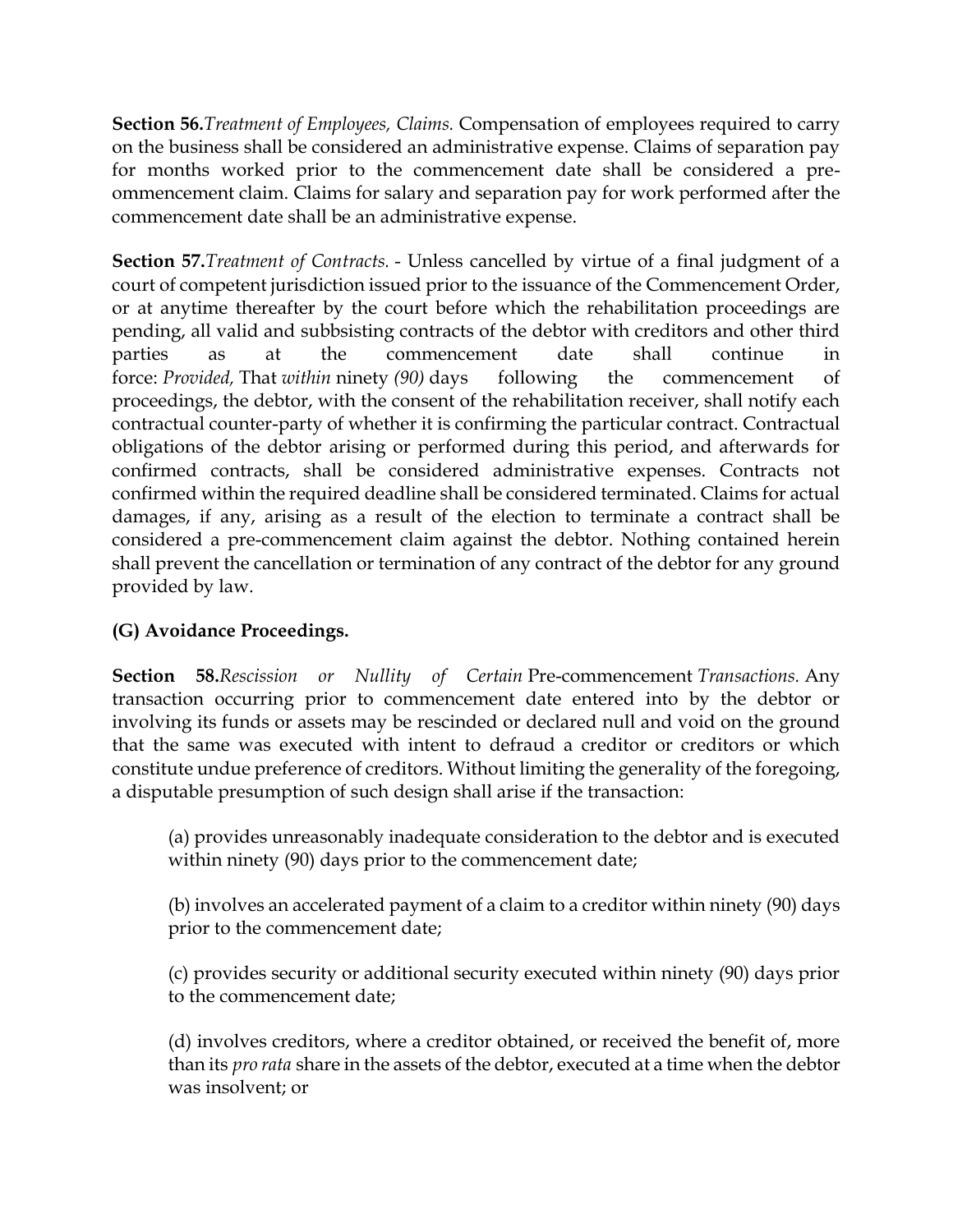(e) is intended to defeat, delay or hinder the ability of the creditors to collect claims where the effect of the transaction is to put assets of the debtor beyond the reach of creditors or to otherwise prejudice the interests of creditors.

*Provided, however,* That nothing in this section shall prevent the court from rescinding or declaring as null and void a transaction on other grounds provided by relevant legislation and jurisprudence: *Provided, further,* That the provisions of the Civil Code on rescission shall in any case apply to these transactions.

**Section 59.***Actions for Rescission or Nullity.* - (a) The rehabilitation receiver or, with his conformity, any creditor may initiate and prosecute any action to rescind, or declare null and void any transaction described in Section 58 hereof. If the rehabilitation receiver does not consent to the filing or prosecution of such action,

(b) If leave of court is granted under subsection (a), the rehabilitation receiver shall assign and transfer to the creditor all rights, title and interest in the chose in action or subject matter of the proceeding, including any document in support thereof.

(c) Any benefit derived from a proceeding taken pursuant to subsection (a), to the extent of his claim and the costs, belongs exclusively to the creditor instituting the proceeding, and the surplus, if any, belongs to the estate.

(d) Where, before an order is made under subsection (a), the rehabilitation receiver (or liquidator) signifies to the court his readiness to institute the proceeding for the benefit of the creditors, the order shall fix the time within which he shall do so and, m that case, the benefit derived from the proceeding, if instituted within the time limits so fixed, belongs to the estate.

# **(H) Treatment of Secured Creditors.**

**Section 60.***No Diminution of Secured Creditor Rights.* The issuance of the Commencement Order and the Suspension or Stay Order, and any other provision of this Act, shall not be

deemed in any way to diminish or impair the security or lien of a secured creditor, or the value of his lien or security, except that his right to enforce said security or lien may be suspended during the term of the Stay Order.

The court, upon motion or recommendation of the rehabilitation receiver, may allow a secured creditor to enforce his security or lien, or foreclose upon property of the debtor

securing his/its claim, if the said property is not necessary for the rehabilitation of the debtor. The secured creditor and/or the other lien holders shall be admitted to the rehabilitation proceedings only for the balance of his claim, if any.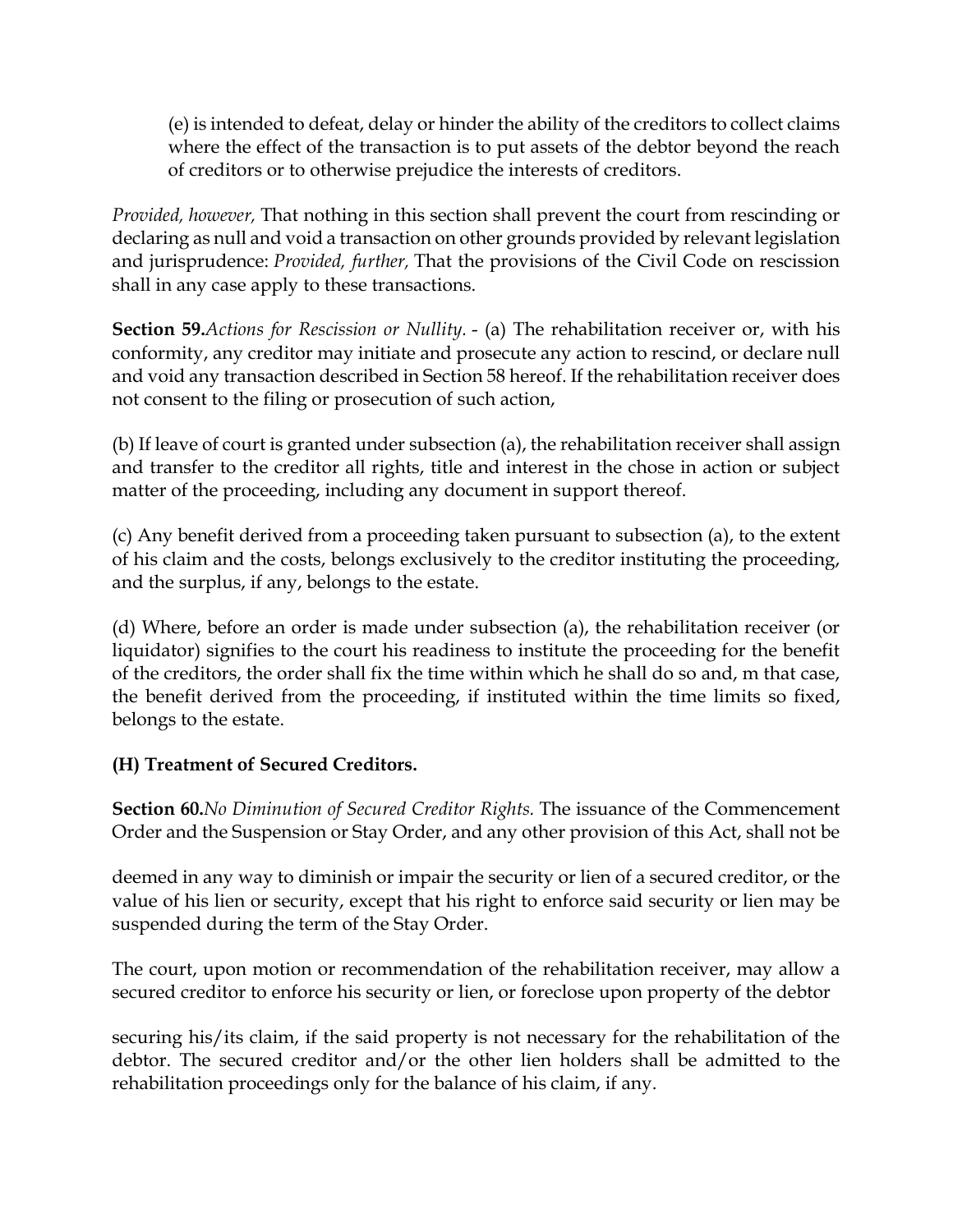**Section 61.***Lack of Adequate Protection.* - The court, on motion or *motu proprio,* may terminate, modify or set conditions for the continuance of suspension of payment, or relieve a claim from the coverage thereof, upon showing that: (a) a creditor does not have adequate protection over property securing its claim; or

(b) the value of a claim secured by a lien on property which is not necessary for rehabilitation of the debtor exceeds the fair market value of the said property.

For purposes of this section, a creditor shall be deemed to lack adequate protection if it can be shown that:

(a) the debtor fails or refuses to honor a pre-existing agreement with the creditor to keep the property insured;

(b) the debtor fails or refuses to take commercially reasonable steps to maintain the property; or

(c) the property has depreciated to an extent that the creditor is under secured.

Upon showing of a lack of protection, the court shall order the debtor or the rehabilitation receiver to make arrangements to provide for the insurance or maintenance of the property; or to make payments or otherwise provide additional or replacement security such that the obligation is fully secured. If such arrangements are not feasible, the court may modify the Stay Order to allow the secured creditor lacking adequate protection to enforce its security claim against the debtor: *Provided, however,* That the court may deny the creditor the remedies in this paragraph if the property subject of the enforcement is required for the rehabilitation of the debtor.

# **(i) Administration of Proceedings.**

**Section 62.***Contents of a Rehabilitation Plan.* – The Rehabilitation Plan shall, as a minimum:

(a) specify the underlying assumptions, the financial goals and the procedures proposed to accomplish such goals;

(b) compare the amounts expected to be received by the creditors under the Rehabilitation Plan with those that they will receive if liquidation ensues within the next one hundred twenty (120) days;

(c) contain information sufficient to give the various classes of creditors a reasonable basis for determining whether supporting the Plan is in their financial interest when compared to the immediate liquidation of the debtor, including any reduction of principal interest and penalties payable to the creditors;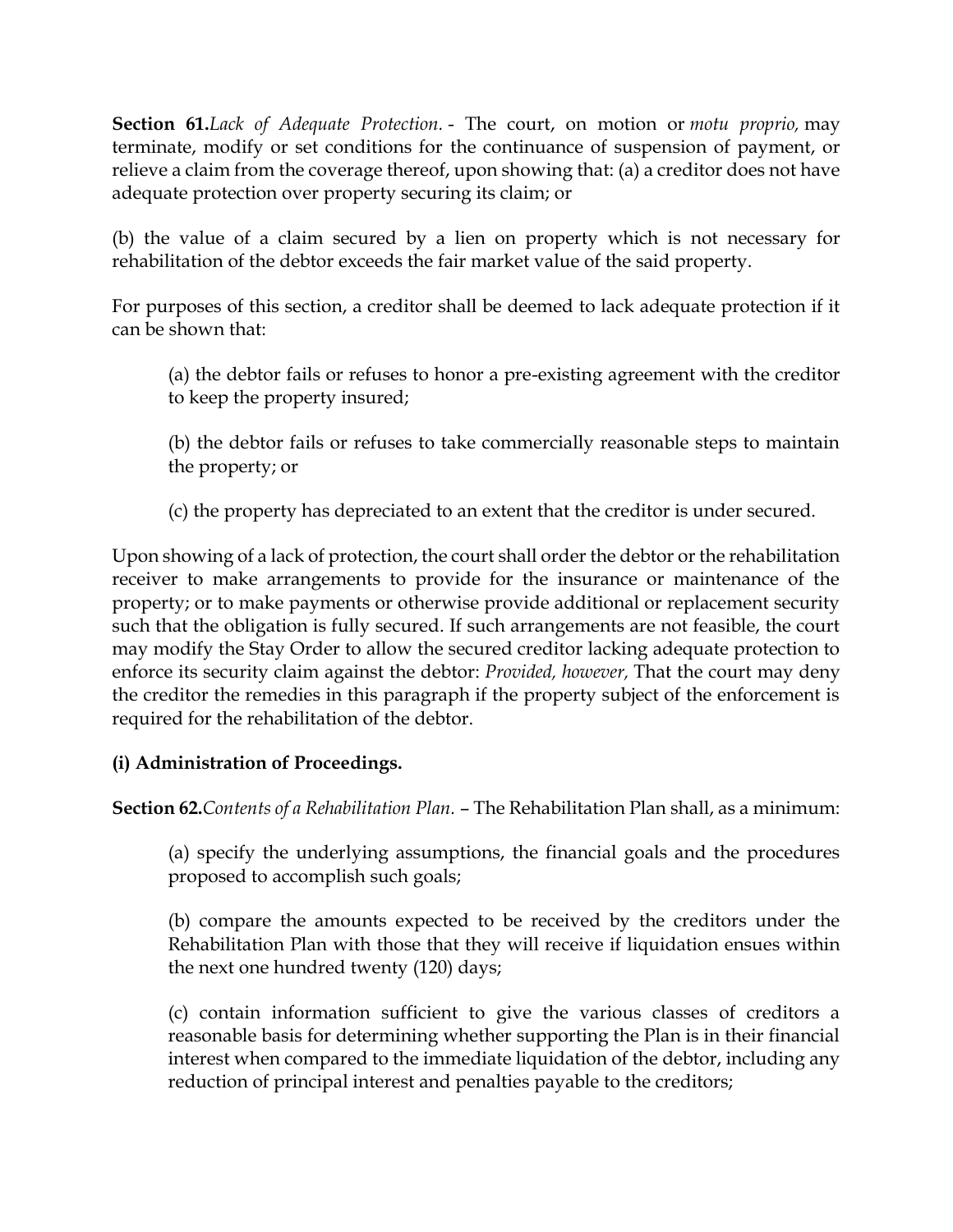(d) establish classes of voting creditors;

(e) establish subclasses of voting creditors if prior approval has been granted by the court;

(f) indicate how the insolvent debtor will be rehabilitated including, but not limited to, debt forgiveness, debt rescheduling, reorganization or quasireorganization. *dacion en pago,* debt-equity conversion and sale of the business (or parts of it) as a going concern, or setting-up of a new business entity or other similar arrangements as may be necessary to restore the financial well-being and visibility of the insolvent debtor;

(g) specify the treatment of each class or subclass described in subsections (d) and (e);

(h) provide for equal treatment of all claims within the same class or subclass, unless a particular creditor voluntarily agrees to less favorable treatment;

(i) ensure that the payments made under the plan follow the priority established under the provisions of the Civil Code on concurrence and preference of credits and other applicable laws;

(j) maintain the security interest of secured creditors and preserve the liquidation value of the security unless such has been waived or modified voluntarily;

(k) disclose all payments to creditors for pre-commencement debts made during the proceedings and the justifications thereof;

(1) describe the disputed claims and the provisioning of funds to account for appropriate payments should the claim be ruled valid or its amount adjusted;

(m) identify the debtor's role in the implementation of the Plan;

(n) state any rehabilitation covenants of the debtor, the breach of which shall be considered a material breach of the Plan;

(o) identify those responsible for the future management of the debtor and the supervision and implementation of the Plan, their affiliation with the debtor and their remuneration;

(p) address the treatment of claims arising after the confirmation of the Rehabilitation Plan;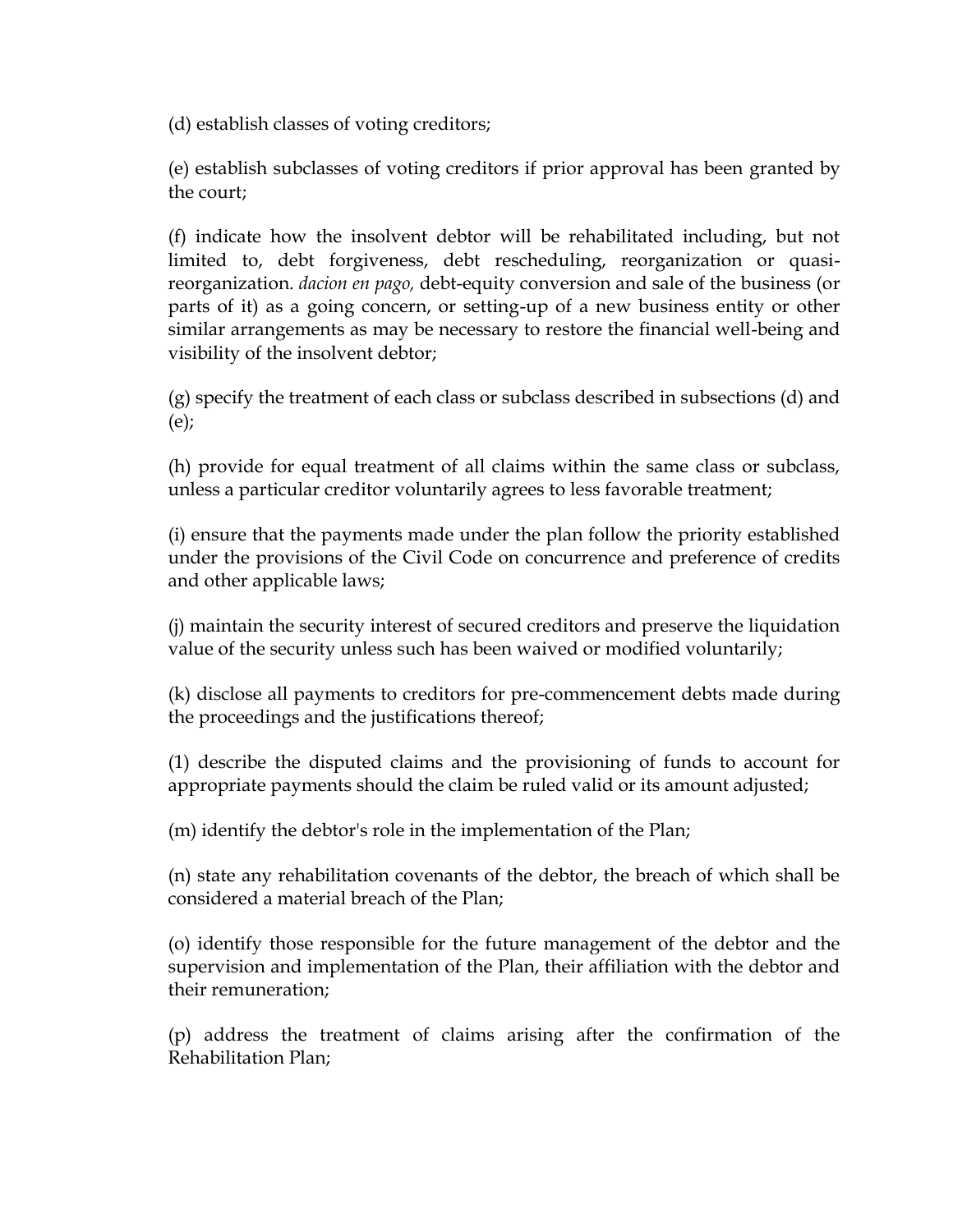(q) require the debtor and its counter-parties to adhere to the terms of all contracts that the debtor has chosen to confirm;

(r) arrange for the payment of all outstanding administrative expenses as a condition to the Plan's approval unless such condition has been waived in writing by the creditors concerned;

(s) arrange for the payment" of all outstanding taxes and assessments, or an adjusted amount pursuant to a compromise settlement with the BlR Or other applicable tax authorities;

(t) include a certified copy of a certificate of tax clearance or evidence of a compromise settlement with the BIR;

(u) include a valid and binding r(,solution of a meeting of the debtor's stockholders to increase the shares by the required amount in cases where the Plan contemplates an additional issuance of shares by the debtor;

(v) state the compensation and status, if any, of the rehabilitation receiver after the approval of the Plan; and

(w) contain provisions for conciliation and/or mediation as a prerequisite to court assistance or intervention in the event of any disagreement in the interpretation or implementation of the Rehabilitation Plan.

**Section 63.***Consultation with Debtor and Creditors.* – if the court gives due course to the petition, the rehabilitation receiver shall confer with the debtor and all the classes of creditors, and may consider their views and proposals ill the review, revision or preparation of a new Rehabilitation Plan.

**Section 64.***Creditor Approval of Rehabilitation Plan.* – The rehabilitation receiver shall notify the creditors and stakeholders that the Plan is ready for their examination. Within twenty (2Q) days from the said notification, the rehabilitation receiver shall convene the creditors, either as a whole or per class, for purposes of voting on the approval of the Plan. The Plan shall be deemed rejected unless approved by all classes of creditors w hose rights are adversely modified or affected by the Plan. For purposes of this section, the Plan is deemed to have been approved by a class of creditors if members of the said class holding more than fifty percent (50%) of the total claims of the said class vote in favor of the Plan. The votes of the creditors shall be based solely on the amount of their respective claims based on the registry of claims submitted by the rehabilitation receiver pursuant to Section 44 hereof.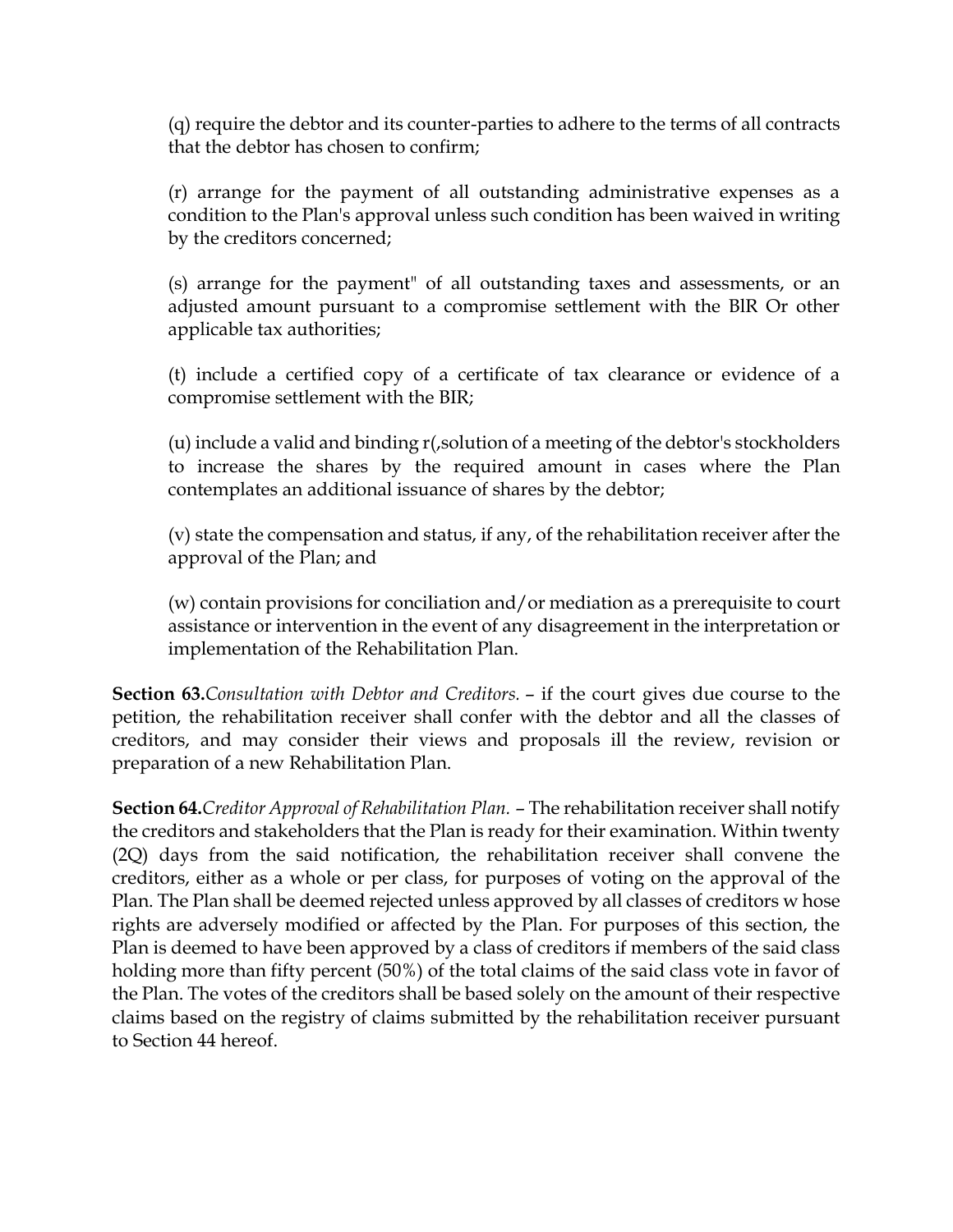Notwithstanding the rejection of the Rehabilitation Plan, the court may confirm the Rehabilitation Plan if all of the following circumstances are present:

(a)The Rehabilitation Plan complies with the requirements specified in this Act.

(b) The rehabilitation receiver recommends the confirmation of the Rehabilitation Plan;

(c) The shareholders, owners or partners of the juridical debtor lose at least their controlling interest as a result of the Rehabilitation Plan; and

(d) The Rehabilitation Plan would likely provide the objecting class of creditors with compensation which has a net present value greater than that which they would have received if the debtor were under liquidation.

**Section 65.***Submission of Rehabilitation Plan to the Court.* - 1fthe Rehabilitation Plan is approved, the rehabilitation receiver shall submit the same to the court for confirmation. Within five (5) days from receipt of the Rehabilitation Plan, the court shall notify the creditors that the Rehabilitation Plan has been submitted for confirmation, that any creditor may obtain copies of the Rehabilitation Plan and that any creditor may file an objection thereto.

**Section 66.***Filing of Objections to Rehabilitation Plan.* – A creditor may file an objection to the Rehabilitation Plan within twenty (20) days from receipt of notice from the court that the Rehabilitation Plan has been submitted for confirmation. Objections to a Rehabilitation Plan shall be limited to the following:

(a) The creditors' support was induced by fraud;

(b)The documents or data relied upon in the Rehabilitation Plan are materially false or misleading; or

(c)The Rehabilitation Plan is in fact not supported by the voting creditors.

**Section 67.***Hearing on the Objections.* - If objections have been submitted during the relevant period, the court shall issue an order setting the time and date for the hearing or hearings on the objections.

If the court finds merit in the objection, it shall order the rehabilitation receiver or other party to cure the defect, whenever feasible. If the court determines that the debtor acted in bad faith, or that it is not feasible to cure the defect, the court shall convert the proceedings into one for the liquidation of the debtor under Chapter V of this Act.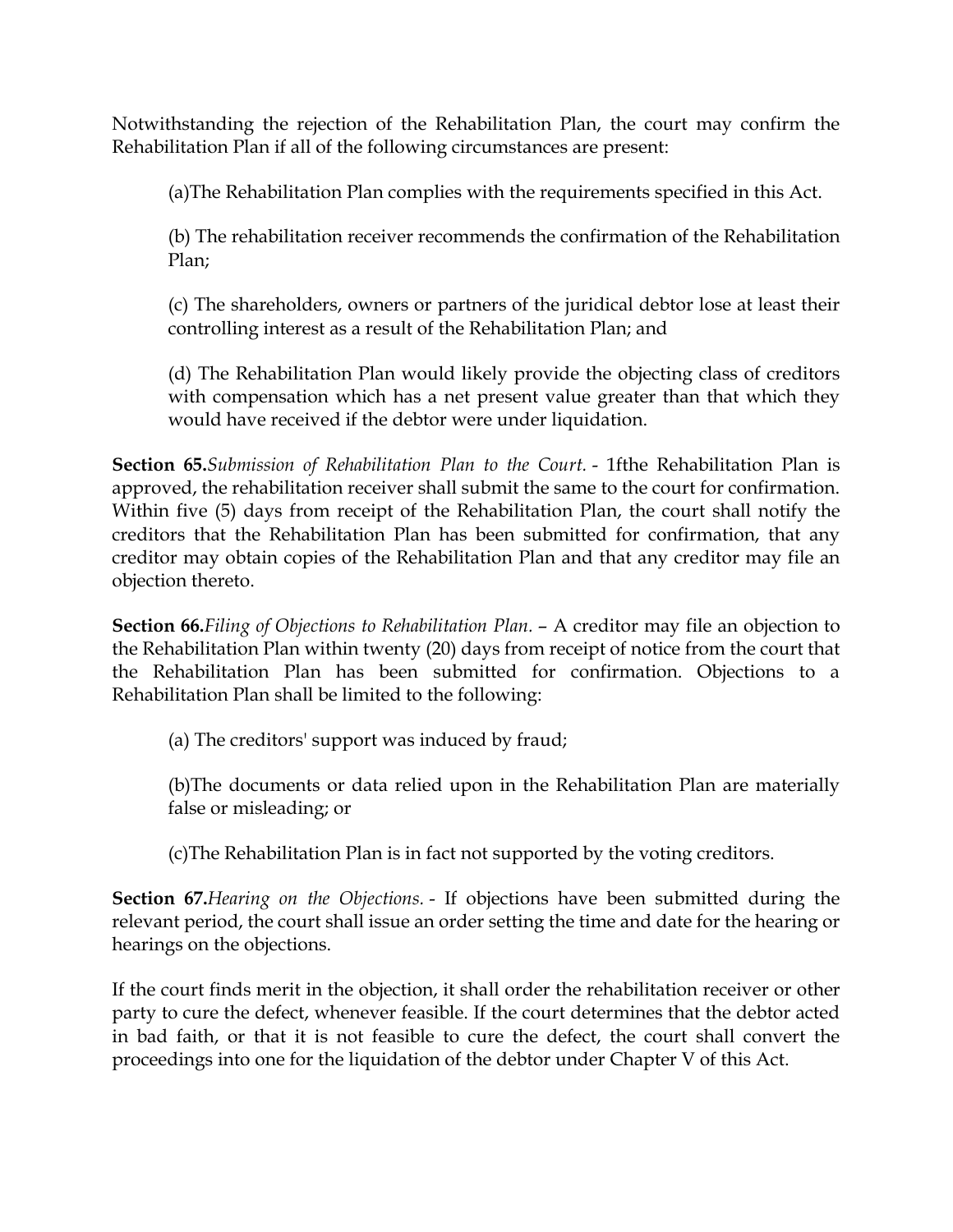**Section 68.***Confirmation of the Rehabilitation Plan.* – If no objections are filed within the relevant period or, if objections are filed, the court finds them lacking in merit, or determines that the basis for the objection has been cured, or determines that the debtor has complied with an order to cure the objection, the court shall issue an order confirming the Rehabilitation Plan.

The court may confirm the Rehabilitation Plan notwithstanding unresolved disputes over claims if the Rehabilitation Plan has made adequate provisions for paying such claims.

For the avoidance of doubt, the provisions of other laws to the contrary notwithstanding, the court shall have the power to approve or implement the Rehabilitation Plan despite the lack of approval, or objection from the owners, partners or stockholders of the insolvent debtor: *Provided,* That the terms thereof are necessary to restore the financial well-being and viability of the insolvent debtor.

**Section 69.***Effect of Confirmation of the Rehabilitation Plan,* - The confirmation of the Rehabilitation Plan by the court shall result in the following:

(a) The Rehabilitation Plan and its provisions shall be binding upon the debtor and all persons who may be affected by . it, including the creditors, whether or not such persons have participated in the proceedings or opposed the Rehabilitation Plan or whether or not their claims have been scheduled;

(b) The debtor shall comply with the provisions of the Rehabilitation Plan and shall take all actions necessary to carry out the Plan;

(c) Payments shall be made to the creditors in accordance with the provisions of the Rehabilitation Plan;

(d) Contracts and other arrangements between the debtor and its creditors shall be interpreted as continuing to apply to the extent that they do not conflict with the provisions of the Rehabilitation Plan;

(e) Any compromises on amounts or rescheduling of timing of payments by the debtor shall be binding on creditors regardless of whether or not the Plan is successfully implement; and

(f) Claims arising after approval of the Plan that are otherwise not treated by the Plan are not subject to any Suspension Order.

The Order confirming the Plan shall comply with Rules 36 of the Rules of Court: *Provided, however,* That the court may maintain jurisdiction over the case in order to resolve claims against the debtor that remain contested and allegations that the debtor has breached the Plan.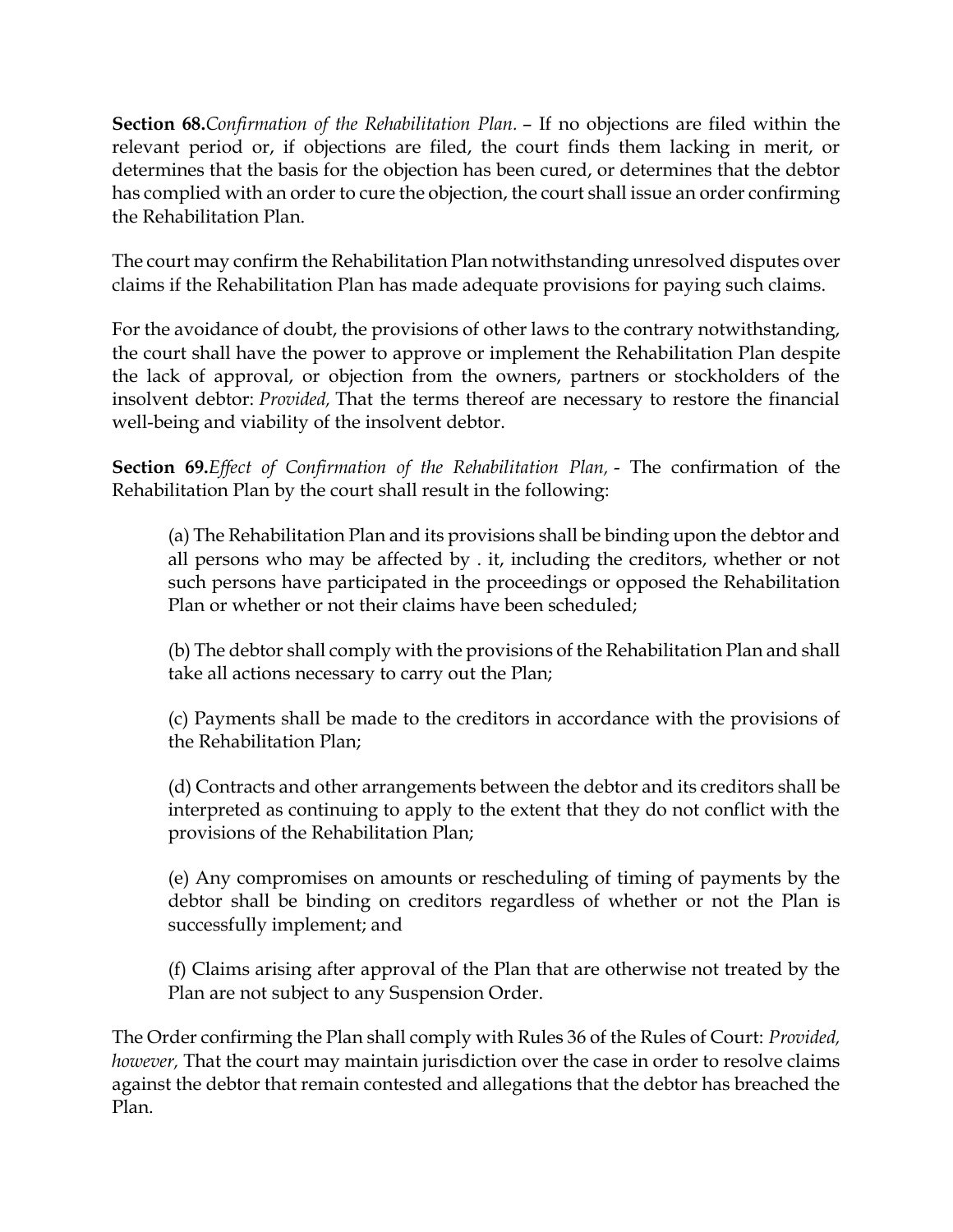**Section 70.** *Liability of General Partners of a Partnership for Unpaid Balances Under an Approved Plan.* - The approval of the Plan shall not affect the rights of creditors to pursue actions against the general partners of a partnership to the extent they are liable under relevant legislation for the debts thereof.

**Section 71.** *Treatment of Amounts of Indebtedness or Obligations Forgiven or Reduced.* - Amounts of any indebtedness or obligations reduced or forgiven in connection with a Plan's approval shall not be subject to any tax in furtherance of the purposes of this Act.

**Section 72.** *Period for Confirmation of the Rehabilitation Plan.* - The court shall have a maximum period of one (1) year from the date of the filing of the petition to confirm a Rehabilitation Plan.

If no Rehabilitation Plan is confirmed within the said period, the proceedings may upon motion or *motu propio*, be converted into one for the liquidation of the debtor .

**Section 73.** *Accounting Discharge of Rehabilitation Receiver.* - Upon the confirmation of the Rehabilitation Plan, the rehabilitation receiver shall provide a final report and accounting to the court. Unless the Rehabilitation Plan specifically requires and describes the role of the rehabilitation receiver after the approval of the Rehabilitation Plan, the court shall discharge the rehabilitation receiver of his duties.

(j) Termination of Proceedings

**Section 74.** *Termination of Proceedings.* - The rehabilitation proceedings under Chapter II shall, upon motion by any stakeholder or the rehabilitation receiver be terminated by order of the court either declaring a successful implementation of the Rehabilitation Plan or a failure of rehabilitation.

There is failure of rehabilitation in the following cases:

(a) Dismissal of the petition by the court;

(b) The debtor fails to submit a Rehabilitation Plan;

(c) Under the Rehabilitation Plan submitted by the debtor, there is no substantial likelihood that the debtor can be rehabilitated within a reasonable period;

(d) The Rehabilitation Plan or its amendment is approved by the court but in the implementation thereof, the debtor fails to perform its obligations thereunder or there is a failure to realize the objectives, targets or goals set forth therein, including the timelines and conditions for the settlement of the obligations due to the creditors and other claimants;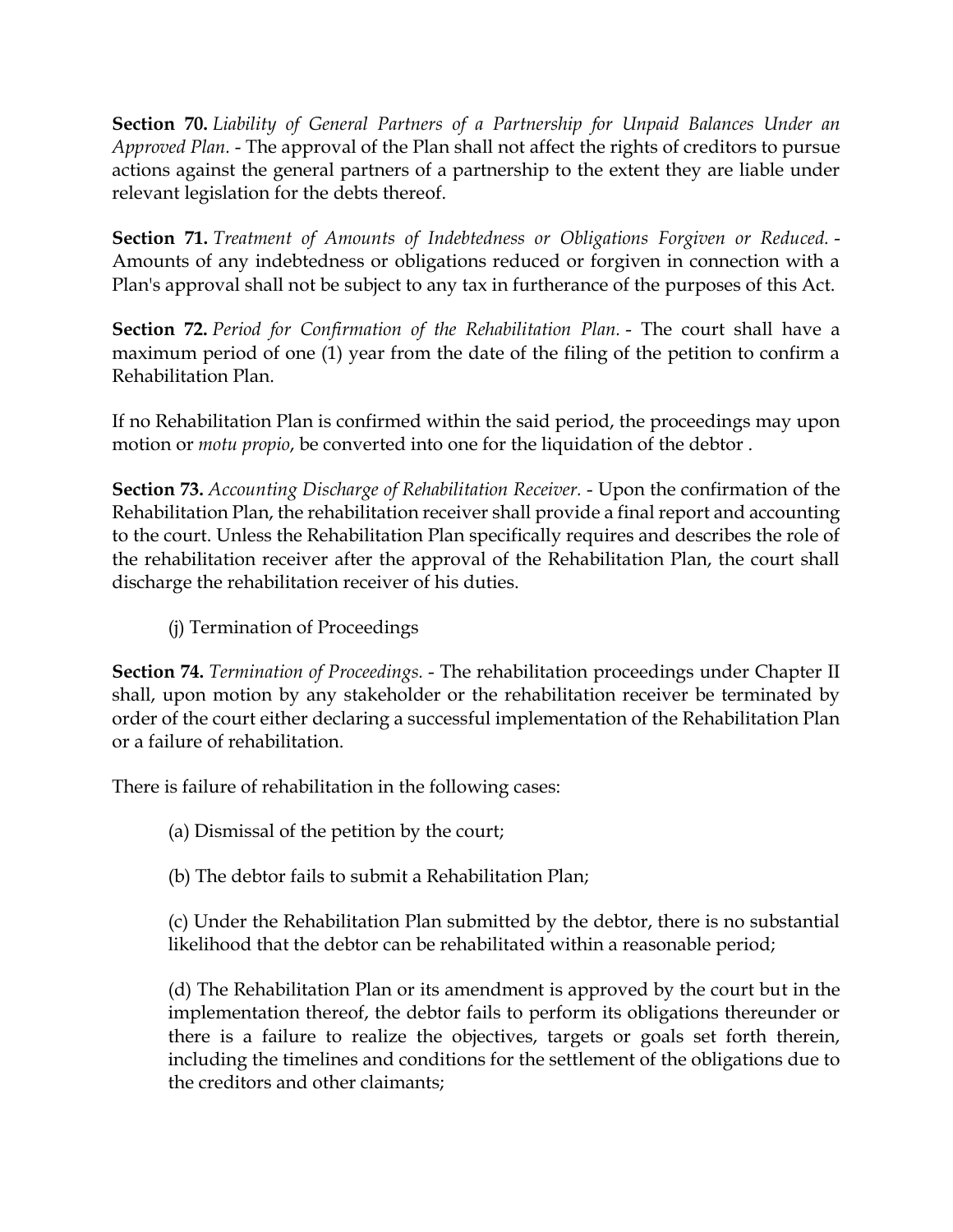(e) The commission of fraud in securing the approval of the Rehabilitation Plan or its amendment; and

(f) Other analogous circumstances as may be defined by the rules of procedure.

Upon a breach of, or upon a failure of the Rehabilitation Plan the court, upon motion by an affected party may:

(1) Issue an order directing that the breach be cured within a specified period of time, falling which the proceedings may be converted to a liquidation;

(2) Issue an order converting the proceedings to a liquidation;

(3) Allow the debtor or rehabilitation receiver to submit amendments to the Rehabilitation Plan, the approval of which shall be governed by the same requirements for the approval of a Rehabilitation Plan under this subchapter;

(4) Issue any other order to remedy the breach consistent with the present regulation, other applicable law and the best interests of the creditors; or

(5) Enforce the applicable provisions of the Rehabilitation Plan through a writ of execution.

**Section 75.** *Effects of Termination.* - Termination of the proceedings shall result in the following:

(a) The discharge of the rehabilitation receiver subject to his submission of a final accounting; and

(b) The lifting of the Stay Order and any other court order holding in abeyance any action for the enforcement of a claim against the debtor.

*Provided, however,* That if the termination of proceedings is due to failure of rehabilitation or dismissal of the petition for reasons other than technical grounds, the proceedings shall be immediately converted to liquidation as provided in Section 92 of this Act.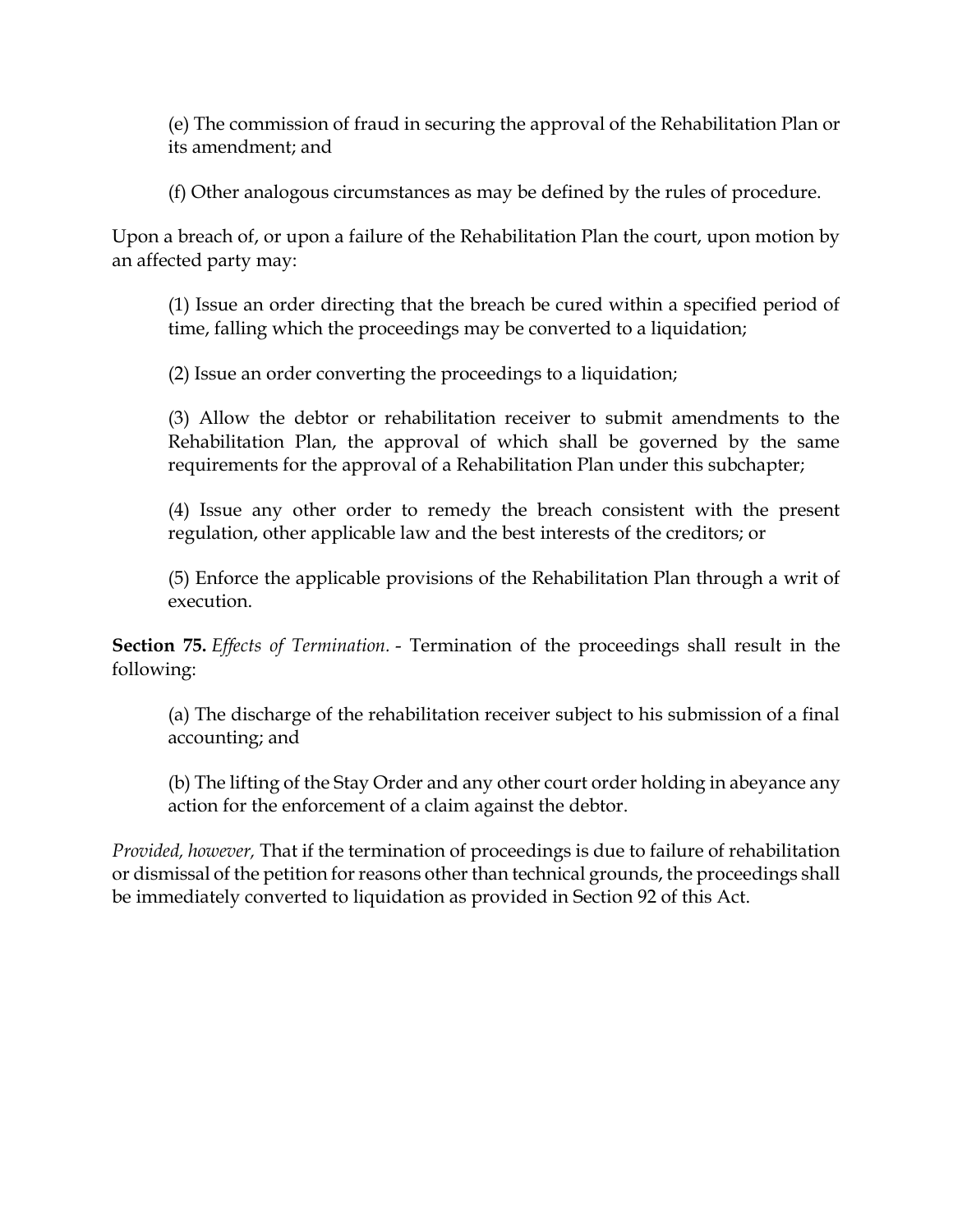#### **CHAPTER III PRE-NEGOTIATED REHABILITATION**

**Section 76.** *Petition by Debtor.* - An insolvent debtor, by itself or jointly with any of its creditors, may file a verified petition with the court for the approval of a pre-negotiated Rehabilitation Plan which has been endorsed or approved by creditors holding at least two-thirds (2/3) of the total liabilities of the debtor, including secured creditors holding more than fifty percent (50%) of the total secured claims of the debtor and unsecured creditors holding more than fifty percent (50%) of the total unsecured claims of the debtor. The petition shall include as a minimum:

(a) a schedule of the debtor's debts and liabilities;

(b) an inventory of the debtor's assets;

(c) the pre-negotiated Rehabilitation Plan, including the names of at least three (3) qualified nominees for rehabilitation receiver; and

(d) a summary of disputed claims against the debtor and a report on the provisioning of funds to account for appropriate payments should any such claims be ruled valid or their amounts adjusted.

**Section 77.** *Issuance of Order.* - Within five (5) working days, and after determination that the petition is sufficient in form and substance, the court shall issue an Order which shall;

(a) identify the debtor, its principal business of activity/ies and its principal place of business;

(b) declare that the debtor is under rehabilitation;

(c) summarize the ground./s for the filling of the petition;

(d) direct the publication of the Order in a newspaper of general circulation in the Philippines once a week for at least two (2) consecutive weeks, with the first publication to be made within seven (7) days from the time of its issuance;

(e) direct the service by personal delivery of a copy of the petition on each creditor who is not a petitioner holding at least ten percent (10%) of the total liabilities of the debtor, as determined in the schedule attached to the petition, within three (3) days;

(f) state that copies of the petition and the Rehabilitation Plan are available for examination and copying by any interested party;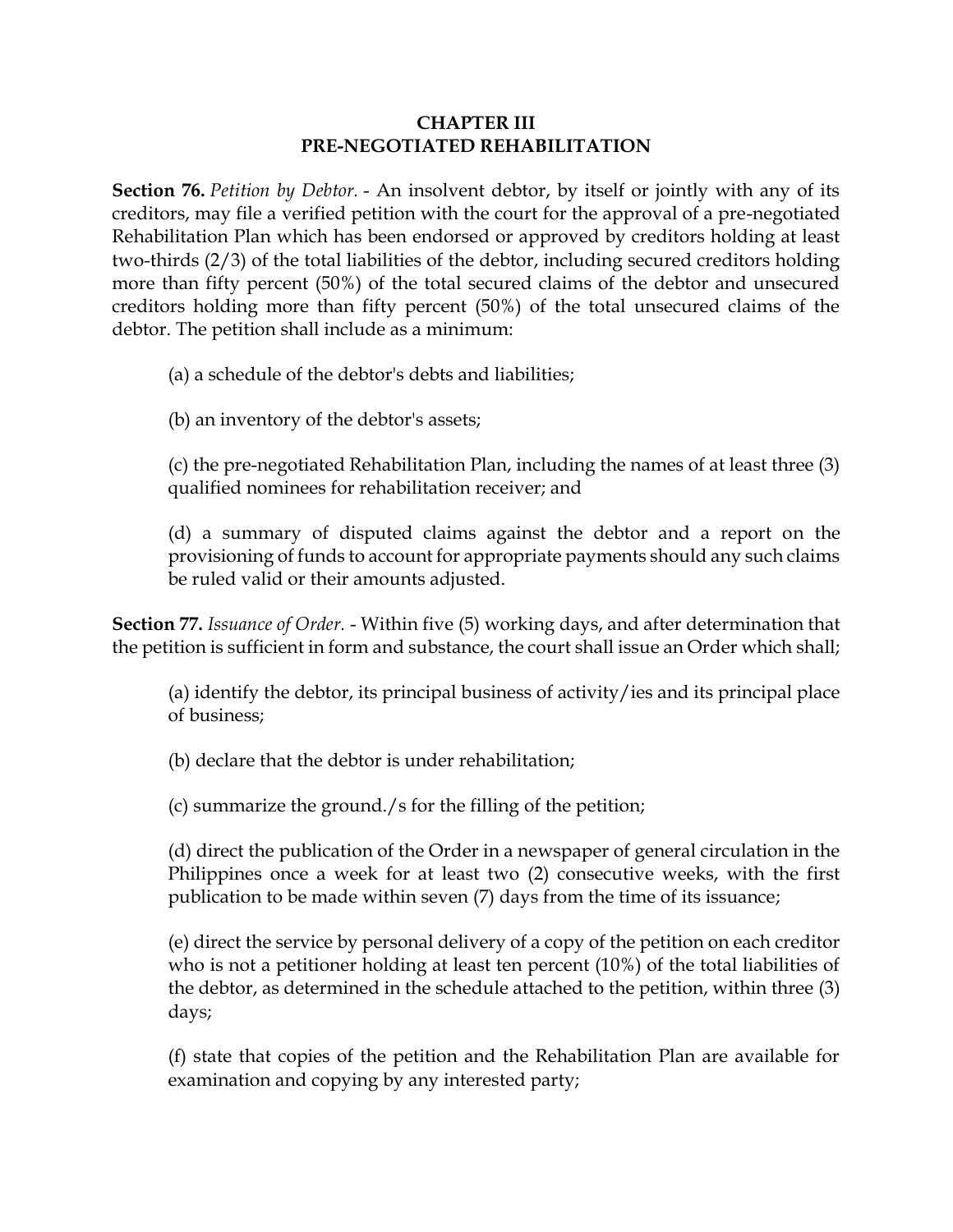(g) state that creditors and other interested parties opposing the petition or Rehabilitation Plan may file their objections or comments thereto within a period of not later than twenty (20) days from the second publication of the Order;

(h) appoint a rehabilitation receiver, if provided for in the Plan; and

(i) include a Suspension or Stay Order as described in this Act.

**Section 78.** *Approval of the Plan.* - Within ten (10) days from the date of the second publication of the Order, the court shall approve the Rehabilitation Plan unless a creditor or other interested party submits an objection to it in accordance with the next succeeding section.

**Section 79.** *Objection to the Petition or Rehabilitation Plan.* - Any creditor or other interested party may submit to the court a verified objection to the petition or the Rehabilitation Plan not later than eight (8) days from the date of the second publication of the Order mentioned in Section 77 hereof. The objections shall be limited to the following:

(a) The allegations in the petition or the Rehabilitation Plan or the attachments thereto are materially false or misleading;

(b) The majority of any class of creditors do not in fact support the Rehabilitation Plan;

(c) The Rehabilitation Plan fails to accurately account for a claim against the debtor and the claim in not categorically declared as a contested claim; or

(d) The support of the creditors, or any of them was induced by fraud.

Copies of any objection to the petition of the Rehabilitation Plan shall be served on the debtor, the rehabilitation receiver (if applicable), the secured creditor with the largest claim and who supports the Rehabilitation Plan, and the unsecured creditor with the largest claim and who supports the Rehabilitation Plan.

**Section 80.** *Hearing on the Objections.* - After receipt of an objection, the court shall set the same for hearing. The date of the hearing shall be no earlier than twenty (20) days and no later than thirty (30) days from the date of the second publication of the Order mentioned in Section 77 hereof. If the court finds merit in the objection, it shall direct the debtor, when feasible to cure the detect within a reasonable period. If the court determines that the debtor or creditors supporting the Rehabilitation Plan acted in bad faith, or that the objection is non-curable, the court may order the conversion of the proceedings into liquidation. A finding by the court that the objection has no substantial merit, or that the same has been cured shall be deemed an approval of the Rehabilitation Plan.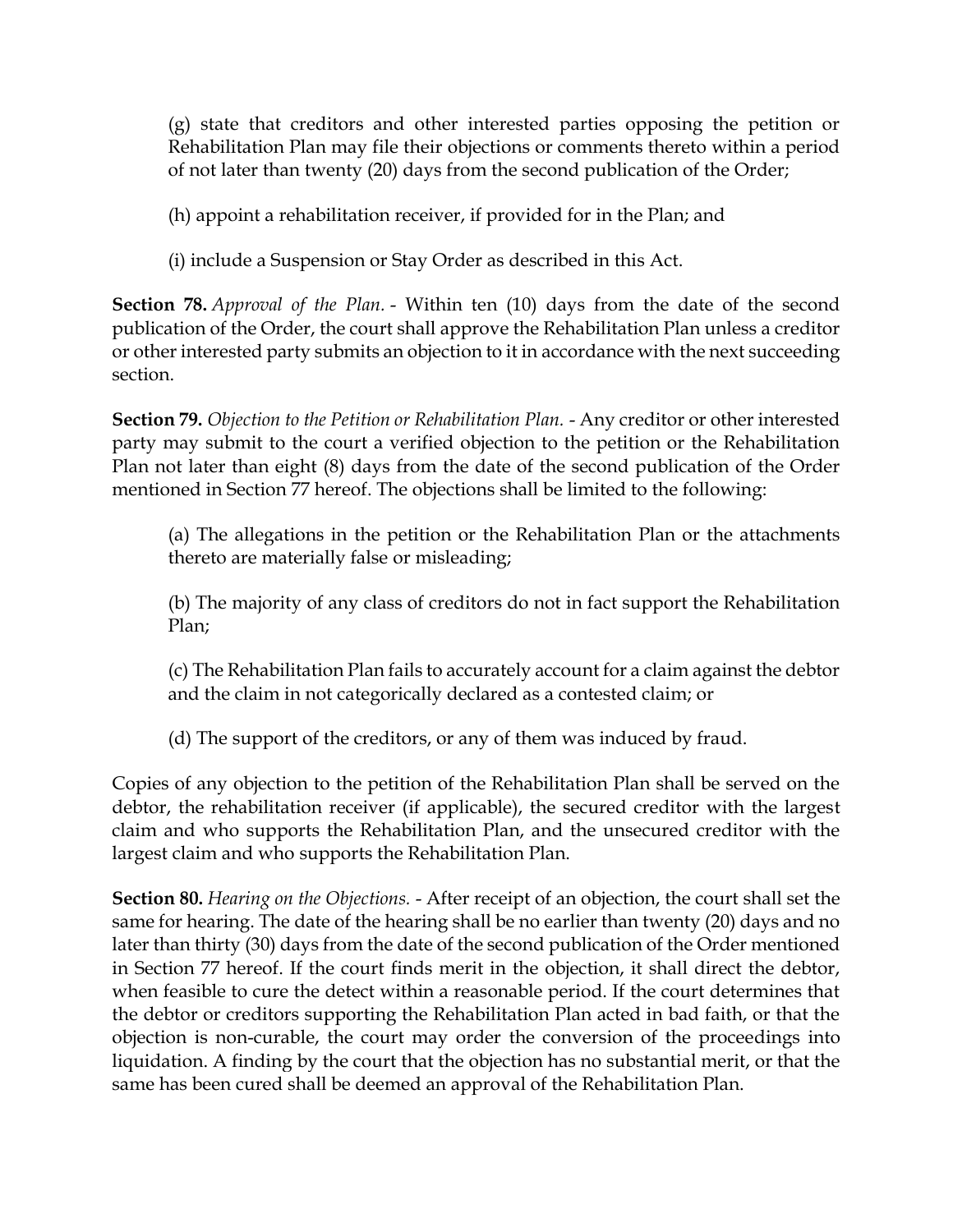**Section 81.** *Period for Approval of Rehabilitation Plan.* - The court shall have a maximum period of one hundred twenty (120) days from the date of the filing of the petition to approve the Rehabilitation Plan. If the court fails to act within the said period, the Rehabilitation Plan shall be deemed approved.

**Section 82.** *Effect of Approval.* - Approval of a Plan under this chapter shall have the same legal effect as confirmation of a Plan under Chapter II of this Act.

#### **CHAPTER IV OUT-OF-COURT OR INFORMAL RESTRUCTURING AGREEMENTS OR REHABILITATION PLANS**

**Section 83.** *Out-of-Court or Informal Restructuring Agreements and Rehabilitation Plans.* - An out-of-curt or informal restructuring agreement or Rehabilitation Plan that meets the minimum requirements prescribed in this chapter is hereby recognized as consistent with the objectives of this Act.

**Section 84.** *Minimum Requirements of Out-of-Court or Informal Restructuring Agreements and Rehabilitation Plans.* - For an out-of-court or informal restructuring/workout agreement or Rehabilitation Plan to qualify under this chapter, it must meet the following minimum requirements:

(a) The debtor must agree to the out-of-court or informal restructuring/workout agreement or Rehabilitation Plan;

(b) It must be approved by creditors representing at least sixty-seven (67%) of the secured obligations of the debtor;

(c) It must be approved by creditors representing at least seventy-five percent (75%) of the unsecured obligations of the debtor; and

(d) It must be approved by creditors holding at least eighty-five percent (85%) of the total liabilities, secured and unsecured, of the debtor.

**Section 85.** *Standstill Period.* - A standstill period that may be agreed upon by the parties pending negotiation and finalization of the out-of-court or informal restructuring/workout agreement or Rehabilitation Plan contemplated herein shall be effective and enforceable not only against the contracting parties but also against the other creditors: *Provided,* That (a) such agreement is approved by creditors representing more than fifty percent (50%) of the total liabilities of the debtor; (b) notice thereof is publishing in a newspaper of general circulation in the Philippines once a week for two (2) consecutive weeks; and (c) the standstill period does not exceed one hundred twenty (120) days from the date of effectivity. The notice must invite creditors to participate in the negotiation for out-of-court rehabilitation or restructuring agreement and notify them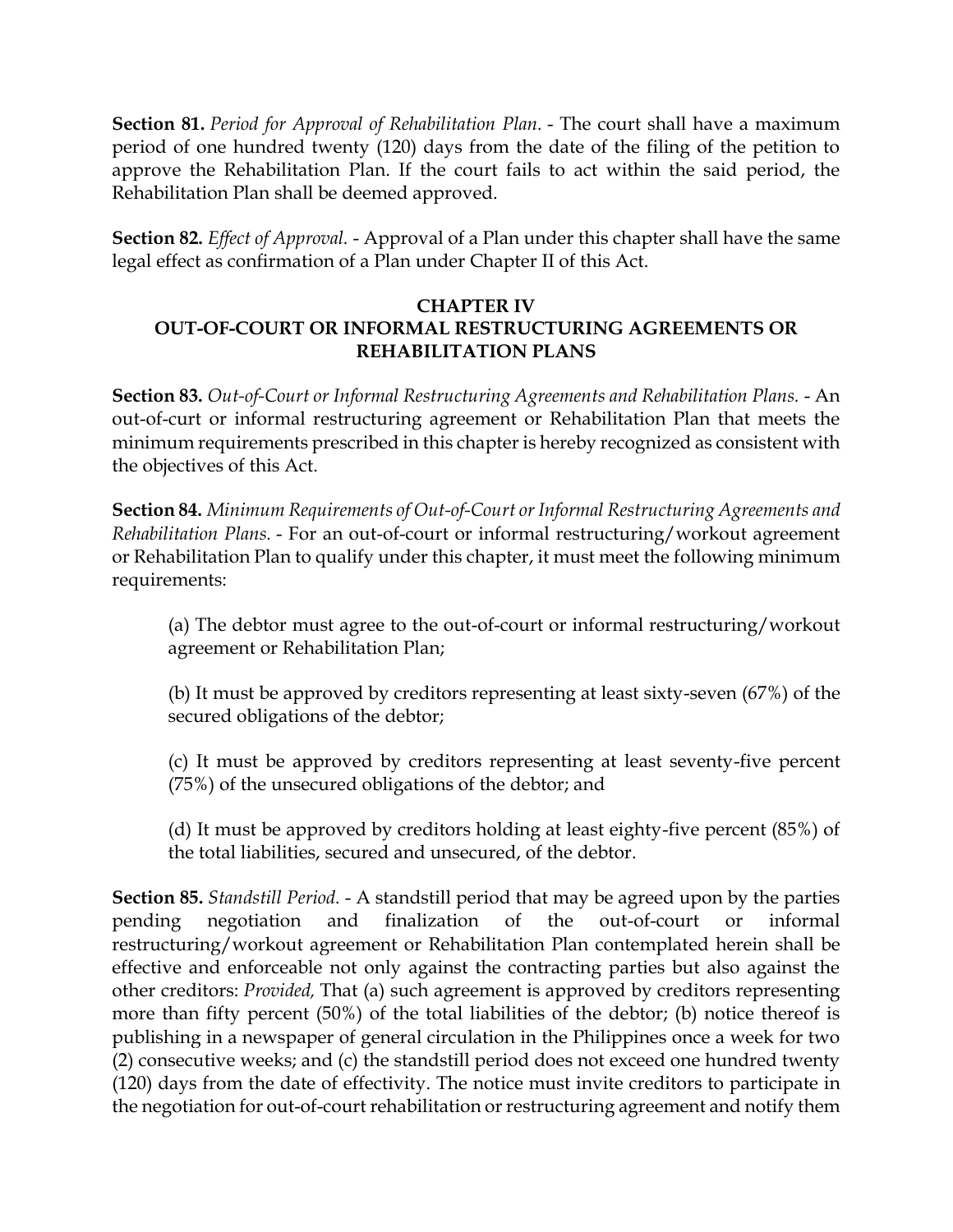that said agreement will be binding on all creditors if the required majority votes prescribed in Section 84 of this Act are met.

**Section 86.** *Cram Down Effect.* - A restructuring/workout agreement or Rehabilitation Plan that is approved pursuant to an informal workout framework referred to in this chapter shall have the same legal effect as confirmation of a Plan under Section 69 hereof. The notice of the Rehabilitation Plan or restructuring agreement or Plan shall be published once a week for at least three (3) consecutive weeks in a newspaper of general circulation in the Philippines. The Rehabilitation Plan or restructuring agreement shall take effect upon the lapse of fifteen (15) days from the date of the last publication of the notice thereof.

**Section 87.** *Amendment or Modification.* - Any amendment of an out-of-court restructuring/workout agreement or Rehabilitation Plan must be made in accordance with the terms of the agreement and with due notice on all creditors.

**Section 88.** *Effect of Court Action or Other Proceedings.* - Any court action or other proceedings arising from, or relating to, the out-of-court or informal restructuring/workout agreement or Rehabilitation Plan shall not stay its implementation, unless the relevant party is able to secure a temporary restraining order or injunctive relief from the Court of Appeals.

**Section 89.** *Court Assistance.* - The insolvent debtor and/or creditor may seek court assistance for the execution or implementation of a Rehabilitation Plan under this Chapter, under such rules of procedure as may be promulgated by the Supreme Court.

### **CHAPTER V LIQUIDATION OF INSOLVENT JURIDICAL DEBTORS**

**Section 90.** *Voluntary Liquidation.* - An insolvent debtor may apply for liquidation by filing a petition for liquidation with the court. The petition shall be verified, shall establish the insolvency of the debtor and shall contain, whether as an attachment or as part of the body of the petition;

(a) a schedule of the debtor's debts and liabilities including a list of creditors with their addresses, amounts of claims and collaterals, or securities, if any;

(b) an inventory of all its assets including receivables and claims against third parties; and

(c) the names of at least three (3) nominees to the position of liquidator.

At any time during the pendency of court-supervised or pre-negotiated rehabilitation proceedings, the debtor may also initiate liquidation proceedings by filing a motion in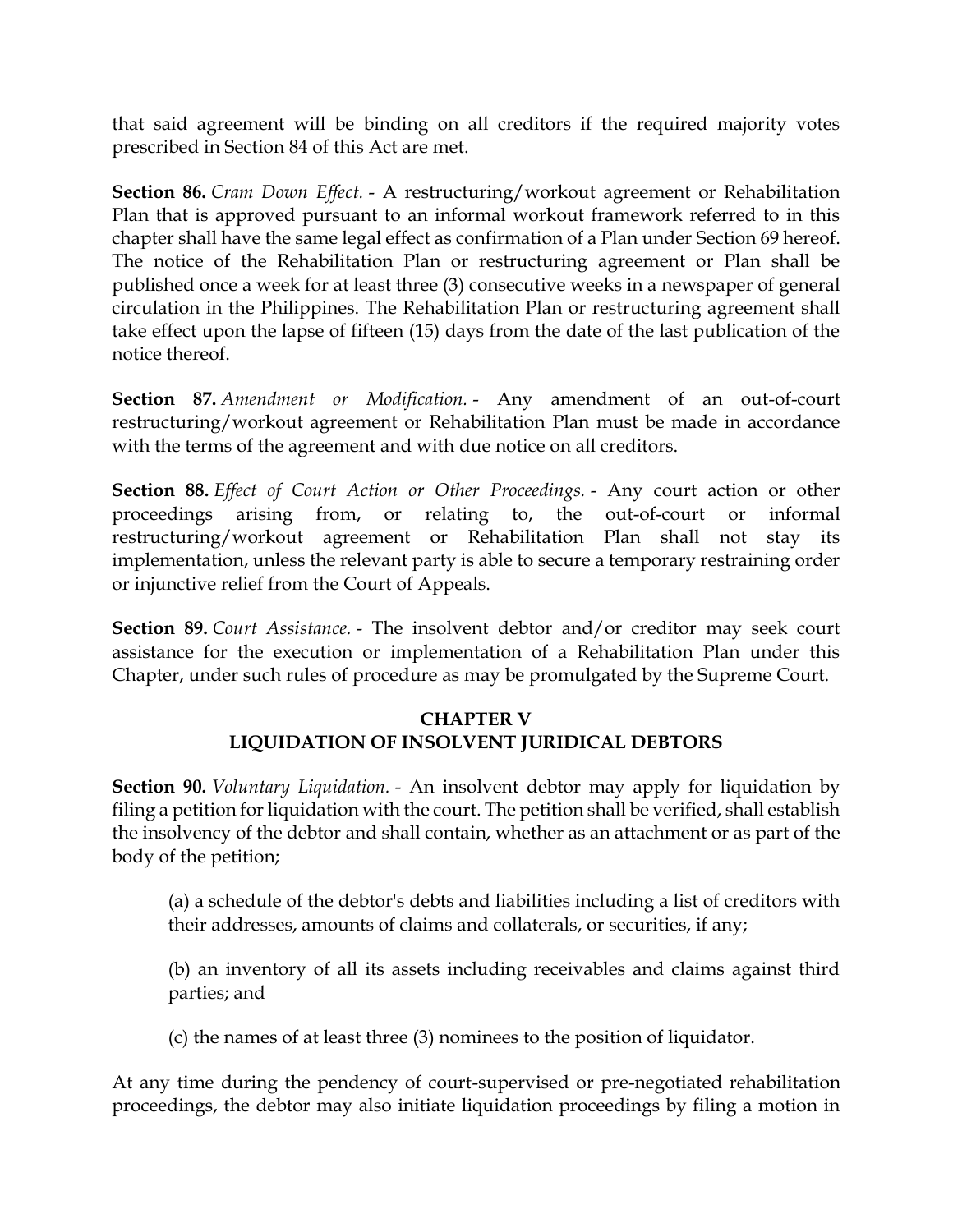the same court where the rehabilitation proceedings are pending to convert the rehabilitation proceedings into liquidation proceedings. The motion shall be verified, shall contain or set forth the same matters required in the preceding paragraph, and state that the debtor is seeking immediate dissolution and termination of its corporate existence.

If the petition or the motion, as the case may be, is sufficient in form and substance, the court shall issue a Liquidation Order mentioned in Section 112 hereof.

**Section 91.** *Involuntary Liquidation.* - Three (3) or more creditors the aggregate of whose claims is at least either One million pesos (Php1,000,000,00) or at least twenty-five percent (25%0 of the subscribed capital stock or partner's contributions of the debtor, whichever is higher, may apply for and seek the liquidation of an insolvent debtor by filing a petition for liquidation of the debtor with the court. The petition shall show that:

(a) there is no genuine issue of fact or law on the claims/s of the petitioner/s, and that the due and demandable payments thereon have not been made for at least one hundred eighty (180) days or that the debtor has failed generally to meet its liabilities as they fall due; and

(b) there is no substantial likelihood that the debtor may be rehabilitated.

At any time during the pendency of or after a rehabilitation court-supervised or prenegotiated rehabilitation proceedings, three (3) or more creditors whose claims is at least either One million pesos (Php1,000,000.00) or at least twenty-five percent (25%) of the subscribed capital or partner's contributions of the debtor, whichever is higher, may also initiate liquidation proceedings by filing a motion in the same court where the rehabilitation proceedings are pending to convert the rehabilitation proceedings into liquidation proceedings. The motion shall be verified, shall contain or set forth the same matters required in the preceding paragraph, and state that the movants are seeking the immediate liquidation of the debtor.

If the petition or motion is sufficient in form and substance, the court shall issue an Order:

(1) directing the publication of the petition or motion in a newspaper of general circulation once a week for two (2) consecutive weeks; and

(2) directing the debtor and all creditors who are not the petitioners to file their comment on the petition or motion within fifteen (15) days from the date of last publication.

If, after considering the comments filed, the court determines that the petition or motion is meritorious, it shall issue the Liquidation Order mentioned in Section 112 hereof.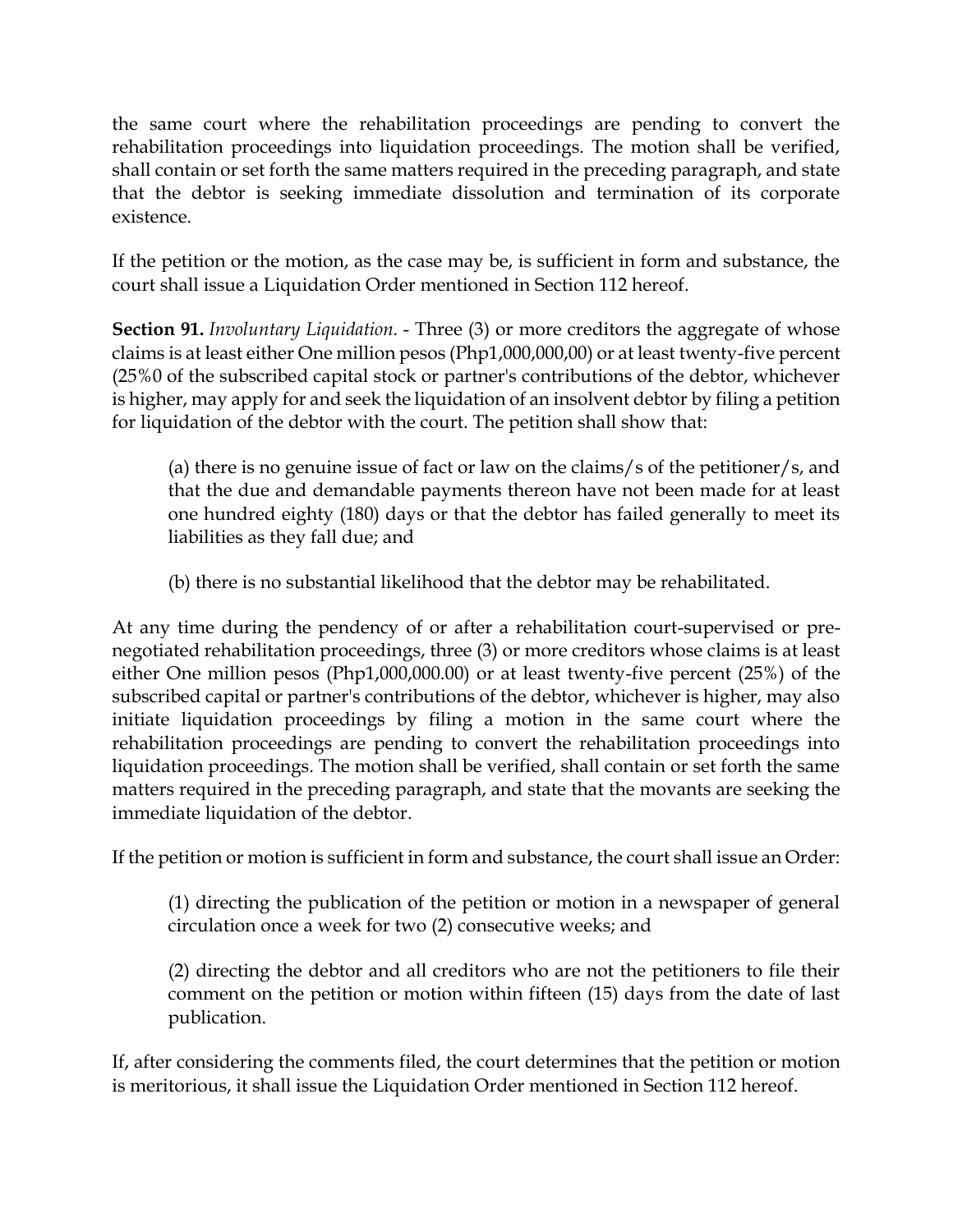**Section 92.** *Conversion by the Court into Liquidation Proceedings.* - During the pendency of court-supervised or pre-negotiated rehabilitation proceedings, the court may order the conversion of rehabilitation proceedings to liquidation proceedings pursuant to (a) Section 25(c) of this Act; or (b) Section 72 of this Act; or (c) Section 75 of this Act; or (d) Section 90 of this Act; or at any other time upon the recommendation of the rehabilitation receiver that the rehabilitation of the debtor is not feasible. Thereupon, the court shall issue the Liquidation Order mentioned in Section 112 hereof.

**Section 93.** *Powers of the Securities and Exchange Commission (SEC).* - The provisions of this chapter shall not affect the regulatory powers of the SEC under Section 6 of Presidential Decree No. 902-A, as amended, with respect to any dissolution and liquidation proceeding initiated and heard before it.

#### **CHAPTER VI INSOLVENCY OF INDIVIDUAL DEBTORS**

### **(A) Suspension of Payments.**

**Section 94.** *Petition.* - An individual debtor who, possessing sufficient property to cover all his debts but foreseeing the impossibility of meeting them when they respectively fall due, may file a verified petition that he be declared in the state of suspension of payments by the court of the province or city in which he has resides for six (6) months prior to the filing of his petition. He shall attach to his petition, as a minimum: (a) a schedule of debts and liabilities; (b) an inventory of assess; and (c) a proposed agreement with his creditors.

**Section 95.** *Action on the Petition.* - If the court finds the petition sufficient in form and substance, it shall, within five (5) working days from the filing of the petition, issue an Order:

(a) calling a meeting of all the creditors named in the schedule of debts and liabilities at such time not less than fifteen (15) days nor more than forty (40) days from the date of such Order and designating the date, time and place of the meeting;

(b) directing such creditors to prepare and present written evidence of their claims before the scheduled creditors' meeting;

(c) directing the publication of the said order in a newspaper of general circulation published in the province or city in which the petition is filed once a week for two (2) consecutive weeks, with the first publication to be made within seven (7) days from the time of the issuance of the Order;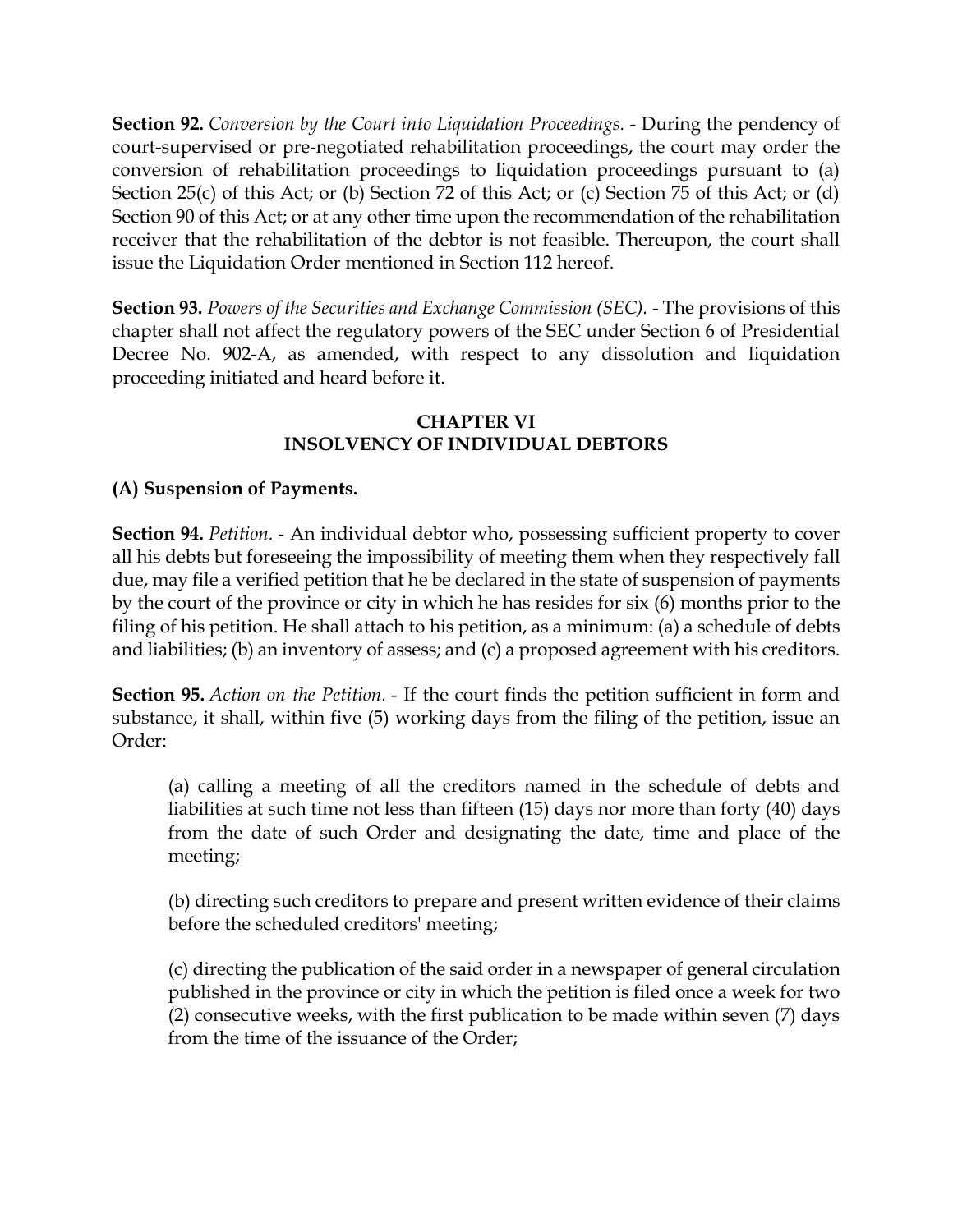(d) directing the clerk of court to cause the sending of a copy of the Order by registered mail, postage prepaid, to all creditors named in the schedule of debts and liabilities;

(e) forbidding the individual debtor from selling, transferring, encumbering or disposing in any manner of his property, except those used in the ordinary operations of commerce or of industry in which the petitioning individual debtor is engaged so long as the proceedings relative to the suspension of payments are pending;

(f) prohibiting the individual debtor from making any payment outside of the necessary or legitimate expenses of his business or industry, so long as the proceedings relative to the suspension of payments are pending; and

(g) appointing a commissioner to preside over the creditors' meeting.

**Section 96.** *Actions Suspended.* - Upon motion filed by the individual debtor, the court may issue an order suspending any pending execution against the individual debtor. Provide, That properties held as security by secured creditors shall not be the subject of such suspension order. The suspension order shall lapse when three (3) months shall have passed without the proposed agreement being accepted by the creditors or as soon as such agreement is denied.

No creditor shall sue or institute proceedings to collect his claim from the debtor from the time of the filing of the petition for suspension of payments and for as long as proceedings remain pending except:

(a) those creditors having claims for personal labor, maintenance, expense of last illness and funeral of the wife or children of the debtor incurred in the sixty (60) days immediately prior to the filing of the petition; and

(b) secured creditors.

**Section 97.** *Creditors' Meeting.* - The presence of creditors holding claims amounting to at least three-fifths (3/5) of the liabilities shall be necessary for holding a meeting. The commissioner appointed by the court shall preside over the meeting and the clerk of court shall act as the secretary thereof, subject to the following rules:

(a) The clerk shall record the creditors present and amount of their respective claims;

(b) The commissioner shall examine the written evidence of the claims. If the creditors present hold at least three-fifths (3/5) of the liabilities of the individual debtor, the commissioner shall declare the meeting open for business;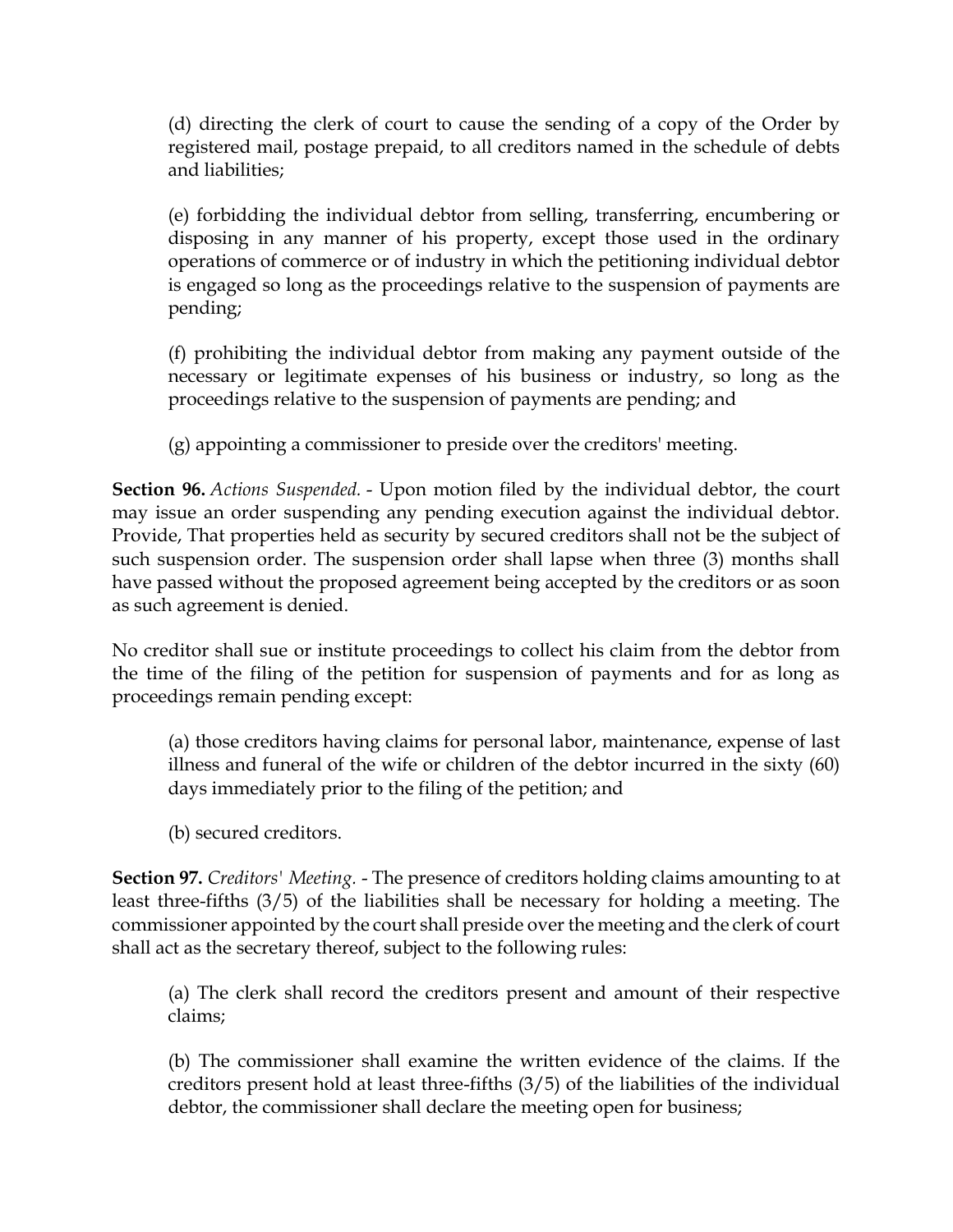(c) The creditors and individual debtor shall discuss the propositions in the proposed agreement and put them to a vote;

(d) To form a majority, it is necessary:

(1) that two-thirds (2/3) of the creditors voting unite upon the same proposition; and

(2) that the claims represented by said majority vote amount to at least three-fifths (3/5) of the total liabilities of the debtor mentioned in the petition; and

(e) After the result of the voting has been announced, all protests made against the majority vote shall be drawn up, and the commissioner and the individual debtor together with all creditors taking part in the voting shall sign the affirmed propositions.

No creditor who incurred his credit within ninety (90) days prior to the filing of the petition shall be entitled to vote.

**Section 98.** *Persons Who May Refrain From Voting.* - Creditors who are unaffected by the Suspension Order may refrain from attending the meeting and from voting therein. Such persons shall not be bound by any agreement determined upon at such meeting, but if they should join in the voting they shall be bound in the same manner as are the other creditors.

**Section 99.** *Rejection of the Proposed Agreement.* - The proposed agreement shall be deemed rejected if the number of creditors required for holding a meeting do not attend thereat, or if the two (2) majorities mentioned in Section 97 hereof are not in favor thereof. In such instances, the proceeding shall be terminated without recourse and the parties concerned shall be at liberty to enforce the rights which may correspond to them.

**Section 100.** *Objections.* - If the proposal of the individual debtor, or any amendment thereof made during the creditors' meeting, is approved by the majority of creditors in accordance with Section 97 hereof, any creditor who attended the meeting and who dissented from and protested against the vote of the majority may file an objection with the court within ten (10) days from the date of the last creditors' meeting. The causes for which objection may be made to the decision made by the majority during the meeting shall be: (a) defects in the call for the meeting, in the holding thereof and in the deliberations had thereat which prejudice the rights of the creditors; (b) fraudulent connivance between one or more creditors and the individual debtor to vote in favor of the proposed agreement; or (c) fraudulent conveyance of claims for the purpose of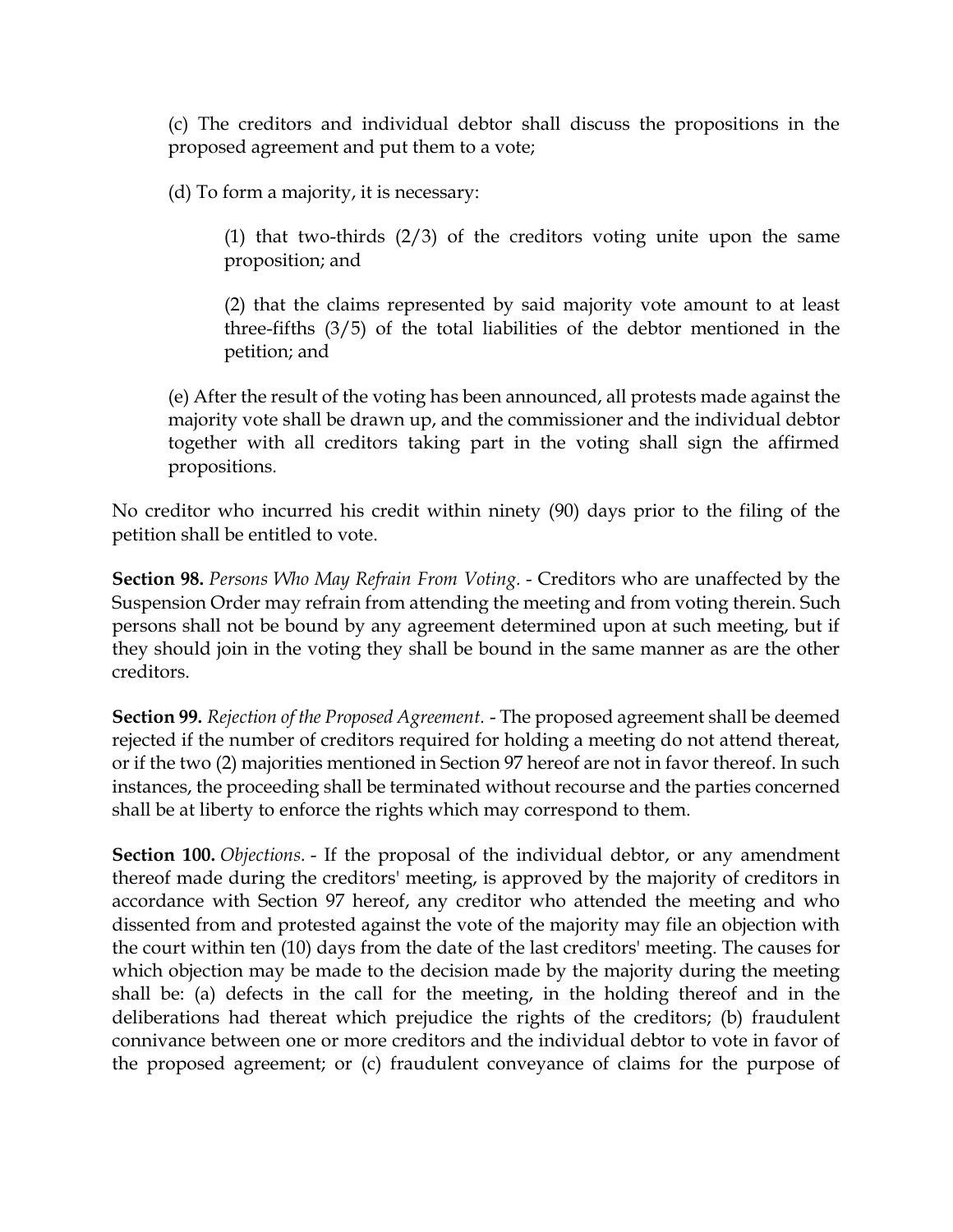obtaining a majority. The court shall hear and pass upon such objection as soon as possible and in a summary manner.

In case the decision of the majority of creditors to approve the individual debtor's proposal or any amendment thereof made during the creditors' meeting is annulled by the court, the court shall declare the proceedings terminated and the creditors shall be at liberty to exercise the rights which may correspond to them.

**Section 101.** *Effects of Approval of Proposed Agreement.* - If the decision of the majority of the creditors to approve the proposed agreement or any amendment thereof made during the creditors' meeting is uphold by the court, or when no opposition or objection to said decision has been presented, the court shall order that the agreement be carried out and all parties bound thereby to comply with its terms.

The court may also issue all orders which may be necessary or proper to enforce the agreement on motion of any affected party. The Order confirming the approval of the proposed agreement or any amendment thereof made during the creditors' meeting shall be binding upon all creditors whose claims are included in the schedule of debts and liabilities submitted by the individual debtor and who were properly summoned, but not upon: (a) those creditors having claims for personal labor, maintenance, expenses of last illness and funeral of the wife or children of the debtor incurred in the sixty (60) days immediately prior to the filing of the petition; and (b) secured creditors who failed to attend the meeting or refrained from voting therein.

**Section 102.** *Failure of Individual Debtor to Perform Agreement.* - If the individual debtor fails, wholly or in part, to perform the agreement decided upon at the meeting of the creditors, all the rights which the creditors had against the individual debtor before the agreement shall revest in them. In such case the individual debtor may be made subject to the insolvency proceedings in the manner established by this Act.

# **(B) Voluntary Liquidation.**

**Section 103.** *Application.* - An individual debtor whose properties are not sufficient to cover his liabilities, and owing debts exceeding Five hundred thousand pesos (Php500,000.00), may apply to be discharged from his debts and liabilities by filing a verified petition with the court of the province or city in which he has resided for six (6) months prior to the filing of such petition. He shall attach to his petition a schedule of debts and liabilities and an inventory of assets. The filing of such petition shall be an act of insolvency.

**Section 104.** *Liquidation Order.* - If the court finds the petition sufficient in form and substance it shall, within five (5) working days issue the Liquidation Order mentioned in Section 112 hereof.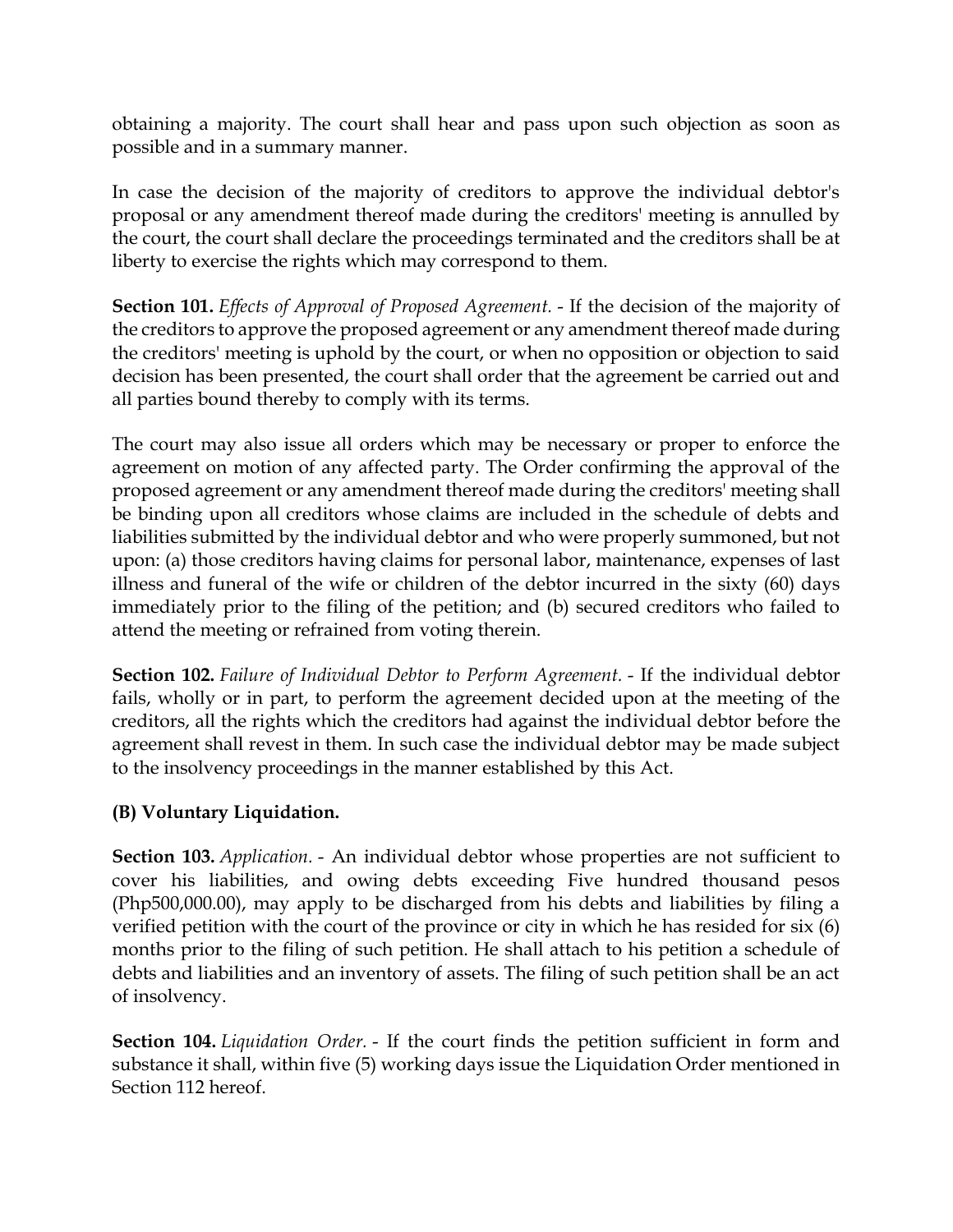## **(C) In voluntary Liquidation.**

**Section 105.** *Petition; Acts of Insolvency.* - Any creditor or group of creditors with a claim of, or with claims aggregating at least Five hundred thousand pesos (Php500, 000.00) may file a verified petition for liquidation with the court of the province or city in which the individual debtor resides.

The following shall be considered acts of insolvency, and the petition for liquidation shall set forth or allege at least one of such acts:

(a) That such person is about to depart or has departed from the Republic of the Philippines, with intent to defraud his creditors;

(b) That being absent from the Republic of the Philippines, with intent to defraud his creditors, he remains absent;

(c) That he conceals himself to avoid the service of legal process for the purpose of hindering or delaying the liquidation or of defrauding his creditors;

(d) That he conceals, or is removing, any of his property to avoid its being attached or taken on legal process;

(e) That he has suffered his property to remain under attachment or legal process for three (3) days for the purpose of hindering or delaying the liquidation or of defrauding his creditors;

(f) That he has confessed or offered to allow judgment in favor of any creditor or claimant for the purpose of hindering or delaying the liquidation or of defrauding any creditors or claimant;

(g) That he has willfully suffered judgment to be taken against him by default for the purpose of hindering or delaying the liquidation or of defrauding his creditors;

(h) That he has suffered or procured his property to be taken on legal process with intent to give a preference to one or more of his creditors and thereby hinder or delay the liquidation or defraud any one of his creditors;

(i) That he has made any assignment, gift, sale, conveyance or transfer of his estate, property, rights or credits with intent to hinder or delay the liquidation or defraud his creditors;

(j) That he has, in contemplation of insolvency, made any payment, gift, grant, sale, conveyance or transfer of his estate, property, rights or credits;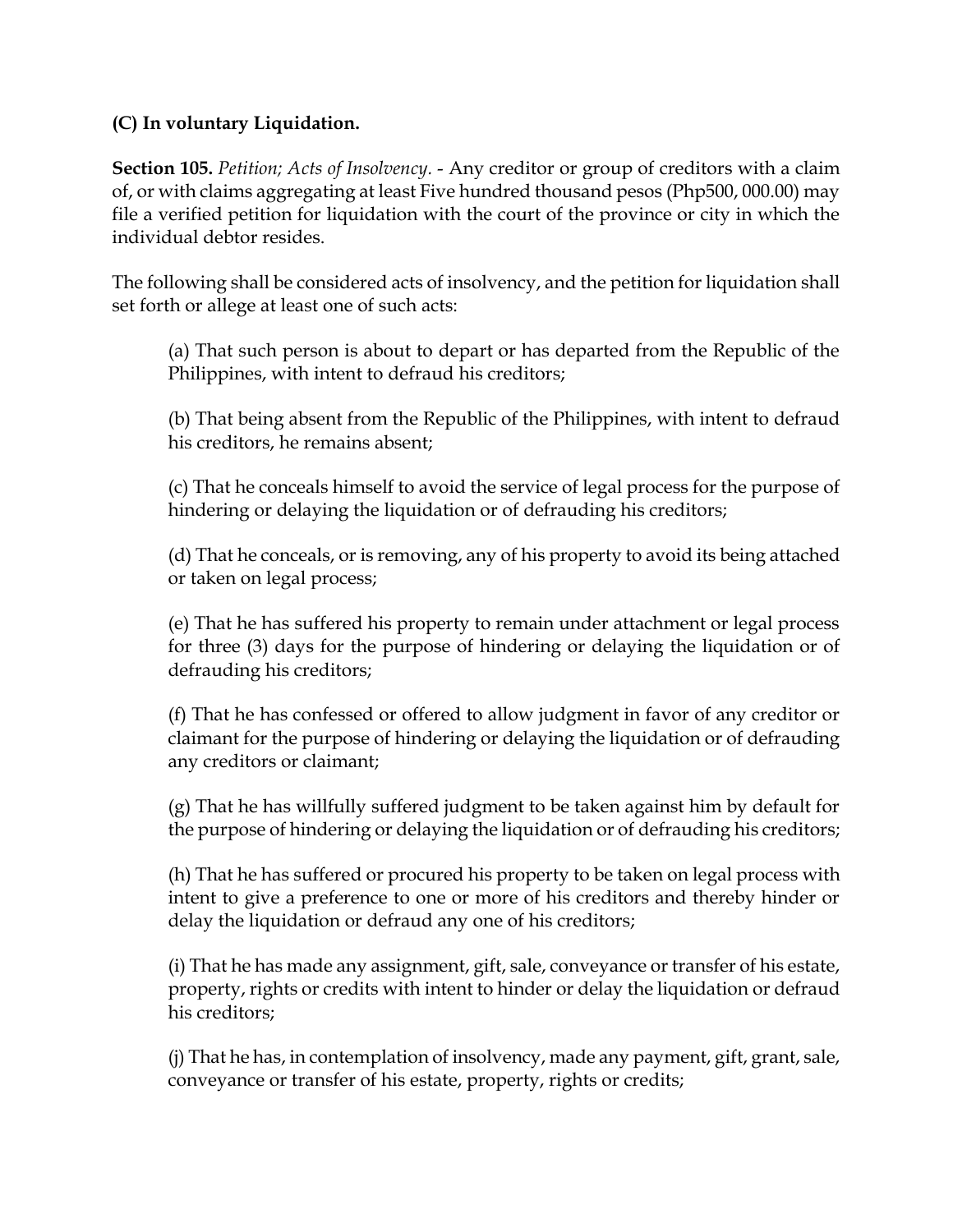(k) That being a merchant or tradesman, he has generally defaulted in the payment of his current obligations for a period of thirty (30) days;

(l) That for a period of thirty (30) days, he has failed, after demand, to pay any moneys deposited with him or received by him in a fiduciary; and

(m) That an execution having been issued against him on final judgment for money, he shall have been found to be without sufficient property subject to execution to satisfy the judgment.

The petitioning creditor/s shall post a bond in such as the court shall direct, conditioned that if the petition for liquidation is dismissed by the court, or withdrawn by the petitioner, or if the debtor shall not be declared an insolvent the petitioners will pay to the debtor all costs, expenses, damages occasioned by the proceedings and attorney's fees.

**Section 106.** *Order to Individual Debtor to Show Cause.* - Upon the filing of such creditors' petition, the court shall issue an Order requiring the individual debtor to show cause, at a time and place to be fixed by the said court, why he should not be adjudged an insolvent. Upon good cause shown, the court may issue an Order forbidding the individual debtor from making payments of any of his debts, and transferring any property belonging to him. However, nothing contained herein shall affect or impair the rights of a secured creditor to enforce his lien in accordance with its terms.

**Section 107.** *Default.* - If the individual debtor shall default or if, after trial, the issues are found in favor of the petitioning creditors the court shall issue the Liquidation Order mentioned in Section 112 hereof.

**Section 108.** *Absent Individual Debtor.* - In all cases where the individual debtor resides out of the Republic of the Philippines; or has departed therefrom; or cannot, after due diligence, be found therein; or conceals himself to avoid service of the Order to show cause, or any other preliminary process or orders in the matter, then the petitioning creditors, upon submitting the affidavits requisite to procedure an Order of publication, and presenting a bond in double the amount of the aggregate sum of their claims against the individual debtor, shall be entitled to an Order of the court directing the sheriff of the province or city in which the matter is pending to take into his custody a sufficient amount of property of the individual debtor to satisfy the demands of the petitioning creditors and the costs of the proceedings. Upon receiving such Order of the court to take into custody of the property of the individual debtor, it shall be the duty of the sheriff to take possession of the property and effects of the individual debtor, not exempt from execution, to an extent sufficient to cover the amount provided for and to prepare within three (3) days from the time of taking such possession, a complete inventory of all the property so taken, and to return it to the court as soon as completed. The time for taking the inventory and making return thereof may be extended for good cause shown to the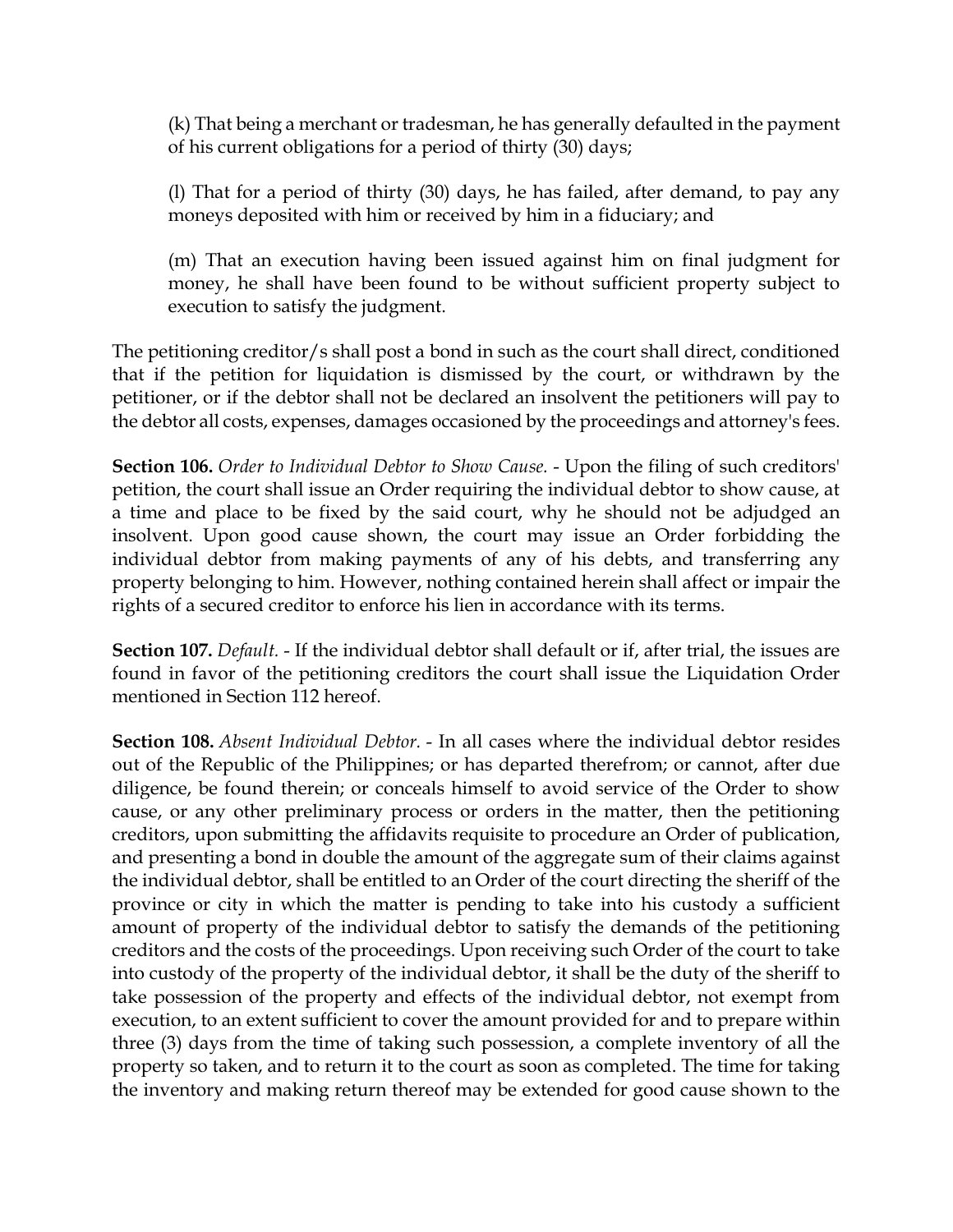court. The sheriff shall also prepare a schedule of the names and residences of the creditors, and the amount due each, from the books of the debtor, or from such other papers or data of the individual debtor available as may come to his possession, and shall file such schedule or list of creditors and inventory with the clerk of court.

**Section 109.** *All Property Taken to be Held for All Creditors; Appeal Bonds; Exemptions to Sureties.* - In all cases where property is taken into custody by the sheriff, if it does not embrace all the property and effects of the debtor not exempt from execution, any other creditor or creditors of the individual debtor, upon giving bond to be approved by the court in double the amount of their claims, singly or jointly, shall be entitled to similar orders and to like action, by the sheriff; until all claims be provided for, if there be sufficient property or effects. All property taken into custody by the sheriff by virtue of the giving of any such bonds shall be held by him for the benefit of all creditors of the individual debtor whose claims shall be duly proved as provided in this Act. The bonds provided for in this section and the preceding section to procure the order for custody of the property and effects of the individual debtor shall be conditioned that if, upon final hearing of the petition in insolvency, the court shall find in favor of the petitioners, such bonds and all of them shall be void; if the decision be in favor of the individual debtor, the proceedings shall be dismissed, and the individual debtor, his heirs, administrators, executors or assigns shall be entitled to recover such sum of money as shall be sufficient to cover the damages sustained by him, not to exceed the amount of the respective bonds. Such damages shall be fixed and allowed by the court. If either the petitioners or the debtor shall appeal from the decision of the court, upon final hearing of the petition, the appellant shall be required to give bond to the successful party in a sum double the amount of the value of the property in controversy, and for the costs of the proceedings.

Any person interested in the estate may take exception to the sufficiency of the sureties on such bond or bonds. When excepted to the petitioner's sureties, upon notice to the person excepting of not less than two (2) nor more than five (5) days, must justify as to their sufficiency; and upon failure to justify, or of others in their place fail to justify at the time and place appointed the judge shall issue an Order vacating the order to take the property of the individual debtor into the custody of the sheriff, or denying the appeal, as the case may be.

**Section 110.** *Sale Under Execution.* - If, in any case, proper affidavits and bonds are presented to the court or a judge thereof, asking for and obtaining an Order of publication and an Order for the custody of the property of the individual debtor and thereafter the petitioners shall make it appear satisfactorily to the court or a judge thereof that the interest of the parties to the proceedings will be subserved by a sale thereof, the court may order such property to be sold in the same manner as property is sold under execution, the proceeds to de deposited in the court to abide by the result of the proceedings.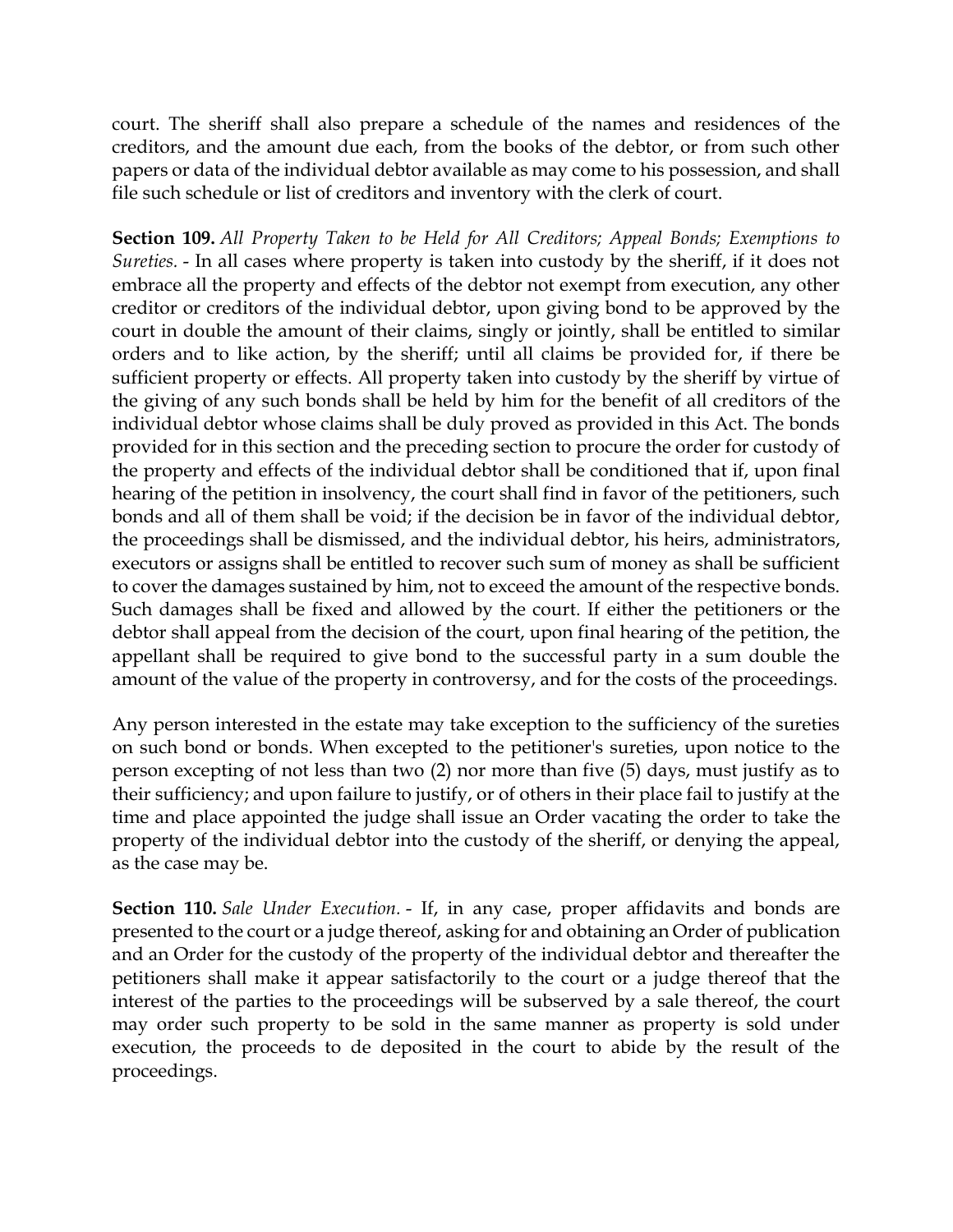#### **CHAPTER VII PROVISIONS COMMON TO LIQUIDATION IN INSOLVENCY OF INDIVIDUAL AND JURIDICAL DEBTORS**

**Section 111.** *Use of Term Debtor.* - For purposes of this chapter, the term debtor shall include both individual debtor as defined in Section 4(o) and debtor as defined in Section 4(k) of this Act.

### **(A) The Liquidation Order.**

**Section 112.** *Liquidation Order.* - The Liquidation Order shall:

(a) declare the debtor insolvent;

(b) order the liquidation of the debtor and, in the case of a juridical debtor, declare it as dissolved;

(c) order the sheriff to take possession and control of all the property of the debtor, except those that may be exempt from execution;

(d) order the publication of the petition or motion in a newspaper of general circulation once a week for two (2) consecutive weeks;

(e) direct payments of any claims and conveyance of any property due the debtor to the liquidator;

(f) prohibit payments by the debtor and the transfer of any property by the debtor;

(g) direct all creditors to file their claims with the liquidator within the period set by the rules of procedure;

(h) authorize the payment of administrative expenses as they become due;

(i) state that the debtor and creditors who are not petitioner/s may submit the names of other nominees to the position of liquidator; and

(j) set the case for hearing for the election and appointment of the liquidator, which date shall not be less than thirty (30) days nor more than forty-five (45) days from the date of the last publication.

**Section 113.** *Effects of the Liquidation Order.* - Upon the issuance of the Liquidation Order:

(a) the juridical debtor shall be deemed dissolved and its corporate or juridical existence terminated;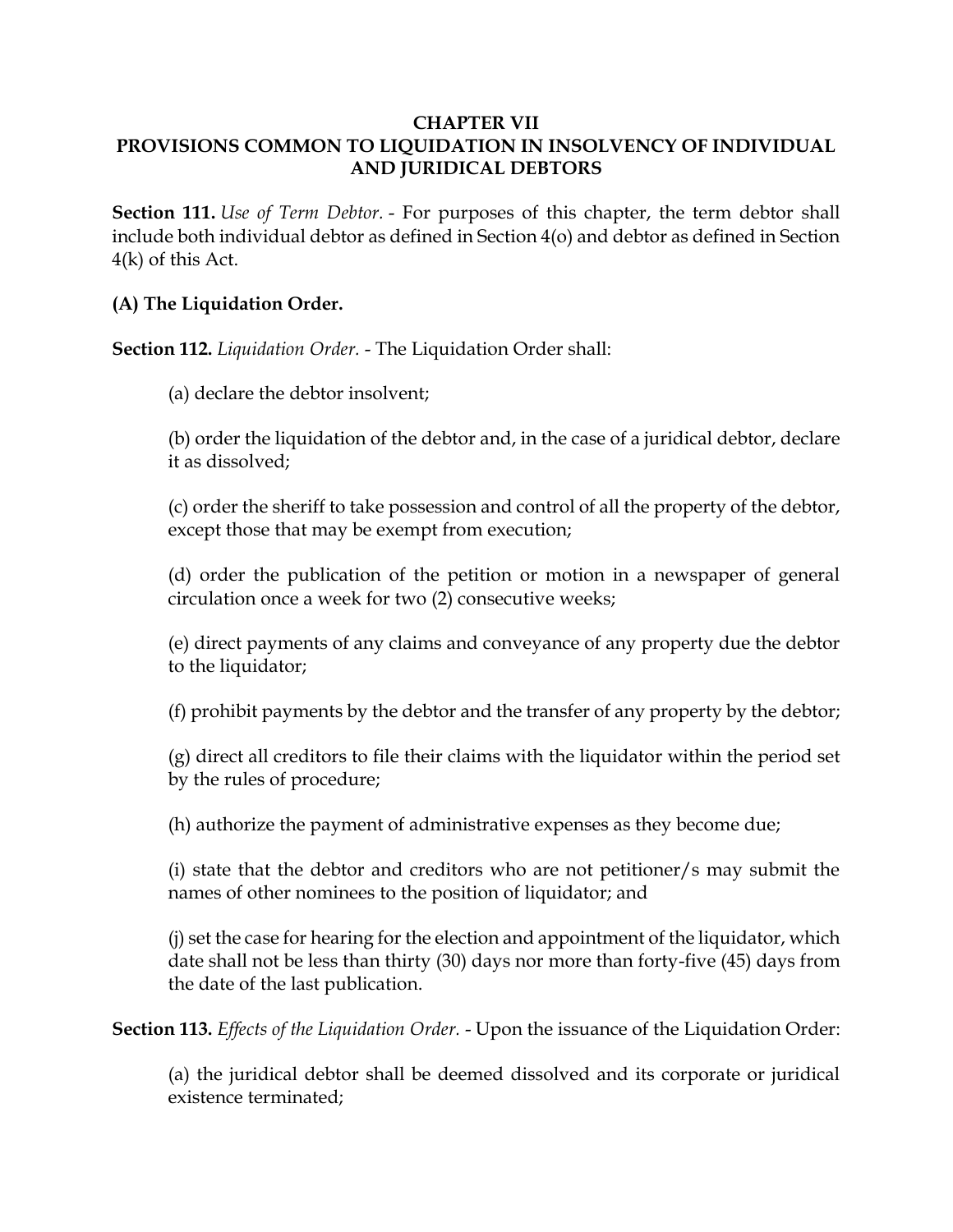(b) legal title to and control of all the assets of the debtor, except those that may be exempt from execution, shall be deemed vested in the liquidator or, pending his election or appointment, with the court;

(c) all contracts of the debtor shall be deemed terminated and/or breached, unless the liquidator, within ninety (90) days from the date of his assumption of office, declares otherwise and the contracting party agrees;

(d) no separate action for the collection of an unsecured claim shall be allowed. Such actions already pending will be transferred to the Liquidator for him to accept and settle or contest. If the liquidator contests or disputes the claim, the court shall allow, hear and resolve such contest except when the case is already on appeal. In such a case, the suit may proceed to judgment, and any final and executor judgment therein for a claim against the debtor shall be filed and allowed in court; and

(e) no foreclosure proceeding shall be allowed for a period of one hundred eighty (180) days.

**Section 114.** *Rights of Secured Creditors.* - The Liquidation Order shall not affect the right of a secured creditor to enforce his lien in accordance with the applicable contract or law. A secured creditor may:

(a) waive his right under the security or lien, prove his claim in the liquidation proceedings and share in the distribution of the assets of the debtor; or

(b) maintain his rights under the security or lien:

If the secured creditor maintains his rights under the security or lien:

(1) the value of the property may be fixed in a manner agreed upon by the creditor and the liquidator. When the value of the property is less than the claim it secures, the liquidator may convey the property to the secured creditor and the latter will be admitted in the liquidation proceedings as a creditor for the balance. If its value exceeds the claim secured, the liquidator may convey the property to the creditor and waive the debtor's right of redemption upon receiving the excess from the creditor;

(2) the liquidator may sell the property and satisfy the secured creditor's entire claim from the proceeds of the sale; or

(3) the secure creditor may enforce the lien or foreclose on the property pursuant to applicable laws.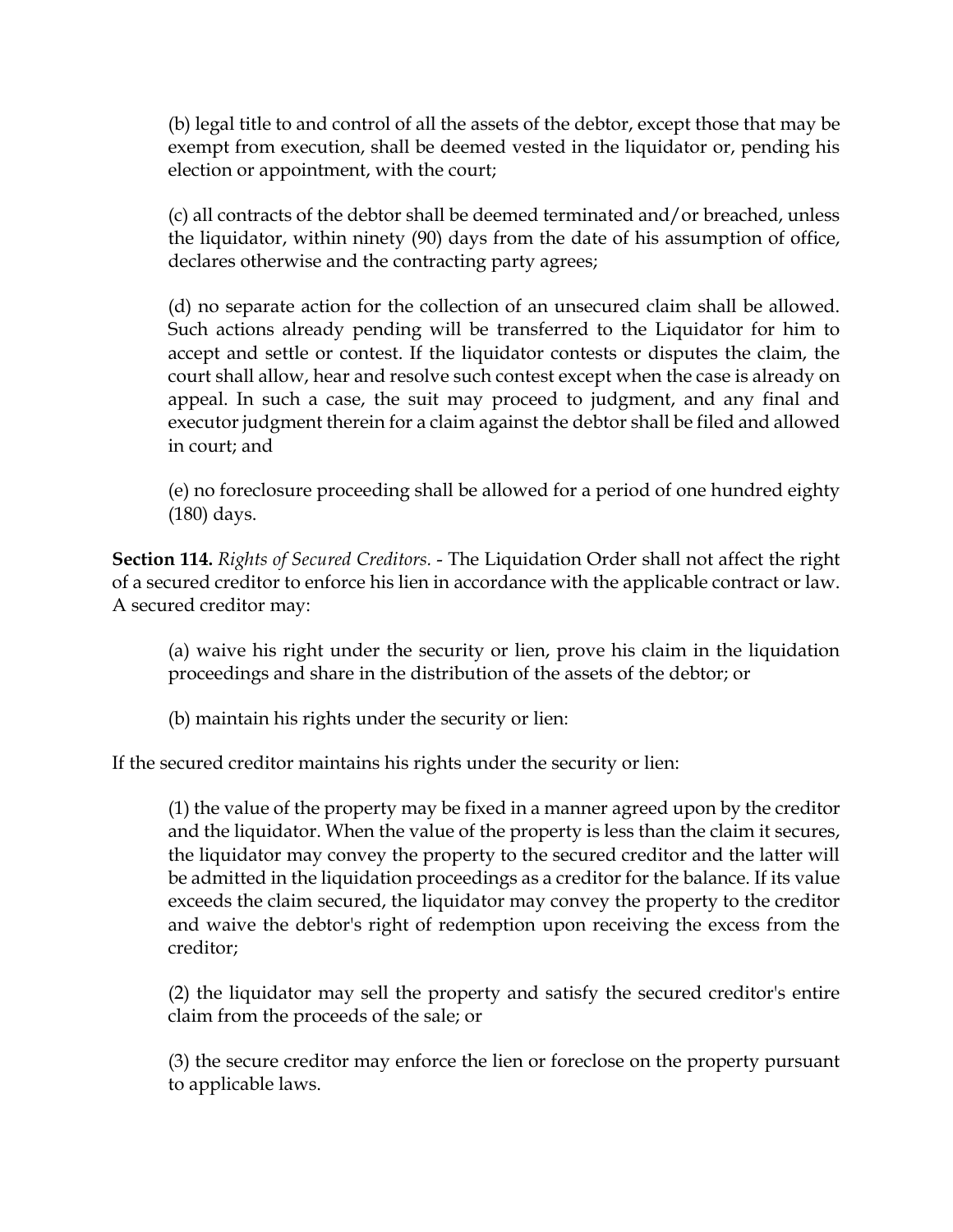## **(B) The Liquidator.**

**Section 115.** *Election of Liquidator.* - Only creditors who have filed their claims within the period set by the court, and whose claims are not barred by the statute of limitations, will be allowed to vote in the election of the liquidator. A secured creditor will not be allowed to vote, unless: (a) he waives his security or lien; or (b) has the value of the property subject of his security or lien fixed by agreement with the liquidator, and is admitted for the balance of his claim.

The creditors entitled to vote will elect the liquidator in open court. The nominee receiving the highest number of votes cast in terms of amount of claims, ad who is qualified pursuant to Section 118 hereof, shall be appointed as the liquidator.

**Section 116.** *Court-Appointed Liquidator.* - The court may appoint the liquidator if:

- (a) on the date set for the election of the liquidator, the creditors do not attend;
- (b) the creditors who attend, fail or refuse to elect a liquidator;
- (c) after being elected, the liquidator fails to qualify; or
- (d) a vacancy occurs for any reason whatsoever, In any of the cases provided herein, the court may instead set another hearing of the election of the liquidator.

*Provided further,* That nothing in this section shall be construed to prevent a rehabilitation receiver, who was administering the debtor prior to the commencement of the liquidation, from being appointed as a liquidator.

**Section 117.** *Oath and Bond of the Liquidator.* -Prior to entering upon his powers, duties and responsibilities, the liquidator shall take an oath and file a bond, In such amount to be fixed by the court, conditioned upon the proper and faithful discharge of his powers, duties and responsibilities.

**Section 118.** *Qualifications of the Liquidator.* - The liquidator shall have the qualifications enumerated in Section 29 hereof. He may be removed at any time by the court for cause, either *motu propio* or upon motion of any creditor entitled to vote for the election of the liquidator.

**Section 119.** *Powers, Duties and Responsibilities of the Liquidator.* - The liquidator shall be deemed an officer of the court with the principal duly of preserving and maximizing the value and recovering the assets of the debtor, with the end of liquidating them and discharging to the extent possible all the claims against the debtor. The powers, duties and responsibilities of the liquidator shall include, but not limited to: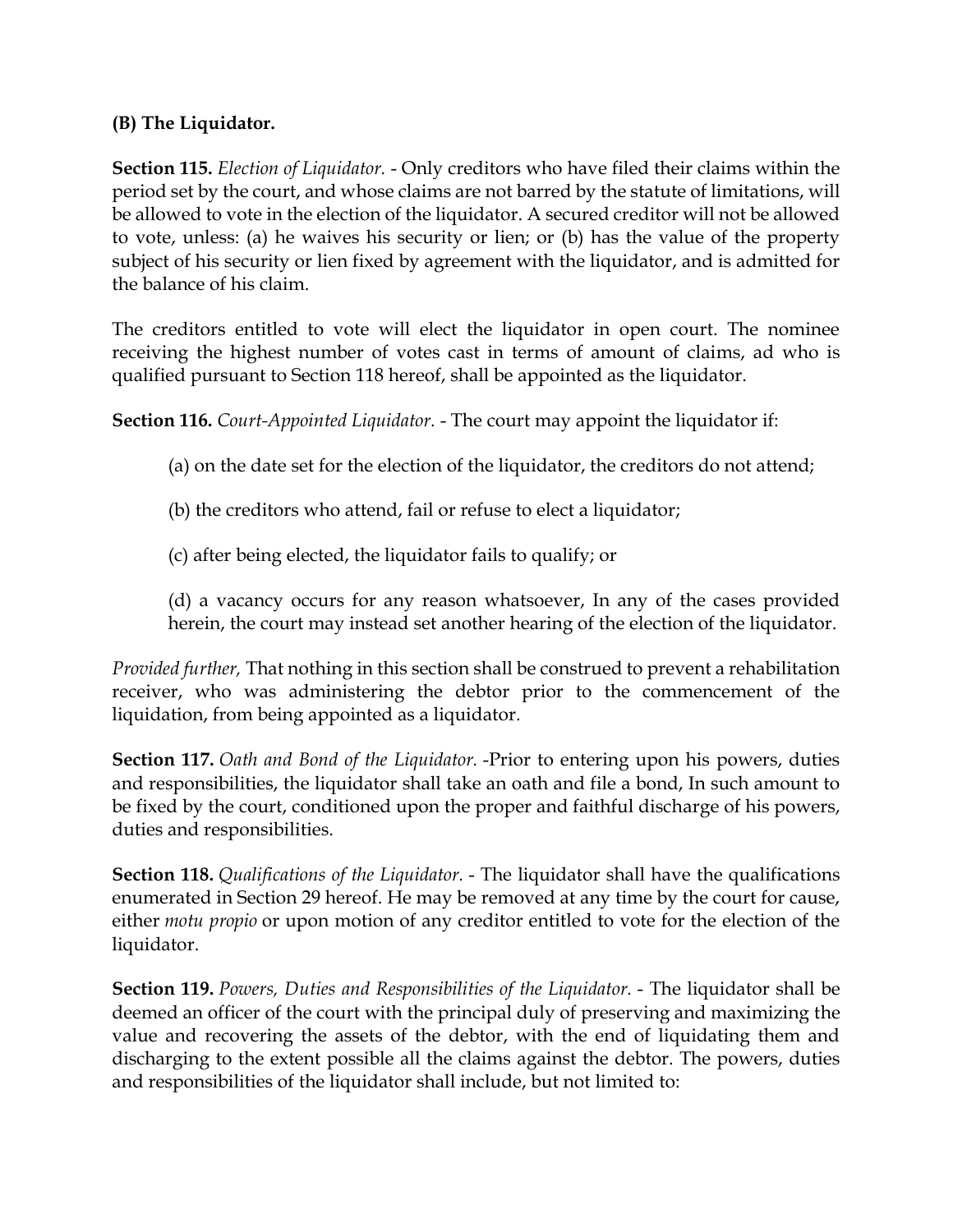(a) to sue and recover all the assets, debts and claims, belonging or due to the debtor;

(b) to take possession of all the property of the debtor except property exempt by law from execution;

(c) to sell, with the approval of the court, any property of the debtor which has come into his possession or control;

(d) to redeem all mortgages and pledges, and so satisfy any judgement which may be an encumbrance on any property sold by him;

(e) to settle all accounts between the debtor and his creditors, subject to the approval of the court;

(f) to recover any property or its value, fraudulently conveyed by the debtor;

(g) to recommend to the court the creation of a creditors' committee which will assist him in the discharge of the functions and which shall have powers as the court deems just, reasonable and necessary; and

(h) upon approval of the court, to engage such professional as may be necessary and reasonable to assist him in the discharge of his duties.

In addition to the rights and duties of a rehabilitation receiver, the liquidator, shall have the right and duty to take all reasonable steps to manage and dispose of the debtor's assets with a view towards maximizing the proceedings therefrom, to pay creditors and stockholders, and to terminate the debtor's legal existence. Other duties of the liquidator in accordance with this section may be established by procedural rules.

A liquidator shall be subject to removal pursuant to procedures for removing a rehabilitation receiver.

**Section 120.** *Compensation of the Liquidator.* - The liquidator and the persons and entities engaged or employed by him to assist in the discharge of his powers and duties shall be entitled to such reasonable compensation as may determined by the liquidation court, which shall not exceed the maximum amount as may be prescribed by the Supreme Court.

**Section 121.** *Reporting Requiremen5ts.* - The liquidator shall make and keep a record of all moneys received and all disbursements mad by him or under his authority as liquidator. He shall render a quarterly report thereof to the court , which report shall be made available to all interested parties. The liquidator shall also submit such reports as may be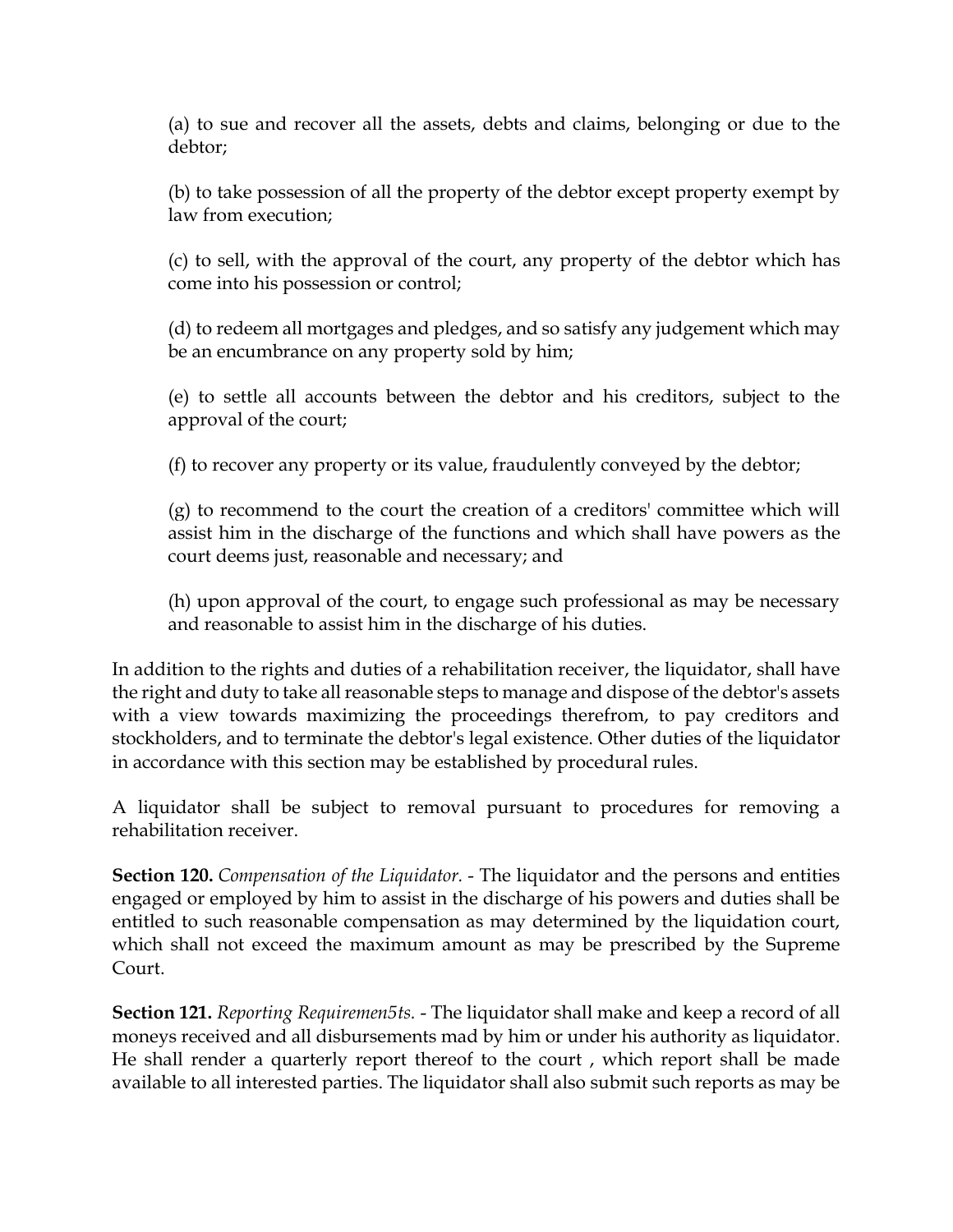required by the court from time to time as well as a final report at the end of the liquidation proceedings.

**Section 122.** *Discharge of Liquidator.* - In preparation for the final settlement of all the claims against the debtor , the liquidator will notify all the creditors, either by publication in a newspaper of general circulation or such other mode as the court may direct or allow, that will apply with the court for the settlement of his account and his discharge from liability as liquidator. The liquidator will file a final accounting with the court, with proof of notice to all creditors. The accounting will be set for hearing. If the court finds the same in order, the court will discharge the liquidator.

# **(C) Determination of Claims**

**Section 123.** *Registry of Claims.* - Within twenty (20) days from his assumption into office the liquidator shall prepare a preliminary registry of claims of secured and unsecured creditors. Secured creditors who have waived their security or lien, or have fixed the value of the property subject of their security or lien by agreement with the liquidator and is admitted as a creditor for the balance , shall be considered as unsecured creditors. The liquidator shall make the registry available for public inspection and provide publication notice to creditors, individual debtors owner/s of the sole proprietorshipdebtor, the partners of the partnership-debtor and shareholders or members of the corporation-debtor, on where and when they may inspect it. All claims must be duly proven before being paid.

**Section 124.** *Right of Set-off.* - If the debtor and creditor are mutually debtor and creditor of each other one debt shall be set off against the other, and only the balance, if any shall be allowed in the liquidation proceedings.

**Section 125.** *- Opposition or Challenge to Claims.* - Within thirty (30 ) days from the expiration of the period for filing of applications for recognition of claims, creditors, individual debtors, owner/s of the sole proprietorship-debtor, partners of the partnership-debtor and shareholders or members of the corporation -debtor and other interested parties may submit a challenge to claim or claims to the court, serving a certified copy on the liquidator and the creditor holding the challenged claim. Upon the expiration of the (30) day period, the rehabilitation receiver shall submit to the court the registry of claims containing the undisputed claims that have not been subject to challenge. Such claims shall become final upon the filling of the register and may be subsequently set aside only on grounds or fraud, accident, mistake or inexcusable neglect.

**Section 126.** *Submission of Disputed to the Court.* - The liquidator shall resolve disputed claims and submit his findings thereon to the court for final approval. The liquidator may disallow claims.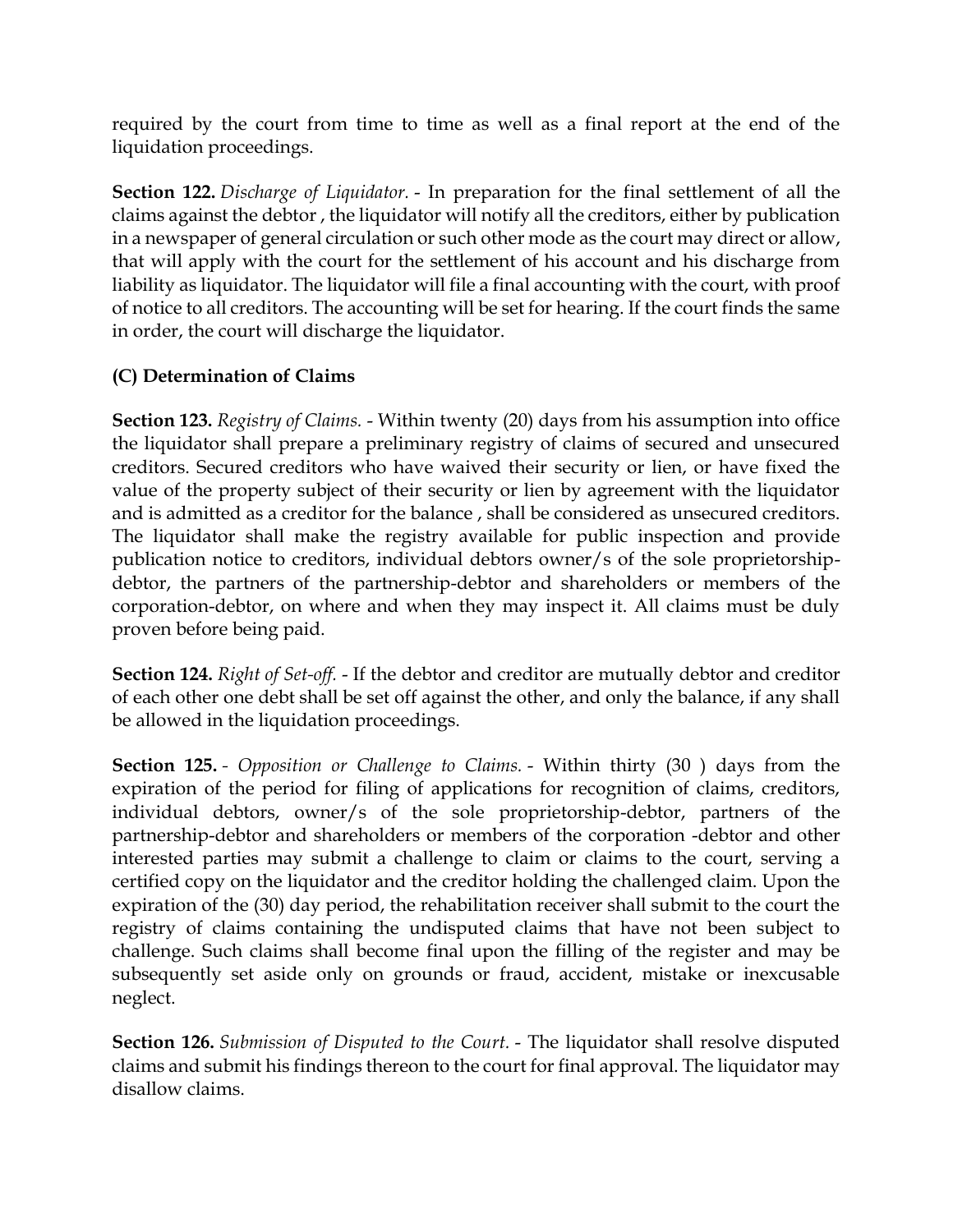## **(D) Avoidance Proceedings.**

**Section 127.** *Rescission or Nullity of Certain Transactions.* - Any transaction occurring prior to the issuance of the Liquidation Order or, in case of the conversion of the rehabilitation proceedings prior to the commencement date, entered into by the debtor or involving its assets, may be rescinded or declared null and void on the ground that the same was executed with intent to defraud a creditor or creditors or which constitute undue preference of creditors. The presumptions set forth in Section 58 hereof shall apply.

**Section 128.** *Actions for Rescission or Nullity.* - (a) The liquidator or, with his conformity, a creditor may initiate and prosecute any action to rescind, or declare null and void any transaction described in the immediately preceding paragraph. If the liquidator does not consent to the filling or prosecution of such action, any creditor may seek leave of the court to commence said action.

(b) if leave of court is granted under subsection (a) hereof, the liquidator shall assign and transfer to the creditor all rights, title and interest in the chose in action or subject matter of the proceeding, including any document in support thereof.

(c) Any benefit derived from a proceeding taken pursuant to subsection (a) hereof, to the extent of his claim and the costs, belongs exclusively to the creditor instituting the proceeding, and the surplus, if any, belongs to the estate.

(d) Where, before an orders is made under subsection (a) hereof, the liquidator signifies to the court his readiness to the institute the proceeding for the benefit of the creditors, the order shall fix the time within which he shall do so and, in that case the benefit derived from the proceedings, if instituted within the time limits so fixed, belongs to the estate.

# **(E) The Liquidation Plan.**

**Section 129.** *The Liquidation Plan.* - Within three (3) months from his assumption into office, the Liquidator shall submit a Liquidation Plan to the court. The Liquidation Plan shall, as a minimum enumerate all the assets of the debtor and a schedule of liquidation of the assets and payment of the claims.

**Section 130.** *Exempt Property to be Set Apart.* - It shall be the duty of the court, upon petition and after hearing, to exempt and set apart, for the use and benefit of the said insolvent, such real and personal property as is by law exempt from execution, and also a homestead; but no such petition shall be heard as aforesaid until it is first proved that notice of the hearing of the application therefor has been duly given by the clerk, by causing such notice to be posted it at least three (3) public places in the province or city at least ten (10) days prior to the time of such hearing, which notice shall set forth the name of the said insolvent debtor, and the time and place appointed for the hearing of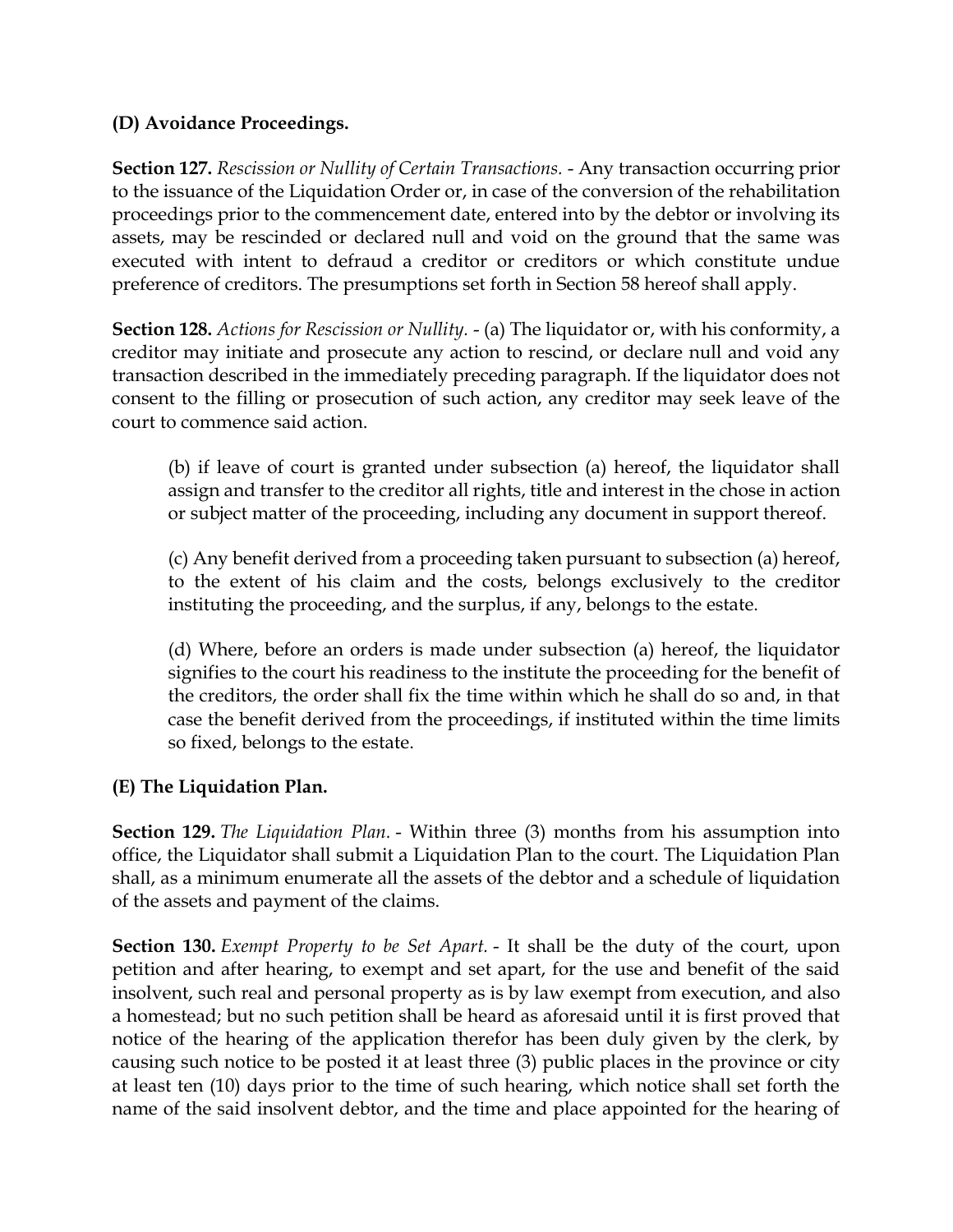such application, and shall briefly indicate the homestead sought to be exempted or the property sought to be set aside; and the decree must show that such proof was made to the satisfaction of the court, and shall be conclusive evidence of that fact.

**Section 131.** *Sale of Assets in Liquidation.* - The liquidator may sell the unencumbered assets of the debtor and convert the same into money. The sale shall be made at public auction. However, a private sale may be allowed with the approval of the court if; (a) the goods to be sold are of a perishable nature, or are liable to quickly deteriorate in value, or are disproportionately expensive to keep or maintain; or (b) the private sale is for the best interest of the debtor and his creditors.

With the approval of the court, unencumbered property of the debtor may also be conveyed to a creditor in satisfaction of his claim or part thereof.

**Section 132.** *manner of Implementing the Liquidation Plan.* - The Liquidator shall implement the Liquidation Plan as approved by the court. Payments shall be made to the creditors only in accordance with the provisions of the Plan.

**Section 133.** *Concurrence and Preference of Credits.* - The Liquidation Plan and its Implementation shall ensure that the concurrence and preference of credits as enumerated in the Civil Code of the Philippines and other relevant laws shall be observed, unless a preferred creditor voluntarily waives his preferred right. For purposes of this chapter, credits for services rendered by employees or laborers to the debtor shall enjoy first preference under Article 2244 of the Civil Code, unless the claims constitute legal liens under Article 2241 and 2242 thereof.

**Section 134.** *Order Removing the Debtor from the List of Registered Entitles at the Securities and Exchange Commission.* - Upon determining that the liquidation has been completed according to this Act and applicable law, the court shall issue an Order approving the report and ordering the SEC to remove the debtor from the registry of legal entities.

**Section 135.** *Termination of Proceedings.* - Upon receipt of evidence showing that the debtor has been removed from the registry of legal entities at the SEC. The court shall issue an Order terminating the proceedings.

## **(F) Liquidation of a Securities Market Participant.**

**Section 136.** *Liquidation of a Securities Market Participant.* - The foregoing provisions of this chapter shall be without prejudice to the power of a regulatory agency or self- regulatory organization to liquidate trade-related claims of clients or customers of a securities market participant which, for purposes of investor protection, are hereby deemed to have absolute priority over other claims of whatever nature or kind insofar as trade-related assets are concerned.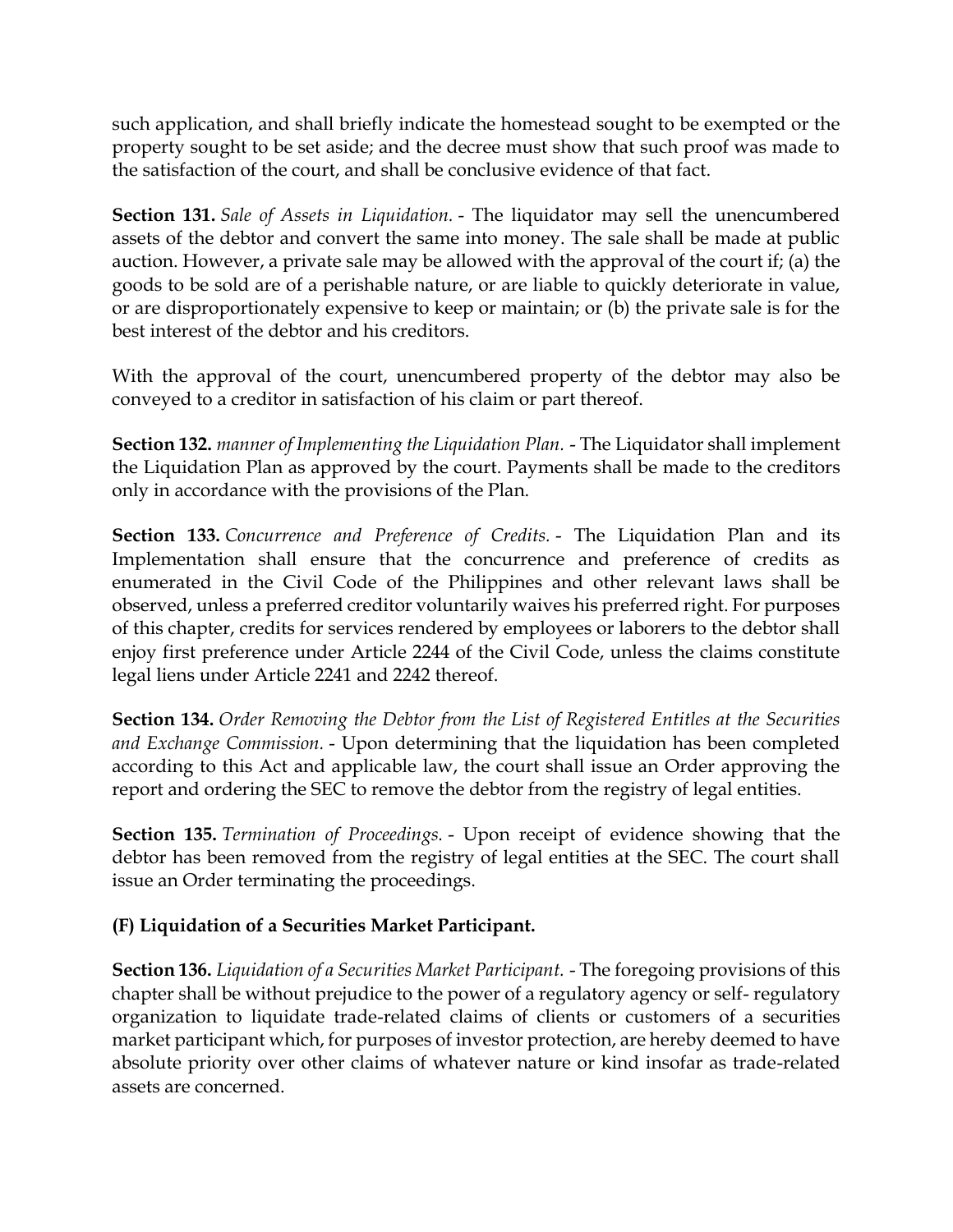For purposes of this section, trade -related assets include cash, securities, trading right and other owned and used by the securities market participant in the ordinary course of this business.

#### **CHAPTER VIII**

# **PROCEEDINGS ANCILLARY TO OTHER INSOLVENCY OR REHABILITAION PROCEEDINGS**

### **(A) Banks and Other Financial Institutions Under Rehabilitation Receivership Pursuant to a State-funded or State-mandated Insurance System.**

**Section 137.** *Provision of Assistance.* - The court shall issue orders, adjudicate claims and provide other relief necessary to assist in the liquidation of a financial under rehabilitation receivership established by a state-funded or state-mandated insurance system.

**Section 138.** *Application of Relevant Legislation.* - The liquidation of bank, financial institutions, insurance companies and pre-need companies shall be determined by relevant legislation. The provisions in this Act shall apply in a suppletory manner.

### **(B) Cross-Border Insolvency Proceedings.**

**Section 139.** *Adoption of Uncitral Model Law on Cross-Border Insolvency.* - Subject to the provision of Section 136 hereof and the rules of procedure that may be adopted by the Supreme Court, the Model Law on Cross-Border Insolvency of the United Nations Center for International Trade and Development is hereby adopted as part of this Act.

**Section 140.** *Initiation of Proceedings.* - The court shall set a hearing in connection with an insolvency or rehabilitation proceeding taking place in a foreign jurisdiction, upon the submission of a petition by the representative of the foreign entity that is the subject of the foreign proceeding.

**Section 141.** *Provision of Relief.* - The court may issue orders:

(a) suspending any action to enforce claims against the entity or otherwise seize or foreclose on property of the foreign entity located in the Philippines;

(b) requiring the surrender property of the foreign entity to the foreign representative; or

(c) providing other necessary relief.

**Section 142.** *Factors in Granting Relief.* - In determining whether to grant relief under this subchapter, the court shall consider;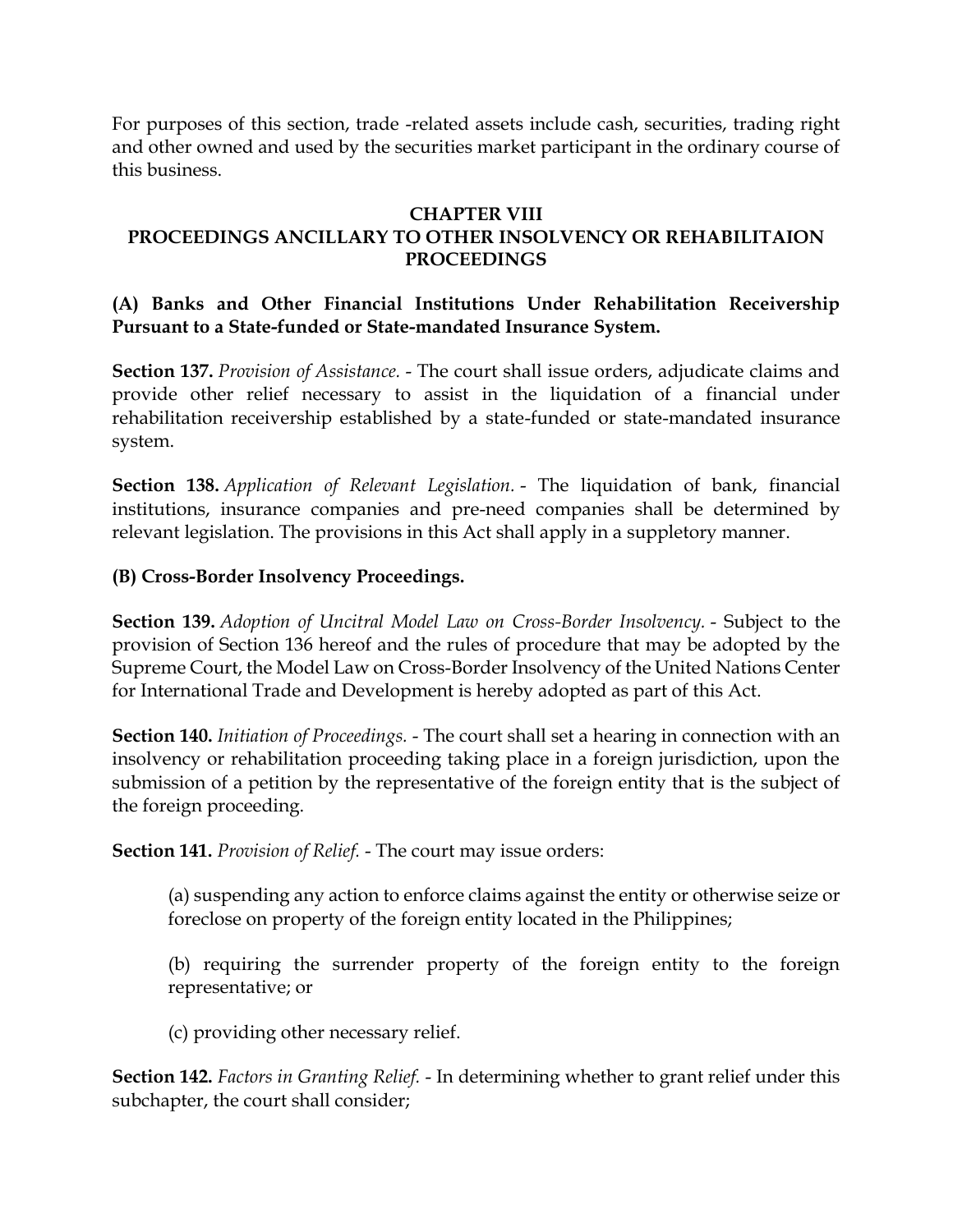(a) the protection of creditors in the Philippines and the inconvenience in pursuing their claim in a foreign proceeding;

(b) the just treatment of all creditors through resort to a unified insolvency or rehabilitation proceedings;

(c) whether other jurisdictions have given recognition to the foreign proceeding;

(d) the extent that the foreign proceeding recognizes the rights of creditors and other interested parties in a manner substantially in accordance with the manner prescribed in this Act; and

(e) the extent that the foreign proceeding has recognized and shown deference to proceedings under this Act and previous legislation.

### **CHAPTER IX FUNDS FOR REHABILITATION OF GOVERNMENT-OWNED AND CONTROLLED CORPORATIONS**

**Section 143.** *Funds for Rehabilitation of Government -owned and Controlled Corporations.* - Public funds for the rehabilitation of government-owned and controlled corporations shall be released only pursuant to an appropriation by Congress and shall be supported by funds actually available as certified by the National Treasurer.

The Department of Finance, in collaboration with the Department of Budget and Management, shall promulgate the rules for the use and release of said funds.

## **CHAPTER X MISCELLANEOUS PROVISIOS**

**Section 144.** *Applicability of Provisions.* - The provisions in Chapter II, insofar as they are applicable, shall likewise apply to proceedings in Chapters II and IV.

**Section 145.** *Penalties.* - An owner, partner, director, officer or other employee of the debtor who commits any one of the following acts shall, upon conviction thereof, be punished by a fine of not more than One million pesos (Php 1, 000,000.00) and imprisonment for not less than three(3) months nor more than five (5) years for each offense;

(a) if he shall, having notice of the commencement of the proceedings, or having reason to believe that proceedings are about to be commented, or in contemplation of the proceedings hide or conceal, or destroy or cause to be destroyed or hidden any property belonging to the debtor or if he shall hide, destroy, after mutilate or falsify, or cause to be hidden, destroyed, altered, mutilated or falsified, any book,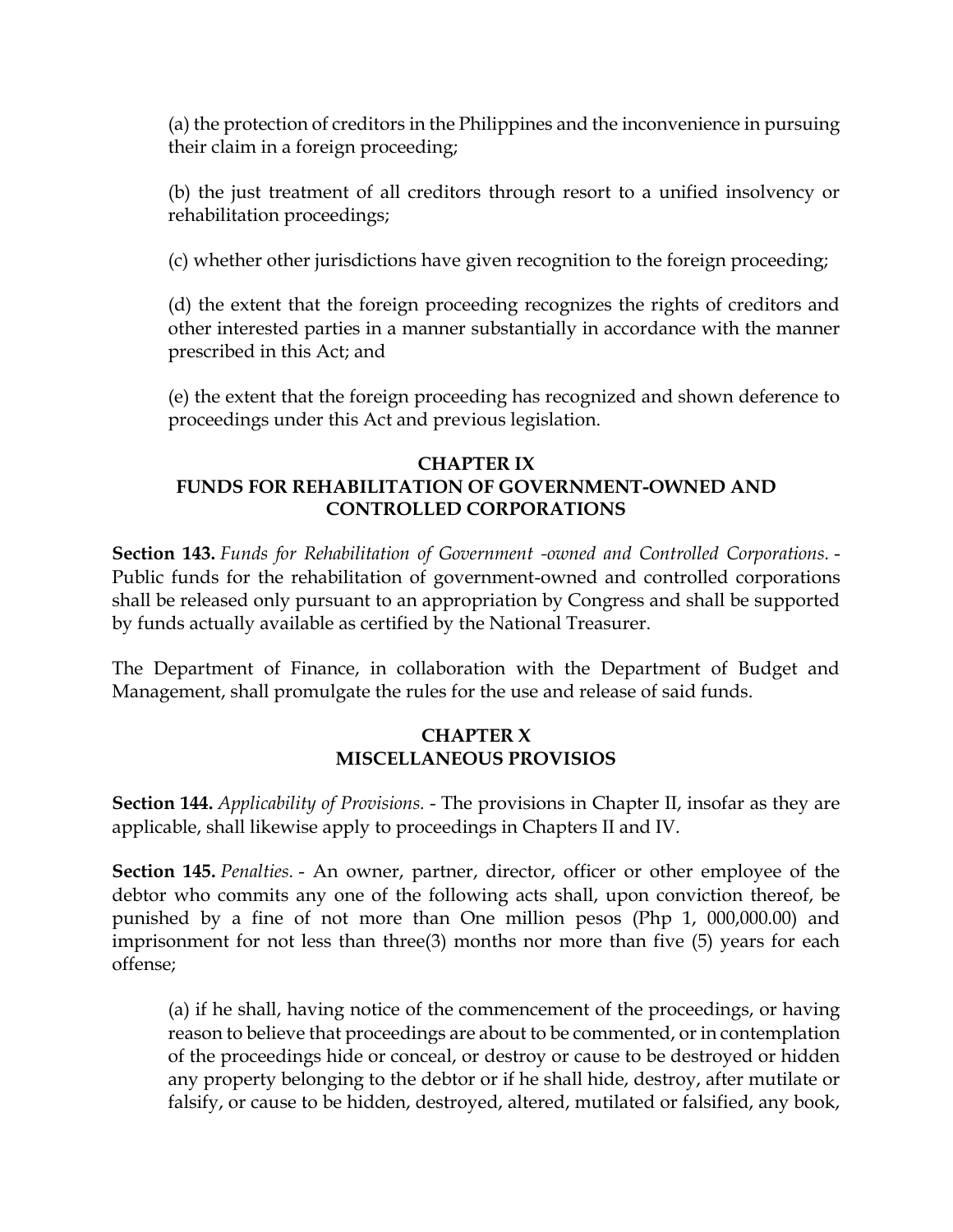deed, document or writing relating thereto; if he shall, with intent to defraud the creditors of the debtor, make any payment sale, assignment, transfer or conveyance of any property belongings to the debtor

(b) if he shall, having knowledge belief of any person having proved a false or fictitious claim against the debtor, fail to disclose the same to the rehabilitation receiver of liquidator within one (1) month after coming to said knowledge or belief; or if he shall attempt to account for any of the debtors property by fictitious losses or expense; or

(c) if he shall knowingly violate a prohibition or knowingly fail to undertake an obligation established by this Act.

**Section 146.** *Application to Pending Insolvency, Suspension of Payments and Rehabilitation Cases.* - This Act shall govern all petitions filed after it has taken effect. All further proceedings in insolvency, suspension of payments and rehabilitation cases then pending, except to the extent that in opinion of the court their application would not be feasible or would work injustice, in which event the procedures set forth in prior laws and regulations shall apply.

**Section 147.** *Application to Pending Contracts.* - This Act shall apply to all contracts of the debtor regardless of the date of perfection.

**Section 148.** *Repeating Clause.* - The Insolvency Law (Act No. 1956). As amended is hereby repealed. All other laws, orders, rules and regulations or parts thereof inconsistent with any provision of this Act are hereby repealed or modified accordingly.

**Section 149.** *Separability Clause.* - If any provision of this Act shall be held invalid, the remainder of this Act not otherwise affected shall remain in full force effect

**Section 150.** *Effectivity Clause.* - This Act shall take effect fifteen (15) days after its complete publication in the Official Gazette or in at least two (2) national newspaper of general circulation.